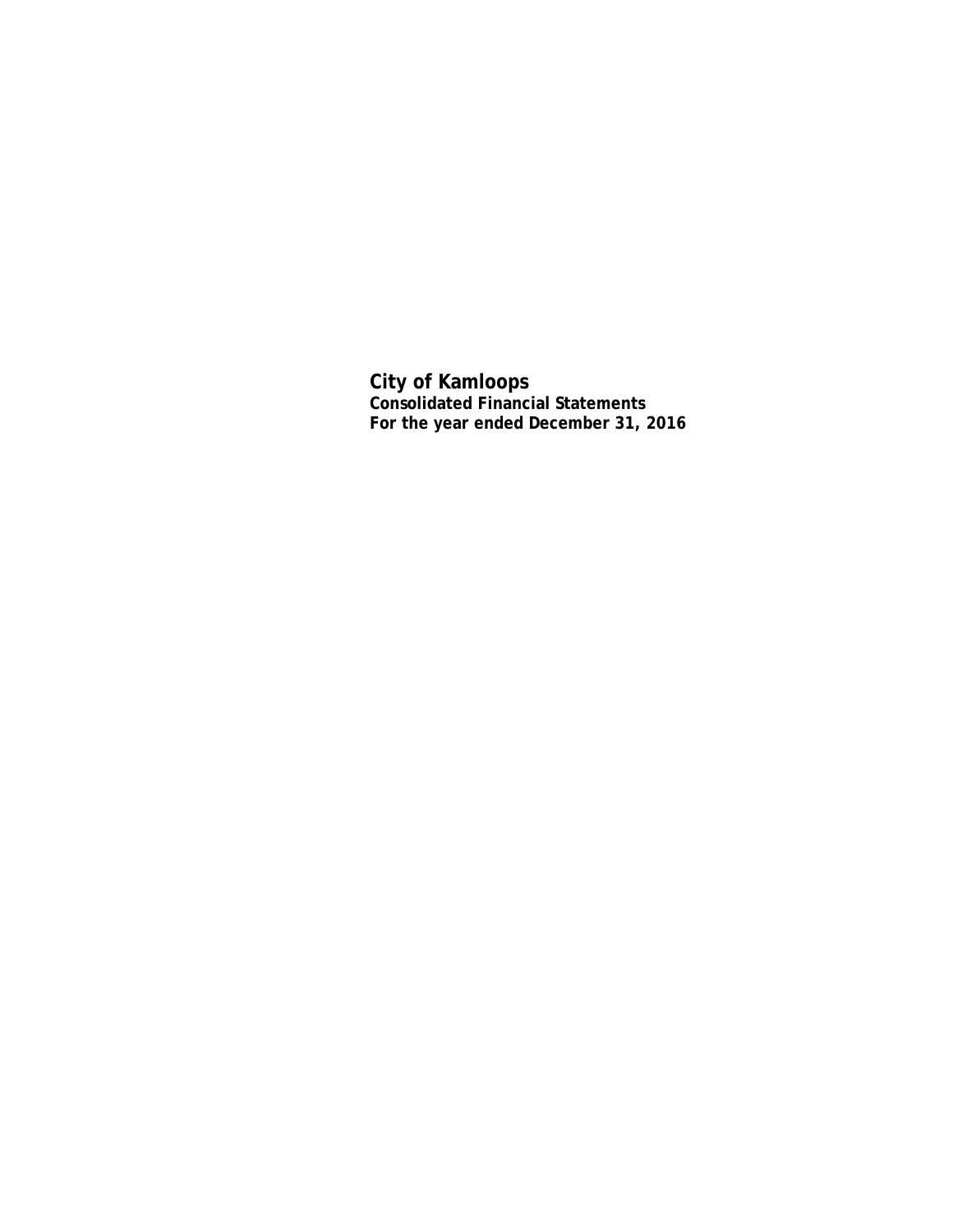# Management's **Responsibility for Financial Reporting**

The accompanying consolidated financial statements of the City of Kamloops (the "City") and all the information in this annual report are the responsibility of management and have been approved by the Mayor and Council of the City.

The consolidated financial statements have been prepared by management in accordance with Canadian public sector accounting standards. Consolidated financial statements are not precise since they include certain amounts based on estimates and judgments. When alternative accounting methods exist, management has chosen those it deems most appropriate in the circumstances, in order to ensure that the financial statements are presented fairly, in all material respects.

The City maintains systems of internal accounting and administrative controls of high quality, consistent with reasonable cost. Such systems are designed to provide reasonable assurance that the financial information is relevant, reliable and accurate and the City's assets are appropriately accounted for and adequately safeguarded.

The City is responsible for ensuring that management fulfills its responsibilities for financial reporting and is ultimately responsible for reviewing and approving the financial statements. Council carries out this responsibility principally through its Audit Committee.

The Audit Committee review the City's consolidated financial statements and recommends their approval to City Council. The Audit Committee meets periodically with management, as well as the external auditors, to discuss internal controls over the financial reporting issues, to satisfy themselves that each party is properly discharging their responsibilities, and to review the annual report, the financial statements and the external auditor's report. The Mayor and Council takes this information into consideration when approving the financial statements for issuance to the ratepayers. The Mayor and Council also appoint the engagement of the external auditors.

The financial statements have been audited by BDO Canada LLP in accordance with Canadian generally accepted auditing standards on behalf of the ratepayers. BDO Canada LLP has full access to the Council and management.

Chair of Audit Committee

**Finance Director**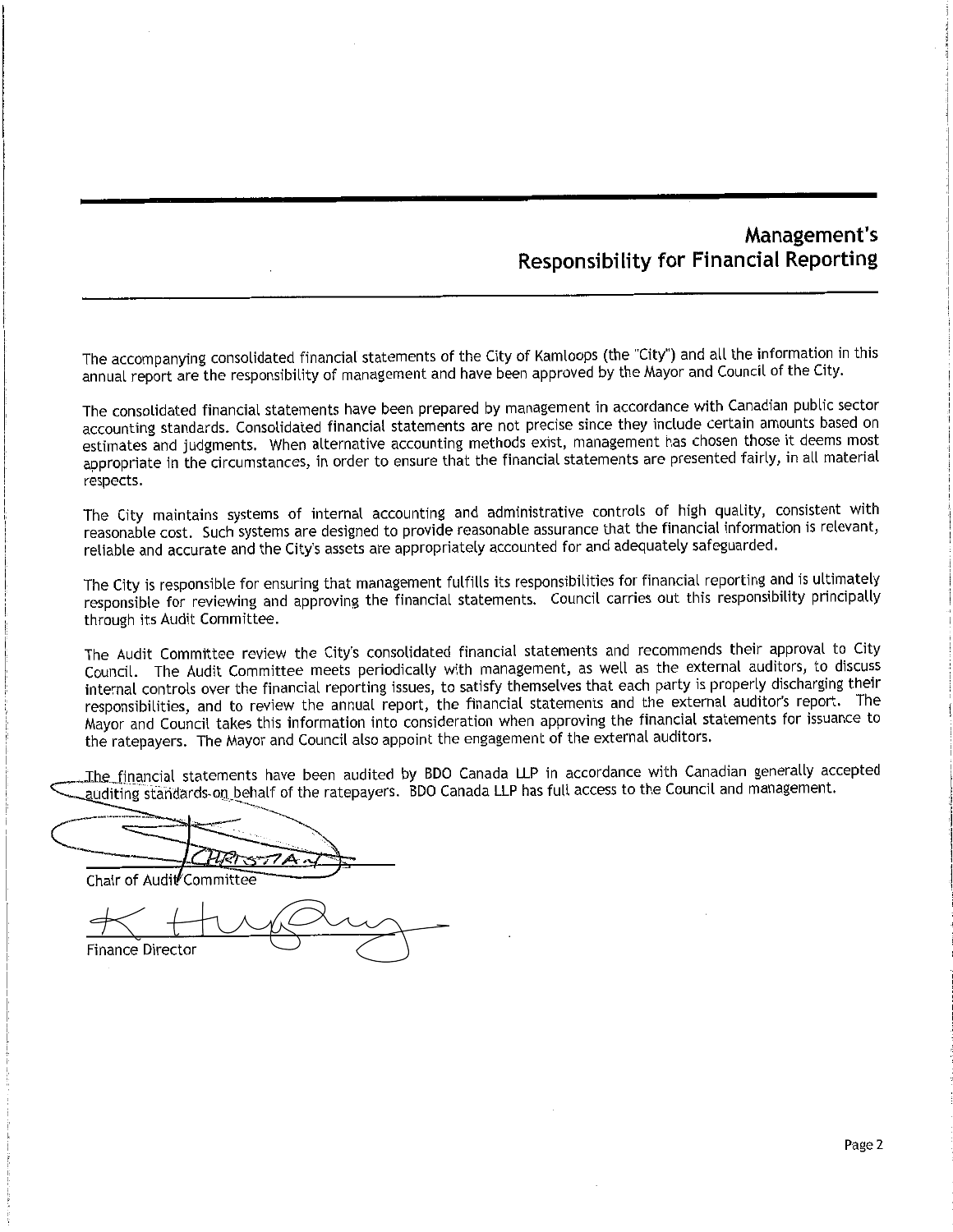# Management's **Responsibility for Financial Reporting**

The accompanying consolidated financial statements of the City of Kamloops (the "City") and all the information in this annual report are the responsibility of management and have been approved by the Mayor and Council of the City.

The consolidated financial statements have been prepared by management in accordance with Canadian public sector accounting standards. Consolidated financial statements are not precise since they include certain amounts based on estimates and judgments. When alternative accounting methods exist, management has chosen those it deems most appropriate in the circumstances, in order to ensure that the financial statements are presented fairly, in all material respects.

The City maintains systems of internal accounting and administrative controls of high quality, consistent with reasonable cost. Such systems are designed to provide reasonable assurance that the financial information is relevant, reliable and accurate and the City's assets are appropriately accounted for and adequately safeguarded.

The City is responsible for ensuring that management fulfills its responsibilities for financial reporting and is ultimately responsible for reviewing and approving the financial statements. Council carries out this responsibility principally through its Audit Committee.

The Audit Committee review the City's consolidated financial statements and recommends their approval to City Council. The Audit Committee meets periodically with management, as well as the external auditors, to discuss internal controls over the financial reporting issues, to satisfy themselves that each party is properly discharging their responsibilities, and to review the annual report, the financial statements and the external auditor's report. The Mayor and Council takes this information into consideration when approving the financial statements for issuance to the ratepayers. The Mayor and Council also appoint the engagement of the external auditors.

The financial statements have been audited by BDO Canada LLP in accordance with Canadian generally accepted auditing standards on behalf of the ratepayers. BDO Canada LLP has full access to the Council and management.

Chair of Audit Committee

**Finance Director**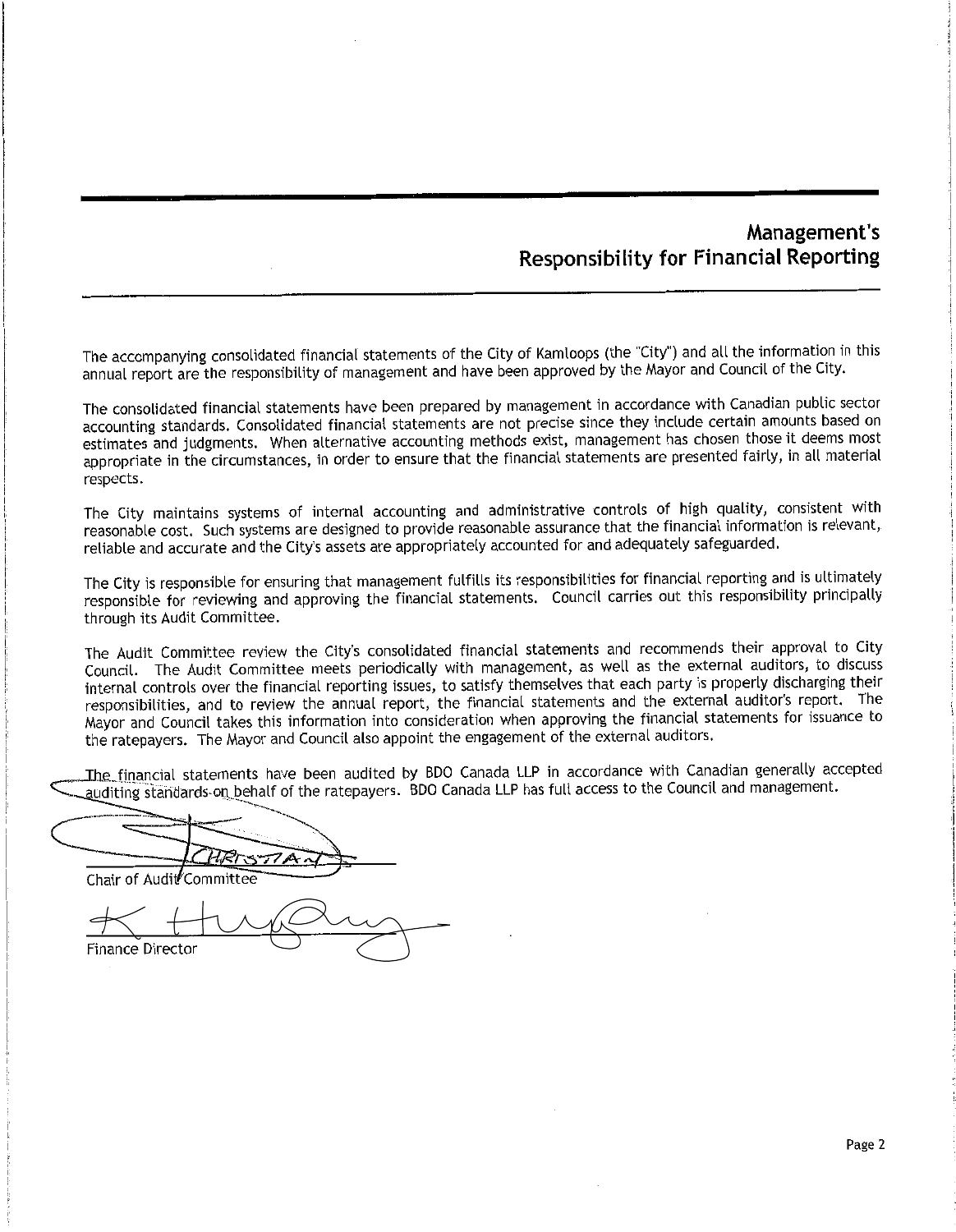

Tel: 250 372 9505 Fax: 250 374 6323 **www.bdo.ca** 

# **Independent Auditor's Report**

## **To the Members of Council, Inhabitants and Ratepayers of the City of Kamloops**

We have audited the accompanying consolidated financial statements of the City of Kamloops, which comprise the Consolidated Statement of Financial Position as at December 31, 2016 and the Consolidated Statements of Operations, Change in Net Debt and Cash Flows for the year then ended, and a summary of significant accounting policies and other explanatory information.

#### **Management's Responsibility for the Consolidated Financial Statements**

Management is responsible for the preparation and fair presentation of these consolidated financial statements in accordance with Canadian public sector accounting standards, and for such internal control as management determines is necessary to enable the preparation of consolidated financial statements that are free from material misstatement, whether due to fraud or error.

#### **Auditor's Responsibility**

Our responsibility is to express an opinion on these consolidated financial statements based on our audit. We conducted our audit in accordance with Canadian generally accepted auditing standards. Those standards require that we comply with ethical requirements and plan and perform the audit to obtain reasonable assurance about whether the consolidated financial statements are free from material misstatement.

An audit involves performing procedures to obtain audit evidence about the amounts and disclosures in the consolidated financial statements. The procedures selected depend on the auditor's judgment, including the assessment of the risks of material misstatement of the consolidated financial statements, whether due to fraud or error. In making those risk assessments, the auditor considers internal control relevant to the entity's preparation and fair presentation of the consolidated financial statements in order to design audit procedures that are appropriate in the circumstances, but not for the purpose of expressing an opinion on the effectiveness of the entity's internal control. An audit also includes evaluating the appropriateness of accounting policies used and the reasonableness of accounting estimates made by management, as well as evaluating the overall presentation of the consolidated financial statements.

We believe that the audit evidence we have obtained is sufficient and appropriate to provide a basis for our audit opinion.

#### **Opinion**

In our opinion, the consolidated financial statements present fairly, in all material respects, the financial position of the City of Kamloops as at December 31, 2016 and the results of its operations, changes net debt and cash flows for the year then ended in accordance with Canadian public sector accounting standards.

BDO Canada LLP

**Chartered Professional Accountants**  Kamloops, British Columbia May 2, 2017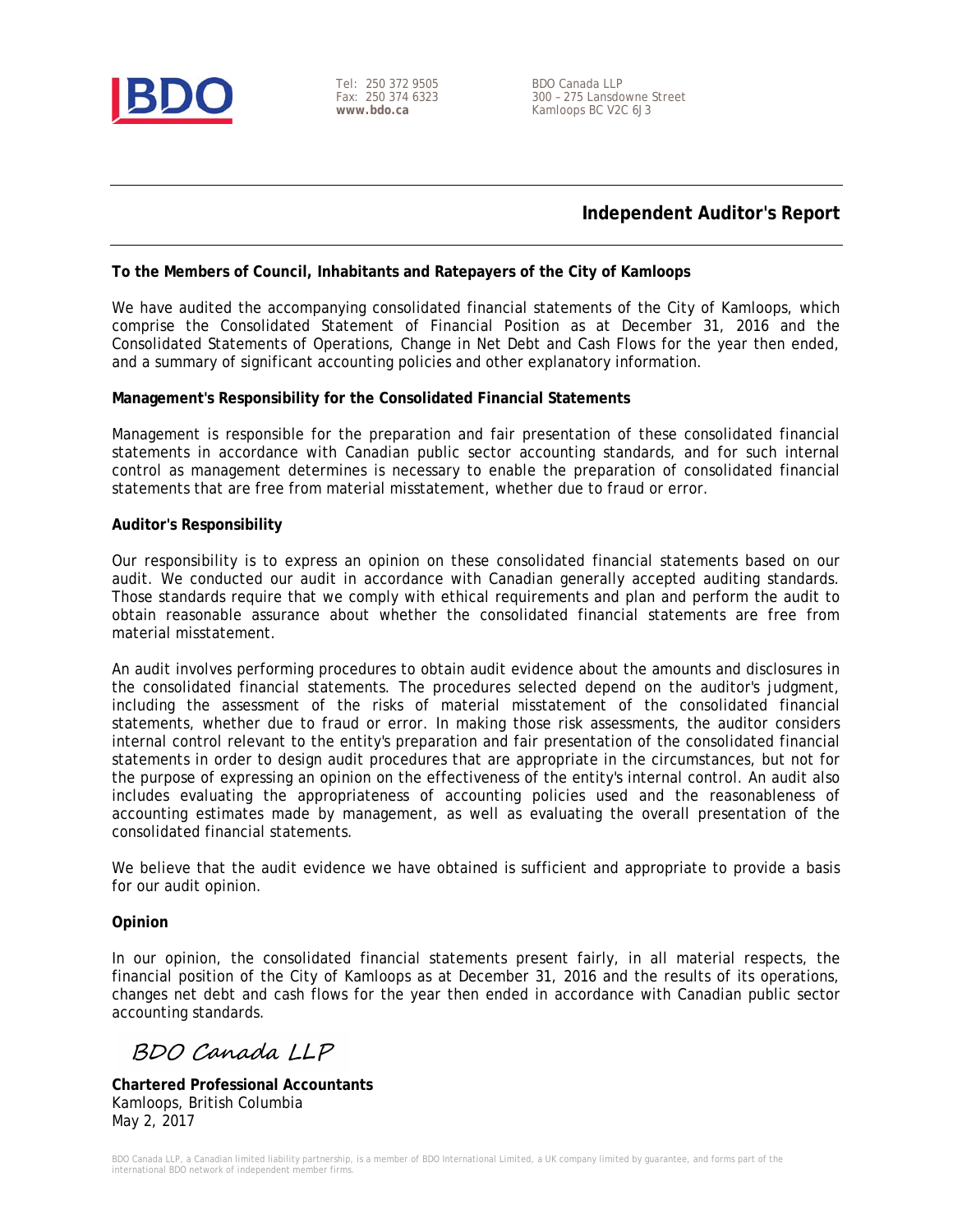| As at December 31                                                                                                                                                                                                          | 2016                                                                                          | 2015                                                                                          |
|----------------------------------------------------------------------------------------------------------------------------------------------------------------------------------------------------------------------------|-----------------------------------------------------------------------------------------------|-----------------------------------------------------------------------------------------------|
| <b>Financial Assets</b><br>Cash (Note 3)<br>Short-term investments (Note 3)<br>Accounts receivable (Note 4)<br>Long-term investments (Note 5)                                                                              | \$<br>42,626,628<br>110,910,404<br>22,573,744<br>1,947,574                                    | 13,930,724<br>-S<br>110,706,387<br>24, 138, 753<br>1,930,004                                  |
|                                                                                                                                                                                                                            | 178,058,350                                                                                   | 150,705,868                                                                                   |
| <b>Liabilities</b><br>Accounts payable (Note 6)<br>Payroll benefits payable<br>Post-employment benefits payable (Note 7)<br>Landfill post-closure costs (Note 8)<br>Deferred revenue (Note 10)<br>Long-term debt (Note 11) | 21,280,678<br>4,568,427<br>7,659,000<br>2,977,203<br>28,037,767<br>126,339,233<br>190,862,308 | 23,035,172<br>4,505,823<br>7,616,000<br>2,705,722<br>26,901,964<br>101,302,016<br>166,066,697 |
| Net Financial Debt                                                                                                                                                                                                         | (12, 803, 958)                                                                                | (15, 360, 829)                                                                                |
| <b>Non-Financial Assets</b><br>Inventory<br>Prepaid expenses<br>Tangible capital assets (Note 12)                                                                                                                          | 1,350,054<br>1,189,160<br>1,158,563,204<br>1,161,102,418                                      | 1,222,687<br>1,472,980<br>1,128,194,933<br>1,130,890,600                                      |
| Aggustated Curries (Note 12)                                                                                                                                                                                               | <b>C 1 148 298 460 C</b>                                                                      | 1 115 529 771                                                                                 |

# City of Kamloops<br>Consolidated Statement of Financial Position

Accumulated Surplus (Note 13)

See commitments and contingencies (Note 19)

Kathy Humphrey, CPA, CA

Finance Director

| Ken Christian            |  |
|--------------------------|--|
| Chair of Audit Committee |  |

The accompanying summary of significant accounting policies and notes are an integral part of these financial statements.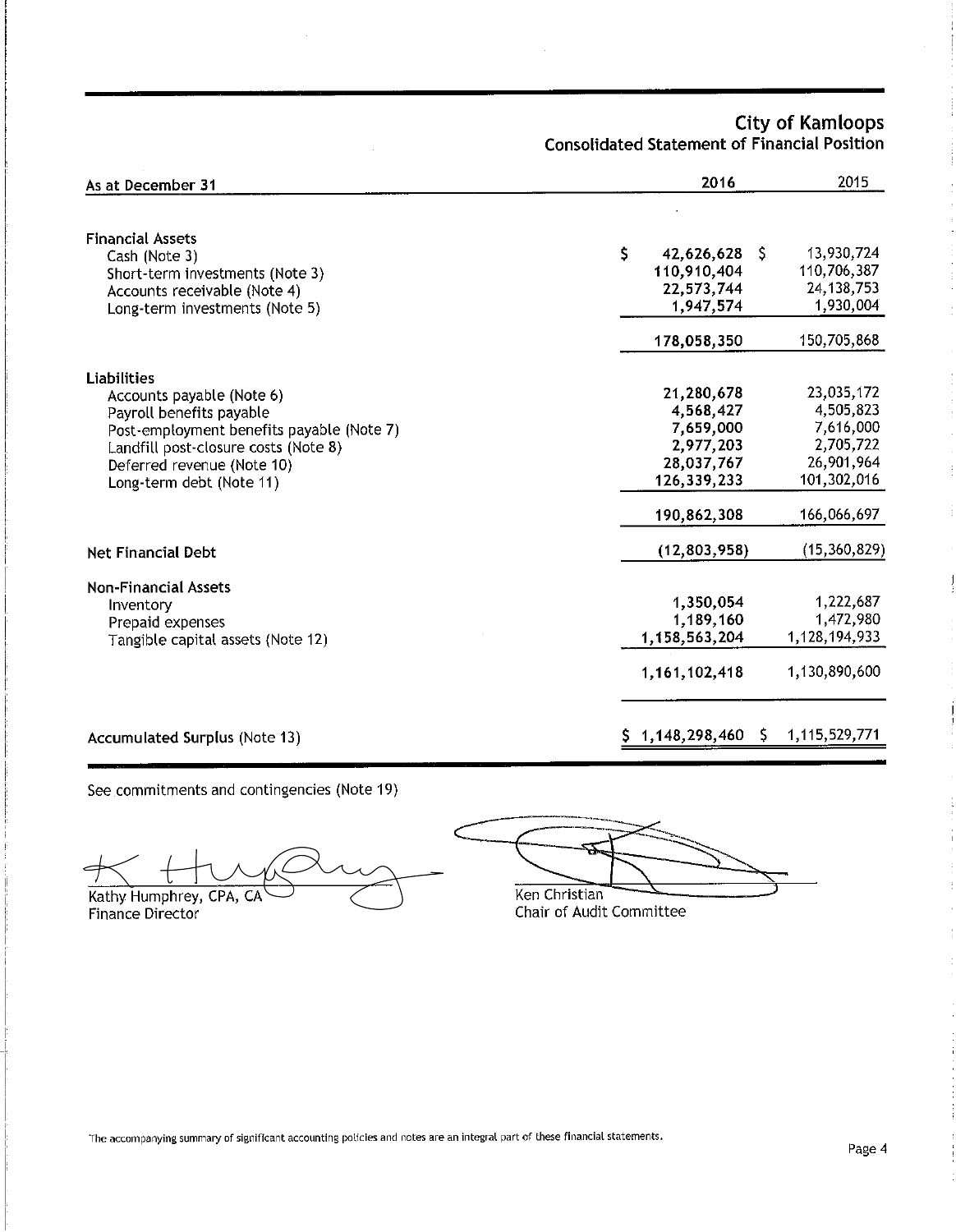# **City of Kamloops Consolidated Statement of Operations**

|                                               | <b>Financial Plan</b> |               |    |               |      |               |
|-----------------------------------------------|-----------------------|---------------|----|---------------|------|---------------|
| For the year ended December 31                |                       | 2016          |    | 2016          | 2015 |               |
|                                               |                       | (Note 21)     |    |               |      |               |
|                                               |                       |               |    |               |      |               |
| Revenue (Note 14)                             |                       |               |    |               |      |               |
| Taxation (Note 17)                            | \$                    | 104, 105, 629 | \$ | 104, 363, 436 | S.   | 100,774,087   |
| Development levies utilized                   |                       |               |    | 2,666,964     |      | 6,781,829     |
| Fees, rates and sales of service              |                       | 58,829,522    |    | 61,340,949    |      | 58,160,791    |
| Government transfers (Note 18)                |                       | 19,713,962    |    | 20,130,706    |      | 21,774,464    |
| Investment income                             |                       | 4,671,754     |    | 4,659,065     |      | 5,049,604     |
| Private contributions                         |                       | 72,637        |    | 22,382,725    |      | 9,294,325     |
|                                               |                       |               |    |               |      |               |
|                                               |                       | 187,393,504   |    | 215,543,845   |      | 201,835,100   |
| Expenses (Note 15)                            |                       |               |    |               |      |               |
| Cemetery                                      |                       | 675,338       |    | 676,776       |      | 669,832       |
| Community development                         |                       | 5,643,141     |    | 5,180,400     |      | 4,300,512     |
| Corporate administration                      |                       | 15,921,502    |    | 11,071,601    |      | 11,008,500    |
| <b>Environmental services</b>                 |                       | 596,760       |    | 595,456       |      | 233,140       |
| Fire services                                 |                       | 17,410,628    |    | 17,753,781    |      | 19,573,886    |
| Infrastructure maintenance                    |                       | 23,928,452    |    | 24,768,172    |      | 26,543,538    |
| Legislative and enforcement                   |                       | 5,661,676     |    | 5,739,587     |      | 5,688,962     |
| Parks, recreation and cultural services       |                       | 34,938,138    |    | 36,128,740    |      | 35,854,004    |
| Police services                               |                       | 28,232,169    |    | 24,790,451    |      | 23,340,339    |
| Public transit                                |                       | 17,263,605    |    | 17,331,495    |      | 16,494,250    |
| Solid waste                                   |                       | 10,076,387    |    | 10,539,448    |      | 8,059,367     |
| Water utility                                 |                       | 10,269,884    |    | 15, 169, 459  |      | 15,862,633    |
| Sewer utility                                 |                       | 7,620,648     |    | 10,141,125    |      | 8,707,701     |
| Kamloops Airport Authority Society            |                       | 2,065,311     |    | 2,238,666     |      | 2,130,454     |
| Venture Kamloops Business Development Society |                       | 626,190       |    | 649,999       |      | 767,611       |
|                                               |                       | 180,929,829   |    | 182,775,156   |      | 179,234,729   |
| <b>Annual Surplus</b>                         |                       | 6,463,675     |    | 32,768,689    |      | 22,600,371    |
| Accumulated Surplus, beginning of year        |                       |               |    | 1,115,529,771 |      | 1,092,929,400 |
| Accumulated Surplus, end of year              |                       |               |    | 1,148,298,460 | \$   | 1,115,529,771 |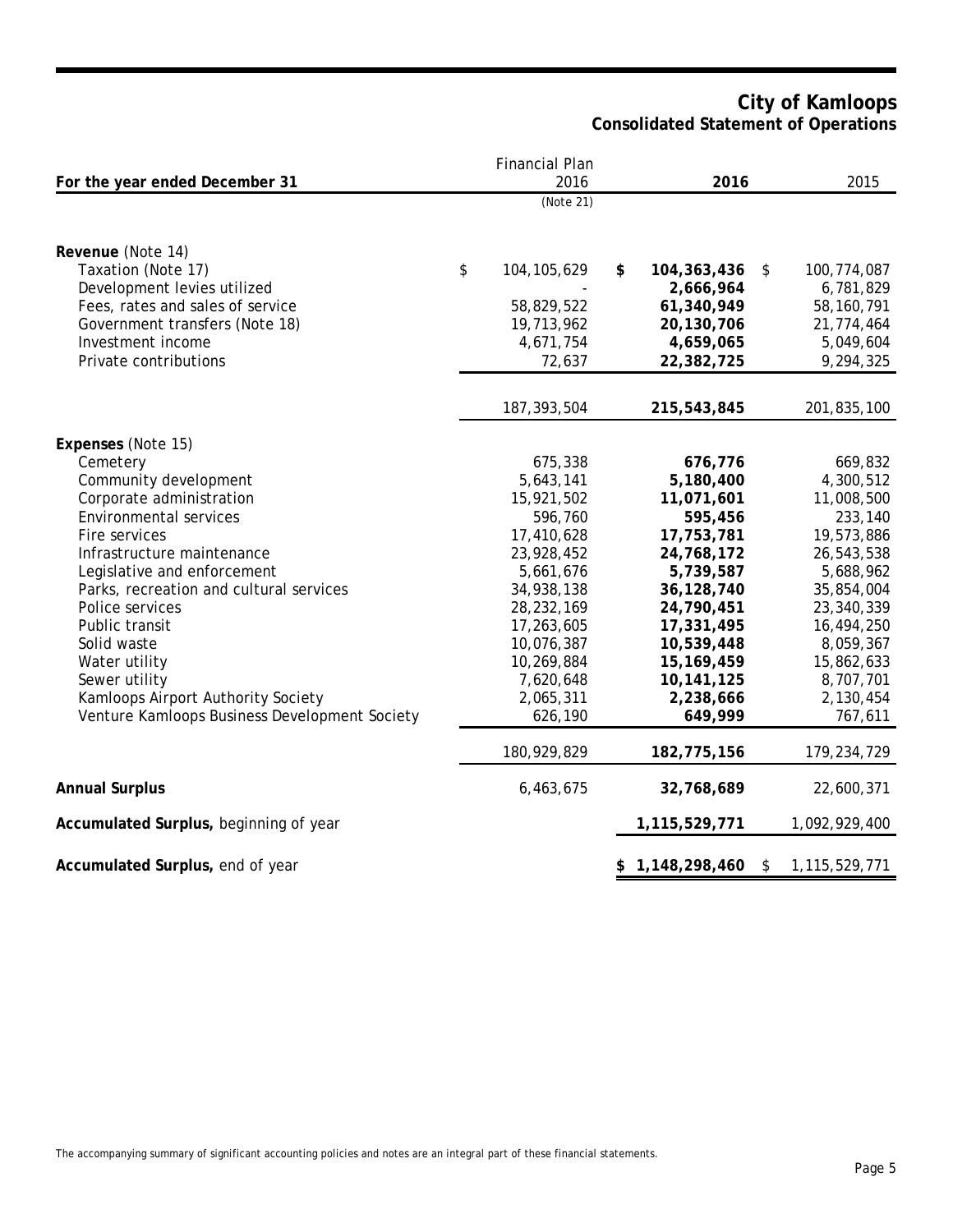# **City of Kamloops**

| For the year ended December 31                                                          |    | <b>Financial Plan</b><br>2016 | 2016                    | 2015           |
|-----------------------------------------------------------------------------------------|----|-------------------------------|-------------------------|----------------|
|                                                                                         |    | (Note 21)                     |                         |                |
| Annual surplus                                                                          | \$ | 6,463,675                     | \$<br>32,768,689 \$     | 22,600,371     |
| Acquisition of tangible capital assets (Note 12)                                        |    |                               | (59, 243, 412)          | (54, 937, 199) |
| Amortization of tangible capital assets (Note 12)<br>Net book value of tangible capital |    |                               | 28,482,676              | 27,364,415     |
| assets disposed (Note 12)                                                               |    |                               | 392,463                 | 2,227,494      |
| Decrease in prepaid expenses                                                            |    |                               | 283,822                 | 119,387        |
| Increase in inventory                                                                   |    |                               | (127, 367)              | (4, 031)       |
| Change in net debt                                                                      |    | 6,463,675                     | 2,556,871               | (2,629,563)    |
| Net debt, beginning of year                                                             |    | (15, 360, 829)                | (15, 360, 829)          | (12, 731, 266) |
| Net debt, end of year                                                                   | \$ | (8, 897, 154)                 | \$<br>$(12,803,958)$ \$ | (15, 360, 829) |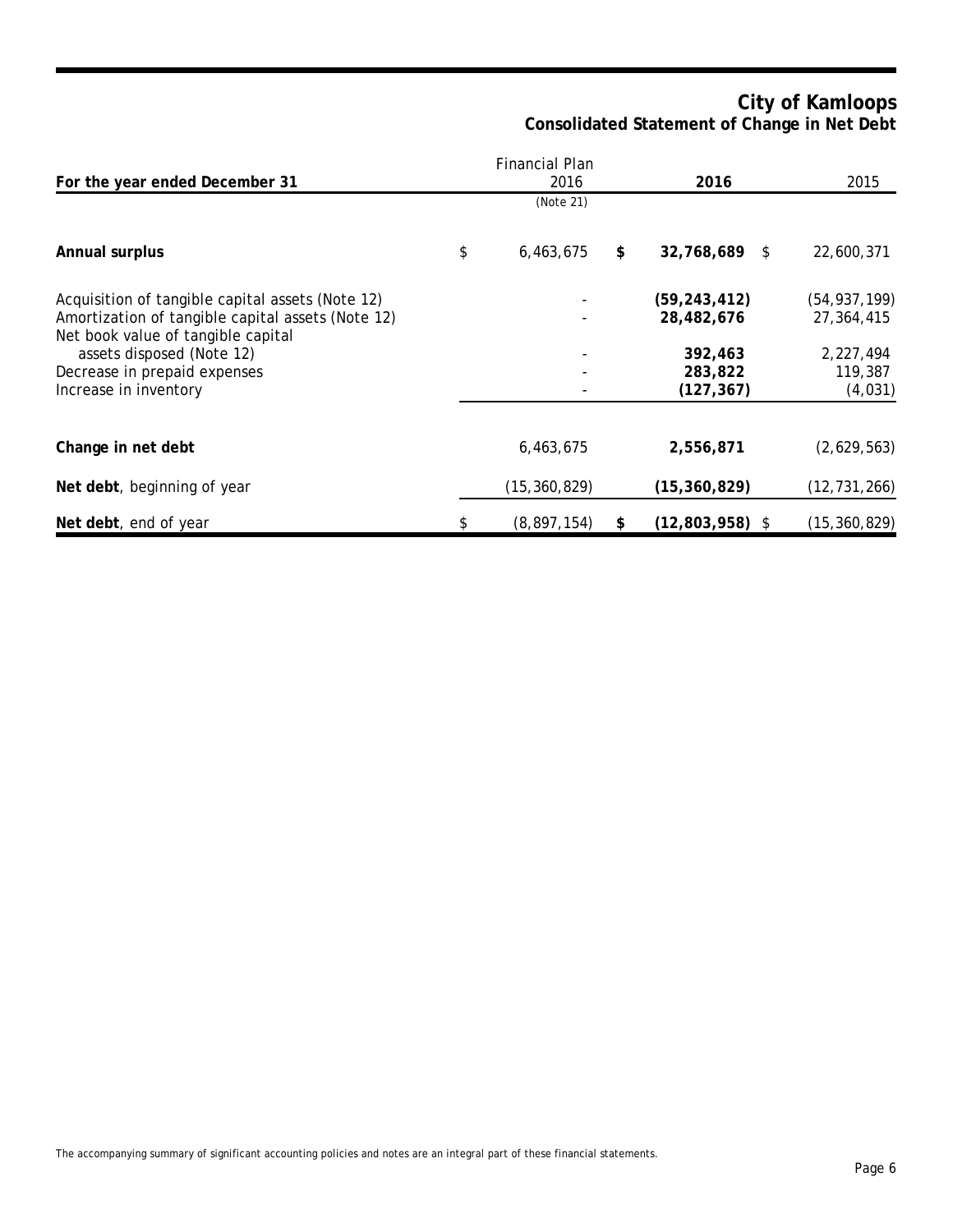**City of Kamloops**

**Consolidated Statement of Cash Flows**

| For the year ended December 31                                          | 2016                | 2015           |
|-------------------------------------------------------------------------|---------------------|----------------|
| Cash provided by (used for)                                             |                     |                |
| <b>Operating transactions</b>                                           |                     |                |
| Annual surplus                                                          | \$<br>32,768,689 \$ | 22,600,371     |
| Non-cash items included in annual surplus                               |                     |                |
| Amortization expense                                                    | 28,482,676          | 27,364,414     |
| Increase (decrease) in post-employment benefits payable                 | 43,000              | (45,000)       |
| Increase (decrease) in landfill post-closure costs                      | 271,481             | 317,649        |
| Loss (gain) on disposal of tangible capital assets                      | (26, 976)           | 1,318,766      |
| Private contributions                                                   | (13, 236, 166)      | (7, 821, 792)  |
| Changes in non-cash operating items:                                    |                     |                |
| Decrease (increase) in accounts receivable                              | 1,565,009           | (6, 492, 084)  |
| Decrease (increase) in inventory                                        | (127, 367)          | (4,031)        |
| Decrease (increase) in prepaid expenses                                 | 283,822             | 119,388        |
| Increase (decrease) in accounts payable                                 | (1, 754, 494)       | 2,476,725      |
| Increase (decrease) in payroll benefits payable                         | 62,604              | 418,577        |
| Increase (decrease) in deferred revenue                                 | 1,135,803           | (713, 690)     |
|                                                                         | 49,468,081          | 39,539,293     |
| Capital transactions                                                    |                     |                |
| Acquisition of tangible capital assets                                  | (46,007,246)        | (47, 115, 407) |
| Proceeds from sale of tangible capital assets                           | 419,439             | 908,729        |
|                                                                         | (45, 587, 807)      | (46, 206, 678) |
|                                                                         |                     |                |
| Investing transactions<br>Decrease (increase) in short-term investments | (204, 017)          | (306, 195)     |
| Decrease (increase) in long-term investments                            | (17, 570)           | (18,066)       |
|                                                                         |                     |                |
|                                                                         | (221, 587)          | (324, 261)     |
| <b>Financing transactions</b>                                           |                     |                |
| Proceeds from issuance of long-term debt                                | 33,952,235          | 13,675,260     |
| Principal repayments on long-term debt                                  | (8,915,018)         | (9, 141, 743)  |
|                                                                         | 25,037,217          | 4,533,517      |
| Increase (decrease) in cash                                             | 28,695,904          | (2, 458, 129)  |
| Cash, beginning of year                                                 | 13,930,724          | 16,388,853     |
|                                                                         |                     |                |
| Cash, end of year                                                       | \$<br>42,626,628 \$ | 13,930,724     |

The accompanying summary of significant accounting policies and notes are an integral part of these financial statements.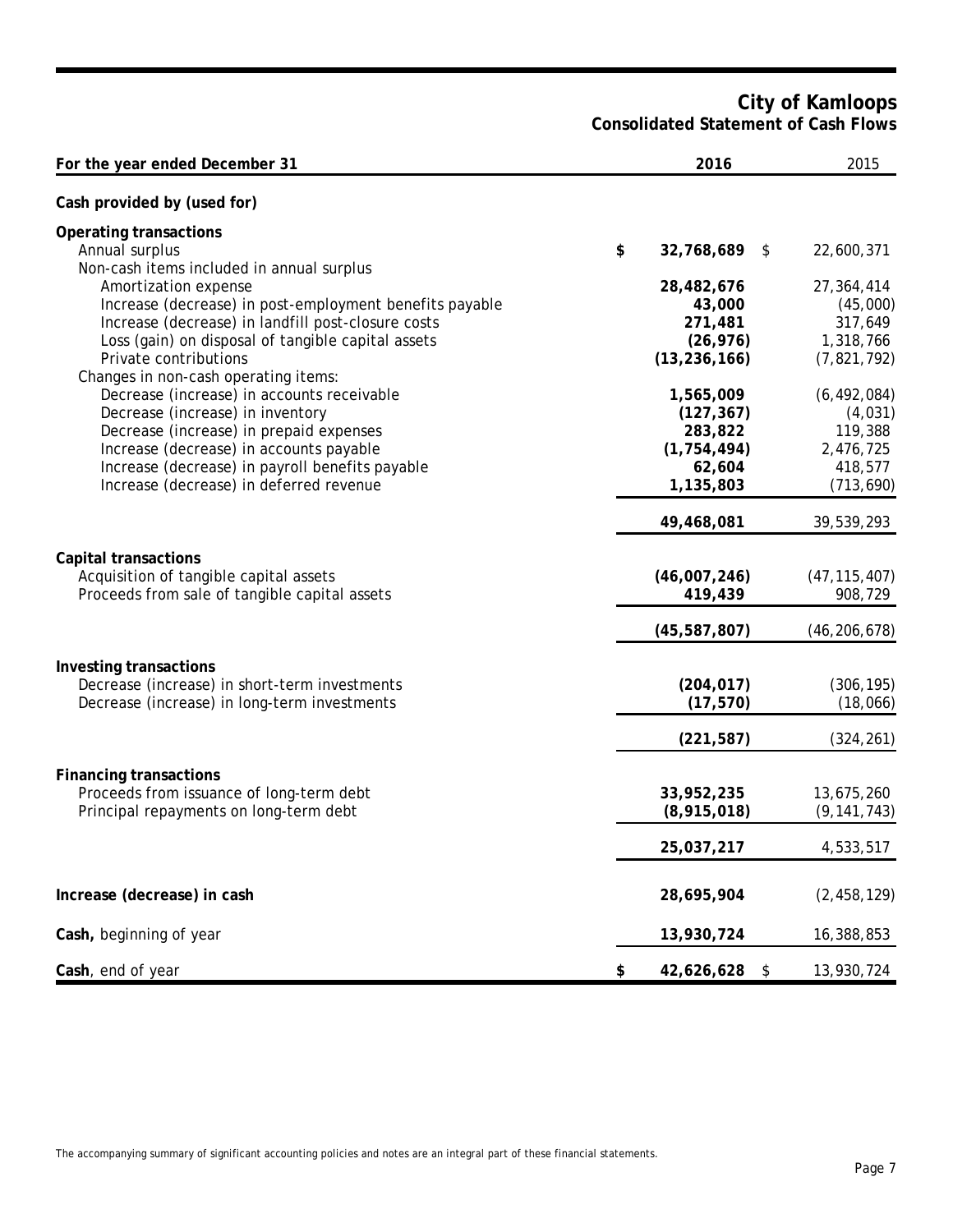## **1. Significant accounting policies**

The City of Kamloops (the "City") was incorporated in 1893 under statute of the Province of British Columbia. Its principal activities include the provision of local government services to residents of the incorporated area. These include cemetery; community development; corporate administration; environmental services; fire; infrastructure maintenance; legislative and enforcement; parks, recreation and culture; police; public transit; solid waste; water utility; and sewer utility. The City is also responsible for the Kamloops Airport Authority Society and the Venture Kamloops Business Development Society.

## *Basis of presentation*

The Consolidated Financial Statements of the City have been prepared, in all material respects, in accordance with Canadian public sector accounting standards ("PSAS") for local governments as recommended by the Public Sector Accounting Board ("PSAB") of the Chartered Professional Accountants of Canada ("CPAC").

## *Basis of accounting*

The basis of accounting followed in these consolidated financial statements is an accrual method and includes revenues in the period in which the transactions or events occurred that gave rise to the revenues and expenses in the period the goods and services were acquired and a liability was incurred.

#### *Basis of consolidation*

The consolidated financial statements include the accounts of the Kamloops Airport Authority Society and the Venture Kamloops Business Development Society. Separate audited financial statements have also been prepared for the societies. Inter-fund balances and transactions have been eliminated.

The Kamloops Airport Authority Society and the Venture Kamloops Business Development Society are controlled by the City through its appointment of the members of each society. The consolidated financial statements include all accounts of these societies.

#### *Revenue recognition*

Revenues are accounted for in the period in which the transactions or events occurred that gave rise to the revenues and the amounts to be received can be reasonably estimated and collection is reasonably assured.

Taxation for municipal purposes is recorded as revenue in the period the taxes are levied.

User charges, fees, and other amounts collected for which the City has an obligation to perform or provide a future service are deferred until the service is provided.

Contributions or other funding received which has externally imposed restrictions are initially accounted for as deferred revenue and then recognized as revenue when used for the specific purpose.

Contributions received in-kind are recognized as revenue in the period received at the fair market value at the time of the contribution.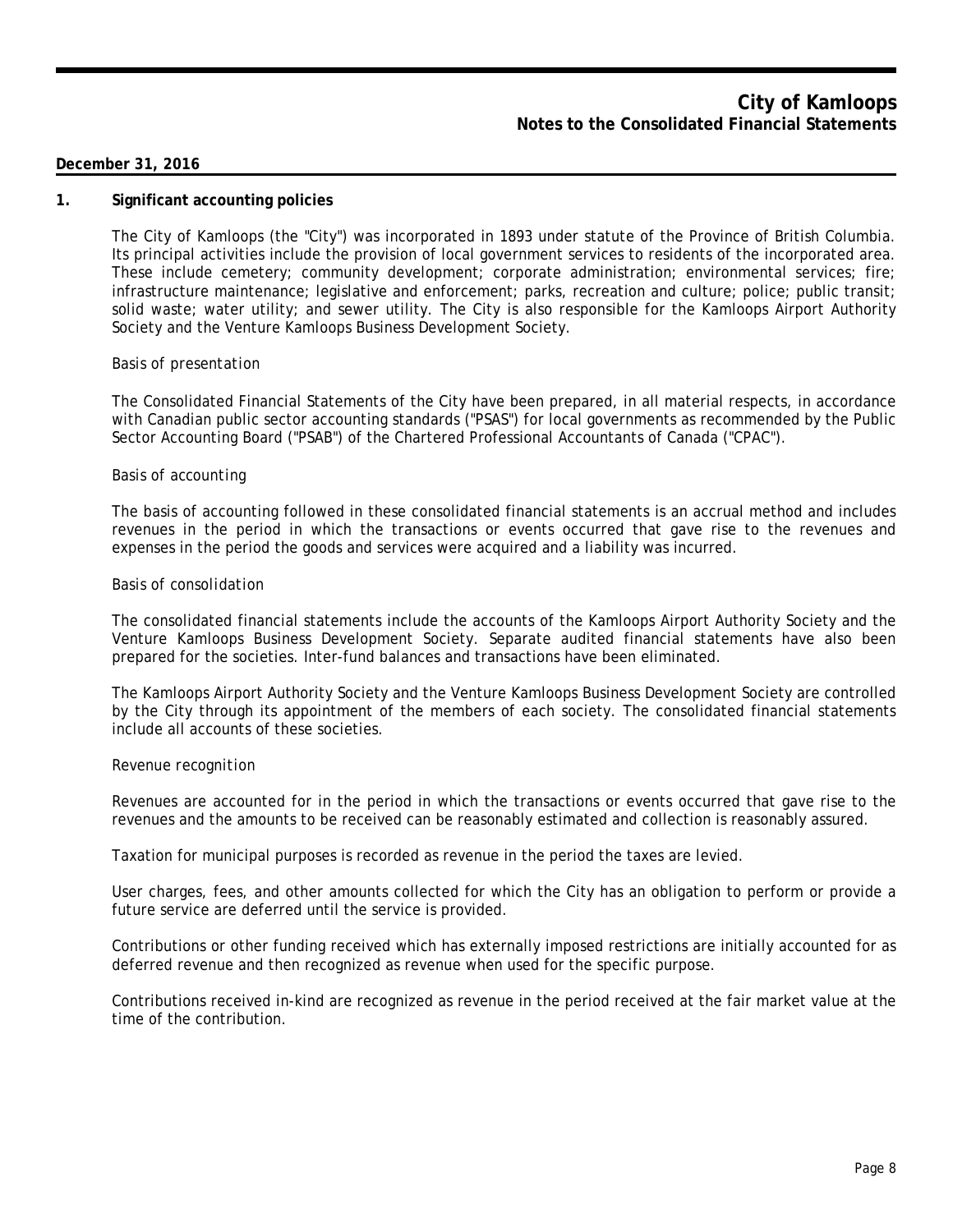# **1. Significant accounting policies (Continued)**

#### *Government transfers*

Government transfers are recognized as revenue in the financial statements when the transfer is authorized and any eligibility criteria are met, except to the extent that transfer stipulations give rise to an obligation that meets the definition of a liability. Transfers are recognized as deferred revenue when transfer stipulations give rise to a liability. Transfer revenue is recognized in the statement of operations as the stipulation liabilities are settled.

#### *Inventory*

Inventory is valued at the lower of cost and net realizable value with cost determined by the average cost method.

## *Investments*

Short-term investments and investments are recorded at cost, which approximates net realizable value.

## *Tangible capital assets*

Tangible capital assets are recorded at cost less accumulated amortization and are classified according to their functional use. Costs include all costs directly attributable to the acquisition or construction of the tangible capital asset including transportation costs, design and engineering fees, legal fees and site preparation costs.

Assets were amortized using the straight line method. There are several different amortization periods used for each major category of assets, as follows:

| Land                     | No amortization taken |
|--------------------------|-----------------------|
| Site improvements        | 5 to 50 years         |
| Equipment                | 5 to 10 years         |
| <b>Buildings</b>         | 15 to 50 years        |
| Transportation network   | 10 to 75 years        |
| Water network            | 10 to 75 years        |
| Sanitary network         | 10 to 75 years        |
| Drainage network         | 10 to 75 years        |
| Communication network    | 20 years              |
| Computing infrastructure | 4 to 10 years         |

Amortization is not taken on tangible capital assets until they are ready for use. The City holds several works of art and historic treasures that have not been included in the tangible capital assets, including displays at the museum, statues located throughout the City and various works of art and decorations within the facilities.

#### *Non-financial assets*

Non-financial assets are held for use in the provision of goods and services but are not available to discharge existing liabilities. These assets have a useful life extending beyond the current year and are not intended for sale in the ordinary course of operations.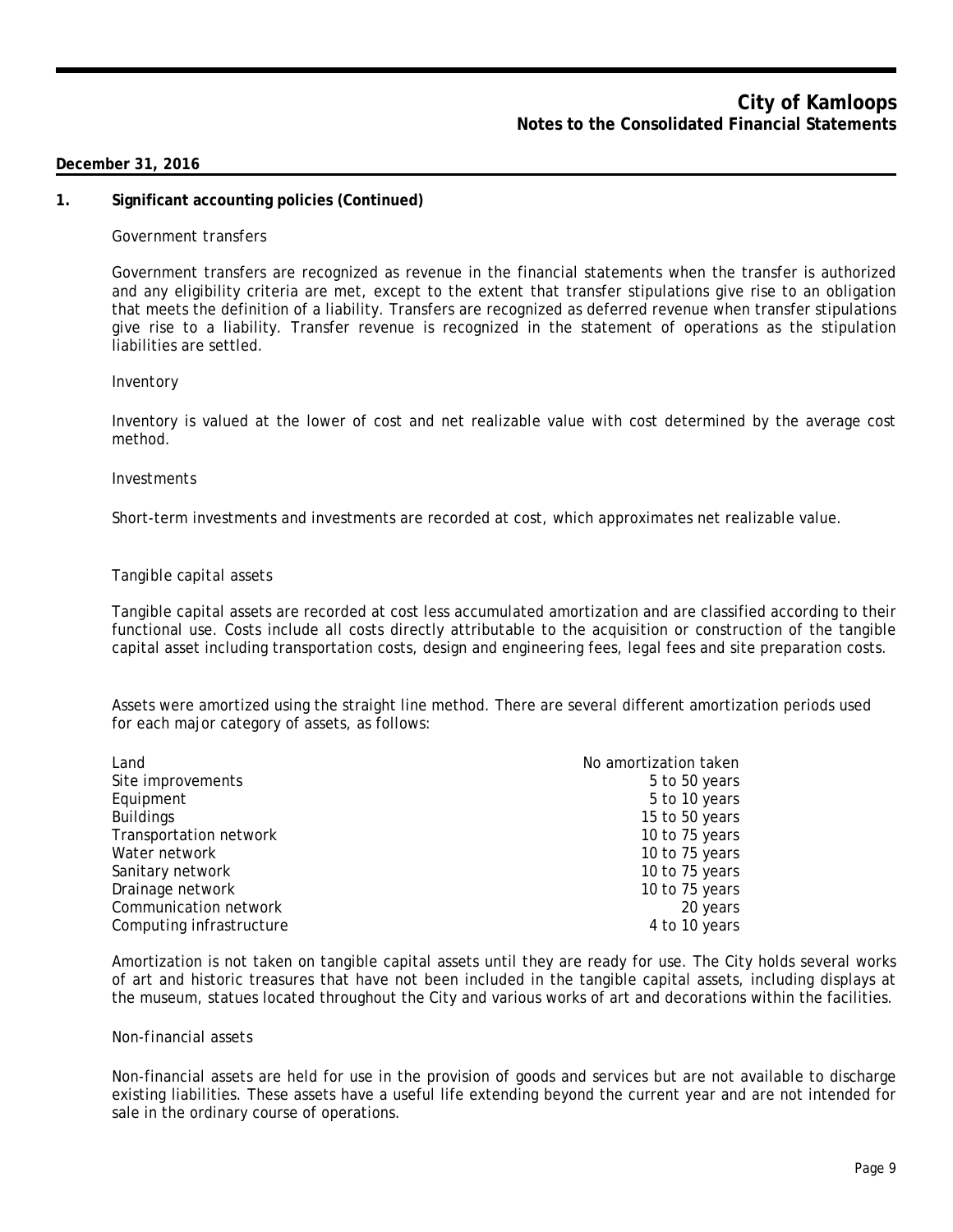# **1. Significant accounting policies (Continued)**

#### *Long-term debt*

Long-term debt is recorded net of any related sinking fund balances. Debt service charges, including principal and interest, are charged against current revenue in the period in which they occur.

#### *Reserves*

Reserves for operating and capital purposes represent amounts reserved either internally or by statute for specific future purposes.

## *Contaminated sites*

Governments are required to accrue a liability for the costs to remediate a contaminated site. Liabilities are recognized when an environmental standard exists, contamination exceeds the standard, the government has responsibility for remediation, future economic benefits will be given up and a reasonable estimate can be made.

# *Use of estimates*

The preparation of financial statements in accordance with Canadian public sector accounting standards requires management to make estimates and assumptions that have an effect on the reported amounts of assets and liabilities and the disclosure of contingent assets and liabilities at the date of the financial statements and the reported amounts of revenue and expenses during the year. Actual results could be different from those estimates. Significant estimates in these financial statements include the postemployment benefit payable and the landfill post-closure costs.

#### *Landfill post-closure costs*

The City is required to fund the closure of its landfill sites and to provide for the post-closure care of the facilities. Closure and post-closure activities include the final cover, landscaping, surface and groundwater monitoring, leachate control and visual inspection. The requirement is being provided for over the estimated life of the landfill sites based on the respective usage of each facility.

#### *Retirement benefits and other employee benefit plans*

The City's contributions due during the period to its multi-employer defined benefit plan are expensed as incurred. The costs of other retirement benefits that accumulate over the period of service provided by employees are actuarially determined using the projected benefit method prorated on services based on management's best estimate of retirement ages, inflation rates, investment returns, wage and salary escalation, insurance and health care costs trends, employee turnover and discount rates. Actuarial gains and losses are amortized on a straight-line basis over the expected average remaining service life of the employee group.

# *Deferred Revenue - Development Cost Charges*

Development cost charges ("DCC's") collected to pay for capital costs due to development are recorded as deferred revenue. DCC's are recognized as revenue when the related development costs are incurred.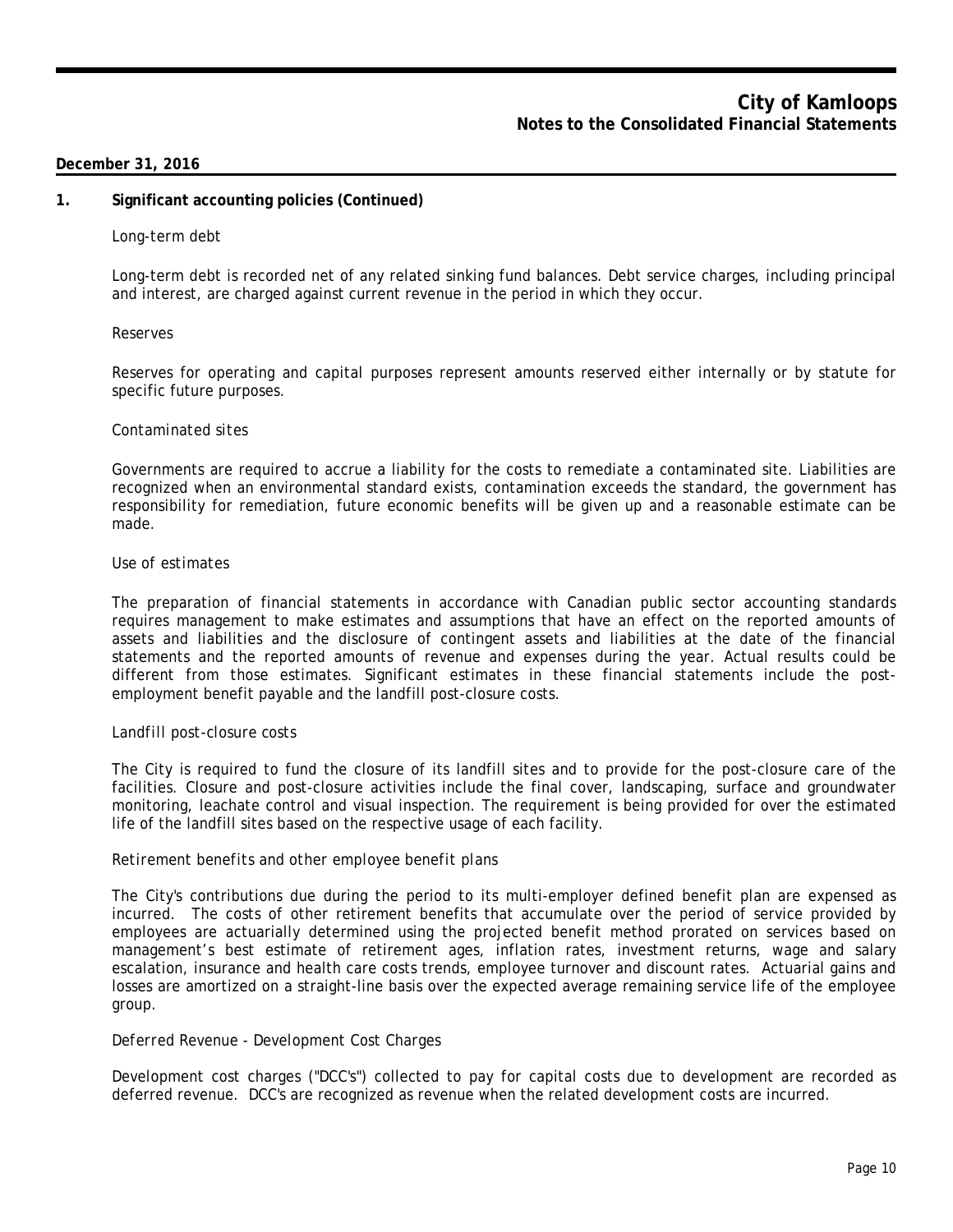# **City of Kamloops Notes to the Consolidated Financial Statements**

## **December 31, 2016**

## **2. Segmented Information**

The City of Kamloops is a diversified municipal government institution that provides a wide range of services to its citizens. Distinguishable functional segments have been separately disclosed. The nature of the segments and the activities they encompass are as follows; and quantitative data on these segments can be found in Notes 14 and 15.

## *Cemetery*

This segment captures all of the revenue and expenses associated with Cemetery operations including providing services to the public and maintenance of the cemetery infrastructure.

#### *Community development*

This segment includes many of the activities of the Planning, Engineering and Development Services Department including Building Permits, Business Licenses, Zoning, Development Applications and Engineering Services.

## *Corporate administration*

This segment includes all of the internal support service functions of the corporation. This includes Human Resources, Information Technology, Finance and the Chief Administration Officer's department. All of these functions are typical to all medium to large corporations, either private or public.

# *Environmental services*

This segment includes all of the operating activities of the Environmental Services Division which includes activities such as envornmental assessments and groundwater monitoring.

#### *Fire services*

This segment includes all of the operating activities of the Fire and Rescue Services Division including fire prevention, suppression and education. This function also includes maintenance of the fire department fleet and operation of the Fire Training Centre.

#### *Infrastructure maintenance*

This segment includes all of the operating activities of the Public Works department that involve the repair and maintenance of the City's infrastructure assets including the road network, the storm water (drainage) network and the City's vehicle fleet. Maintenance of the recreation buildings and park assets are not included in this segment as they are included in the Parks, recreation and cultural services department.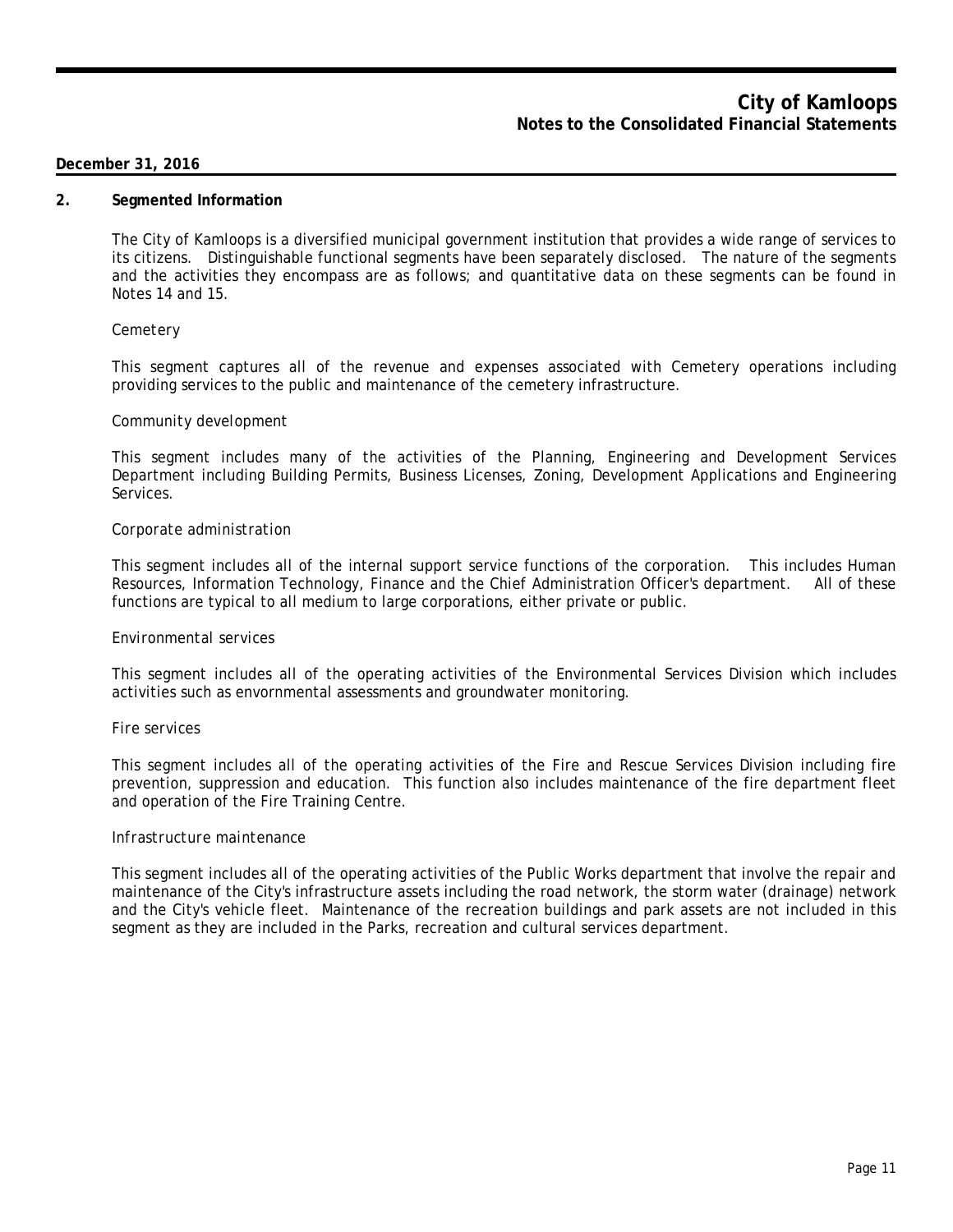# **2. Segmented information (Continued)**

#### *Legislative and enforcement*

This segment includes the functions related to the legislative operations of the City. This encompasses revenue and expenses directly related to City Council, the City Clerk's office, bylaw enforcement, parking and animal control.

#### *Parks, recreation and cultural services*

This segment includes all of the operating activities of the Parks, Recreation and Cultural Services department. This includes the revenue and expenses to provide recreation and cultural programs throughout the City; repair and maintenance of the buildings and other infrastructure used to provide these programs; and repair and maintenance of administrative buildings throughout the City.

#### *Police services*

This segment includes all of the operating activities of the Police Services Division. This includes the activities of the RCMP and the municipal staff who support these activities.

#### *Public transit*

This segment includes all of the operating activities of the Public Transit Division to provide public transit services to the City.

# *Solid waste utility*

Included in this segment is all of the revenue and expenses related to the collection and disposal of the residents' garbage and recycling products.

#### *Water utility*

This segment includes all of the operating activities related to the treatment and distribution of water throughout the City.

## *Sewer utility*

This segment includes all of the operating activities related to the collection and treatment of wastewater (sewage) throughout the City.

#### *Kamloops Airport Authority Society*

This segment includes all of the operating activities of the Kamloops Airport Authority Society whose mandate is to oversee the operation of the Kamloops Airport and the repair and maintenance of its assets.

#### *Venture Kamloops Business Development Society*

This segment includes all of the operating activities of the Venture Kamloops Business Development Society.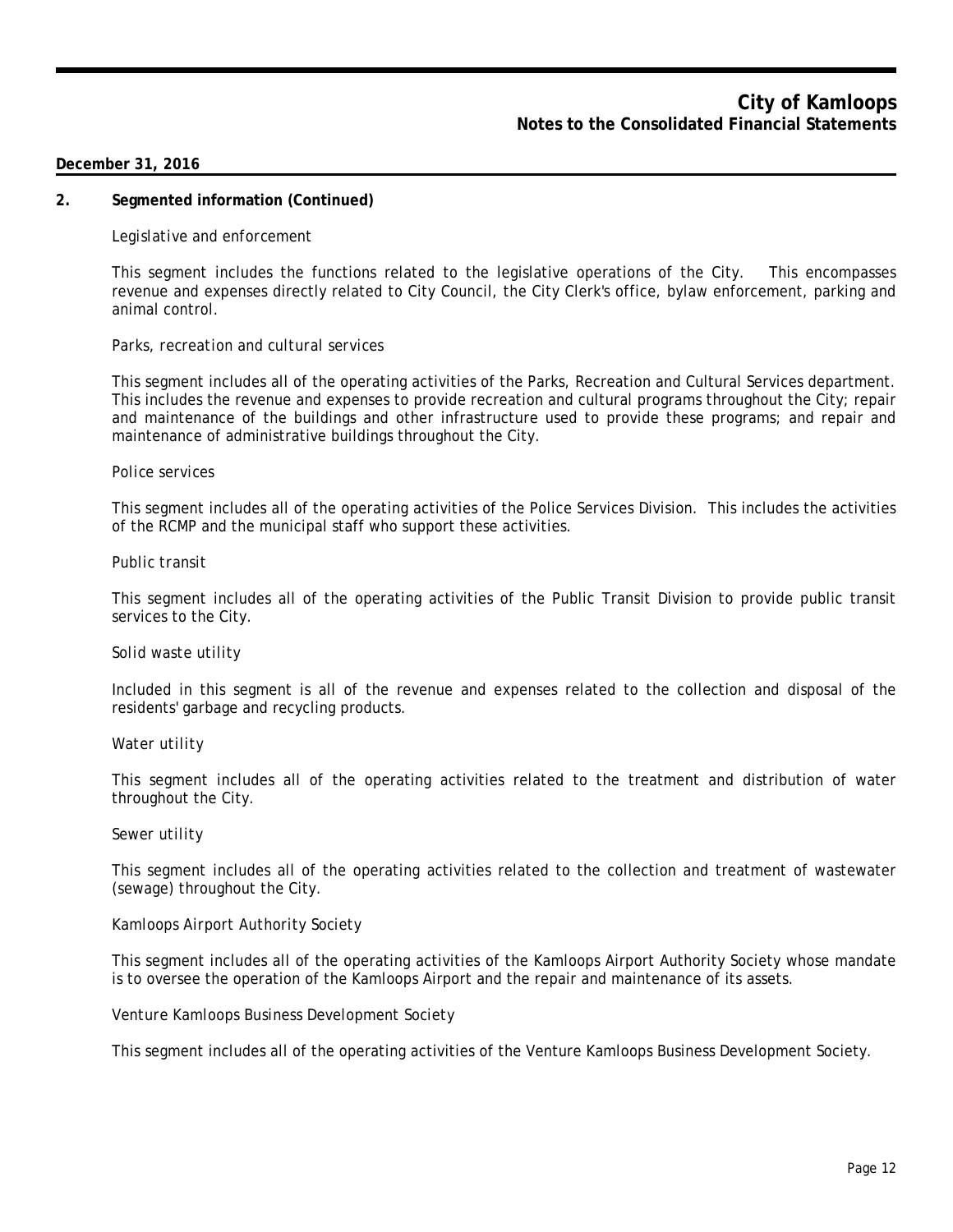# **City of Kamloops Notes to the Consolidated Financial Statements**

# **December 31, 2016**

| 3. | Cash and Short-Term Investments                                                                                                                                                      | 2016 | 2015                                                 |  |                                                |
|----|--------------------------------------------------------------------------------------------------------------------------------------------------------------------------------------|------|------------------------------------------------------|--|------------------------------------------------|
|    | Consolidated cash<br>Consolidated short-term investments                                                                                                                             | \$   | $42,626,628$ \$<br>110,910,404                       |  | 13,930,724<br>110,706,387                      |
|    |                                                                                                                                                                                      | S    | 153,537,032 \$                                       |  | 124,637,111                                    |
|    | Restricted cash and short-term investments:<br>Statutory reserves<br>Development cost charges<br>Kamloops Airport Authority Society<br>Venture Kamloops Business Development Society | \$   | $37,326,275$ \$<br>7,749,135<br>3,539,158<br>138,935 |  | 37,413,811<br>7,168,170<br>2,996,728<br>70,353 |
|    | Unrestricted cash and short term investments                                                                                                                                         |      | 104,783,529                                          |  | 76,988,049                                     |
|    |                                                                                                                                                                                      |      | 153,537,032 \$                                       |  | 124,637,111                                    |

The maturity dates of the short-term investments held directly by the City range from January 23, 2017 to June 1, 2029. The interest rates earned on these investments range from 0.87% to 6.00%. The market value of cash and short term investments is \$112,985,979 (2015 - \$113,482,717).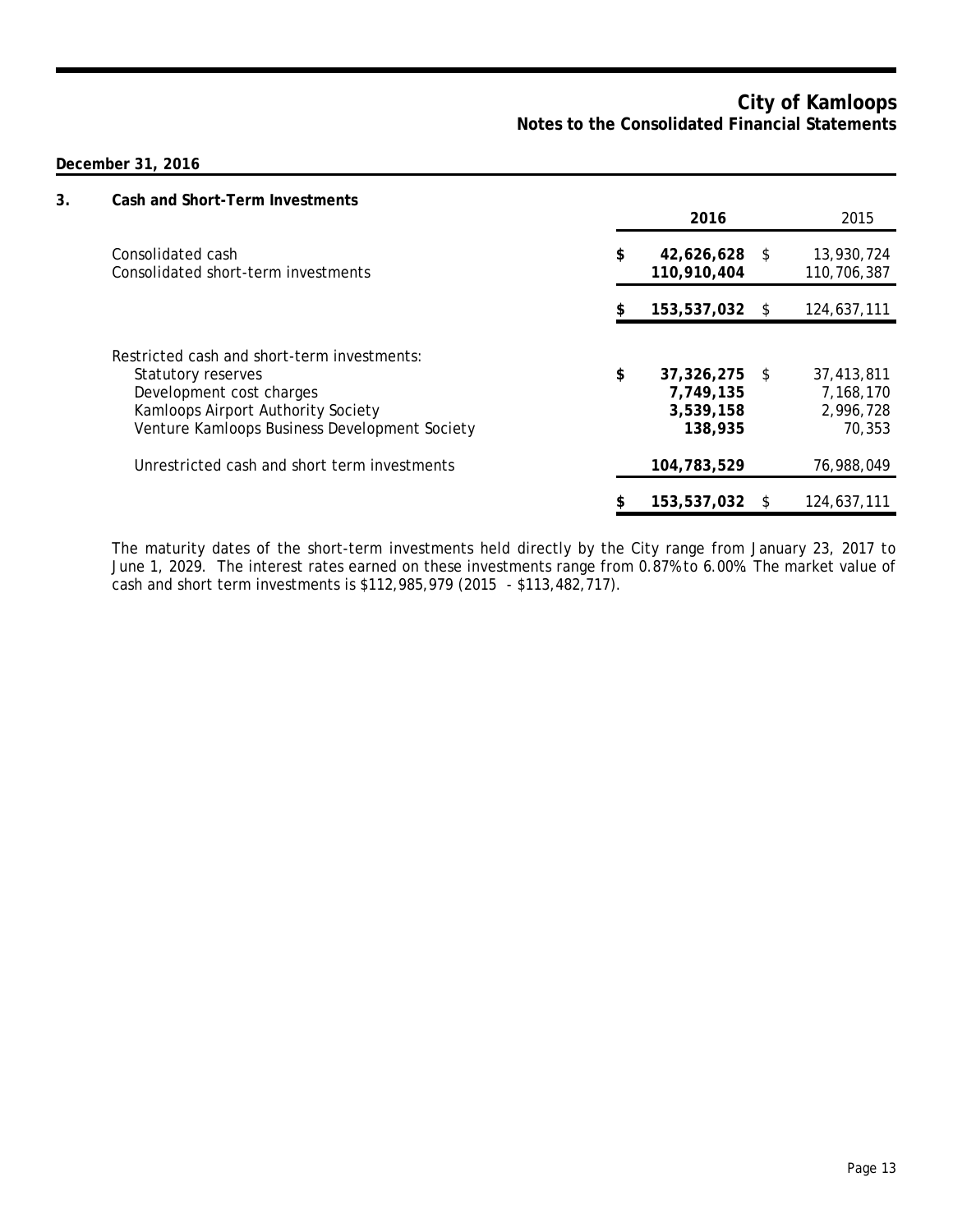# **City of Kamloops Notes to the Consolidated Financial Statements**

# **December 31, 2016**

| 4. | <b>Accounts Receivable</b>                                                                                                      | 2016                                                                       |            | 2015                                                                 |
|----|---------------------------------------------------------------------------------------------------------------------------------|----------------------------------------------------------------------------|------------|----------------------------------------------------------------------|
|    | General fund:<br>Taxes<br><b>Utilities</b><br>Trade<br>Accrued interest<br>Province of British Columbia<br>Government of Canada | \$<br>4,757,971<br>1,839,696<br>7,033,933<br>887,716<br>358,059<br>523,291 | \$         | 4,902,588<br>1,771,156<br>8,010,708<br>972,981<br>371,164<br>837,441 |
|    |                                                                                                                                 | \$<br>15,400,666                                                           | $\sqrt{3}$ | 16,866,038                                                           |
|    | Water fund:<br>Trade<br>Province of British Columbia                                                                            | 3,414,163<br>494,832                                                       |            | 3,350,360                                                            |
|    |                                                                                                                                 | 3,908,995                                                                  |            | 3,350,360                                                            |
|    | Sewer fund:<br>Trade<br>Province of British Columbia                                                                            | 2,489,465                                                                  |            | 2,195,604<br>208,796                                                 |
|    |                                                                                                                                 | 2,489,465                                                                  |            | 2,404,400                                                            |
|    | Kamloops Airport Authority Society<br>Trade<br>Government of Canada                                                             | 386,113<br>383,988                                                         |            | 488,361<br>1,005,930                                                 |
|    |                                                                                                                                 | 770,101                                                                    |            | 1,494,291                                                            |
|    | Venture Kamloops Business Development Society<br>Trade                                                                          | 4,517                                                                      |            | 23,664                                                               |
|    |                                                                                                                                 | \$<br>22,573,744                                                           | \$         | 24, 138, 753                                                         |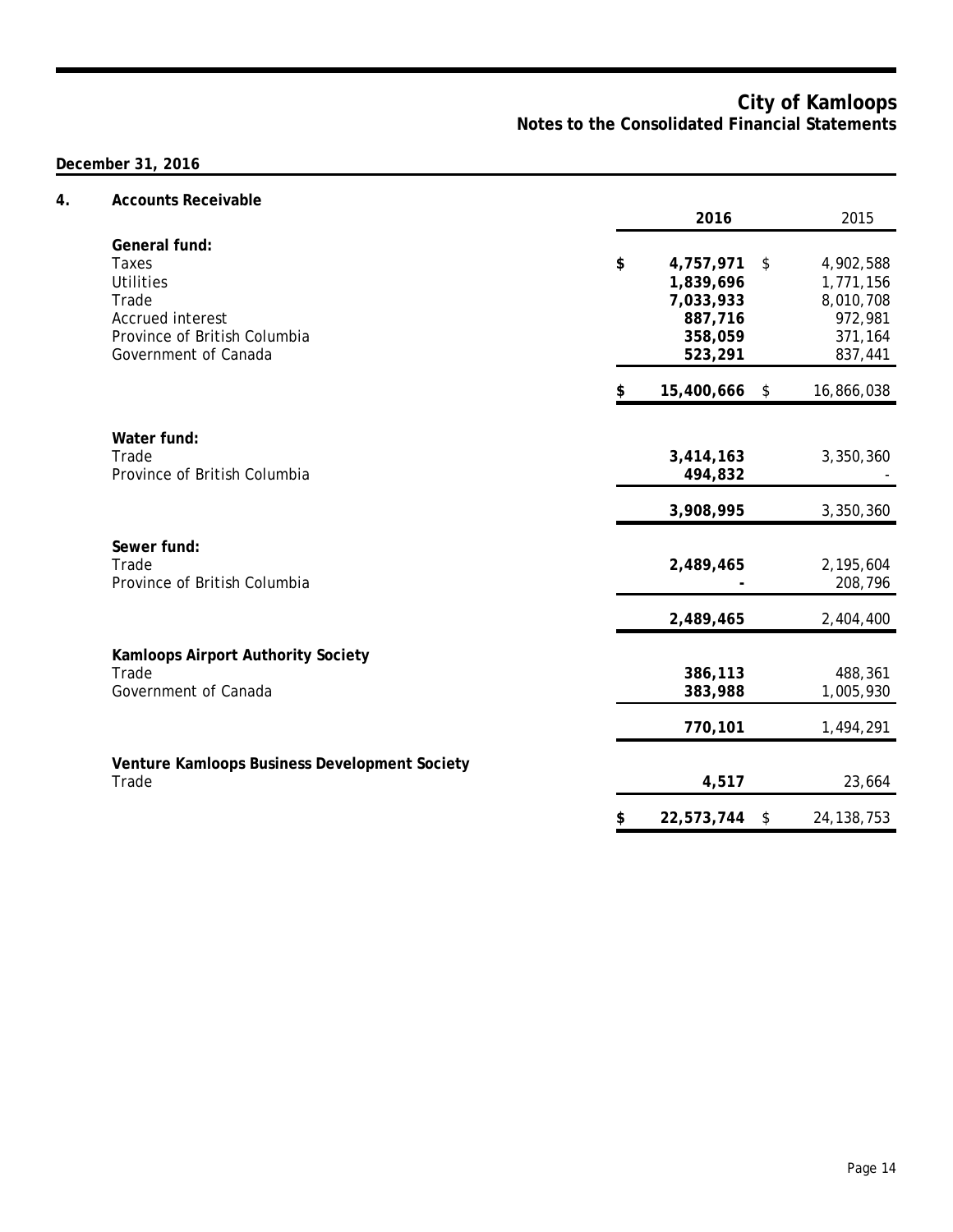# **5. Long-term Investments**

The City's long-term investments are held by the British Columbia Interior Community Foundation in seven endowment funds; the City of Kamloops Centennial Fund "A", the City of Kamloops Centennial Fund "B", the 1979 Winter Games Legacy Fund, the 1993 Canada Summer Games Fund, the 2006 BC Summer Games Legacy Fund, the Art Gallery Reserve Fund and the Arts Legacy Fund.

All of the income earned in the City of Kamloops Centennial Fund "A" is re-invested in the fund. 90% of the income earned in the City of Kamloops Centennial Fund "B" is returned to the City to support the grant-in-aid program and the remaining 10% is re-invested in the fund. 75% of the income earned in the 1979 Winter Games Sports Legacy Fund is distributed to the City and the remaining 25% is re-invested in the fund. All of the income earned in the 1993 Canada Summer Games Legacy Fund is re-invested in the fund. 75% of the income earned in the 2006 BC Summer Games Legacy Fund is distributed back to the City and the remaining 25% is reinvested in the fund. All of the income earned in the Art Gallery Reserve Fund is distributed to the City. 75% of the income earned in the Arts Legacy Fund is distributed back to the City and the remaining 25% is re-invested in the fund.

## **6. Accounts Payable**

|                                                                                                        | 2016                                                     | 2015                                         |
|--------------------------------------------------------------------------------------------------------|----------------------------------------------------------|----------------------------------------------|
| General fund:<br>Trade<br>Payroll and benefits<br>Province of British Columbia<br>Government of Canada | \$<br>12,804,858 \$<br>1,330,238<br>417,954<br>5,997,512 | 16,770,291<br>815,321<br>90,195<br>4,593,387 |
|                                                                                                        | 20,550,562                                               | 22, 269, 194                                 |
| <b>Kamloops Airport Authority Society</b><br>Trade                                                     | 678,955                                                  | 726,656                                      |
| Venture Kamloops Business Development Society<br>Trade                                                 | 51,161                                                   | 39,322                                       |
|                                                                                                        | \$<br>21,280,678                                         | 23,035,172<br>-S                             |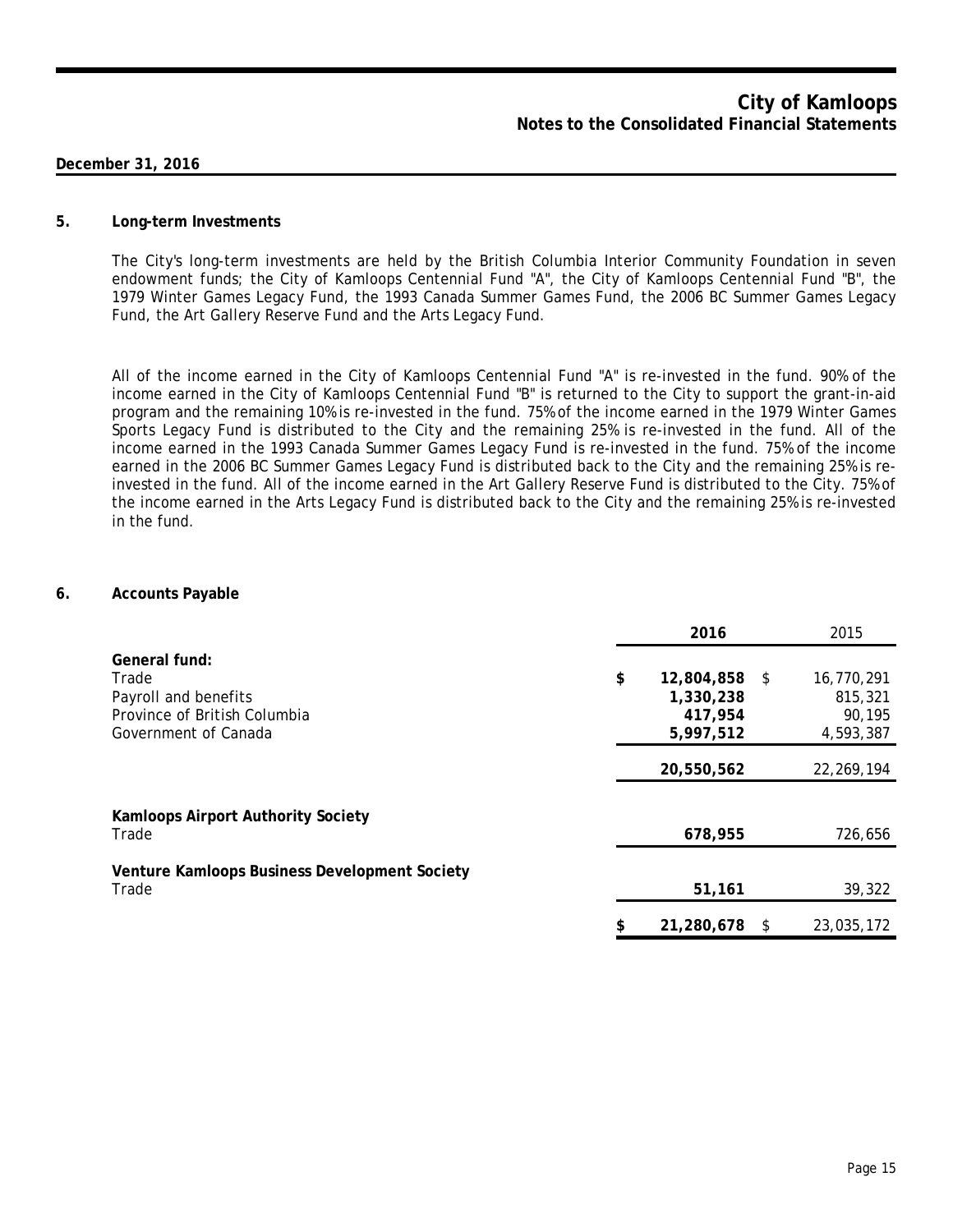# **7. Post-employment benefits payable**

The City of Kamloops sponsors a defined benefit plan for retirement benefits other than pensions for certain employees. The plan provides for a payout of accumulated sick leave for CUPE local 900 employees; an early retirement incentive payment and deferred vacation payout for IAFF local 913 employees; and an early retirement incentive payment for Management employees.

Total benefit payments paid during the year were \$597,000 (2015 - \$657,000). The plan does not require any contribution from employees. The retirement benefit liability at December 31, 2016 includes the following components:

|                                                                                         | 2016                                         | 2015                                         |
|-----------------------------------------------------------------------------------------|----------------------------------------------|----------------------------------------------|
| Accrued benefit obligation, beginning of year                                           | \$<br>7,616,000 \$                           | 7,661,000                                    |
| Current service cost<br>Interest cost<br>Benefits paid<br>Actuarial gain/loss - current | 614,000<br>252,000<br>(597,000)<br>(226,000) | 601,000<br>243,000<br>(657,000)<br>(232,000) |
| Accrued benefit obligation - ending balance                                             | 7,659,000                                    | 7,616,000                                    |

Actuarial valuations for accounting purposes are performed using the projected benefit method prorated on services. The most recent actuarial report was prepared on January 23, 2017 using data as of December 31, 2016. The accrued benefit obligation shown for 2016 is based on amounts included in the 2015 valuation.

The actuarial valuation was based on a number of assumptions about future events, such as inflation rates, interest rates, wage and salary increases, and employee turnover and mortality. The assumptions used reflect the City's best estimates. The expected inflation rate is 3.25% (2015 - 3.25%). The discount rate used to determine the accrued benefit obligation is 3.4% (2015 - 3.2%).

The retirement benefit expense is included in the statement of operations and accumulated surplus as a component of program expenses. The retirement benefit interest expense is included in the public debt interest expense. The prior period cost of plan amendment is included in the current expenses for the year indicated.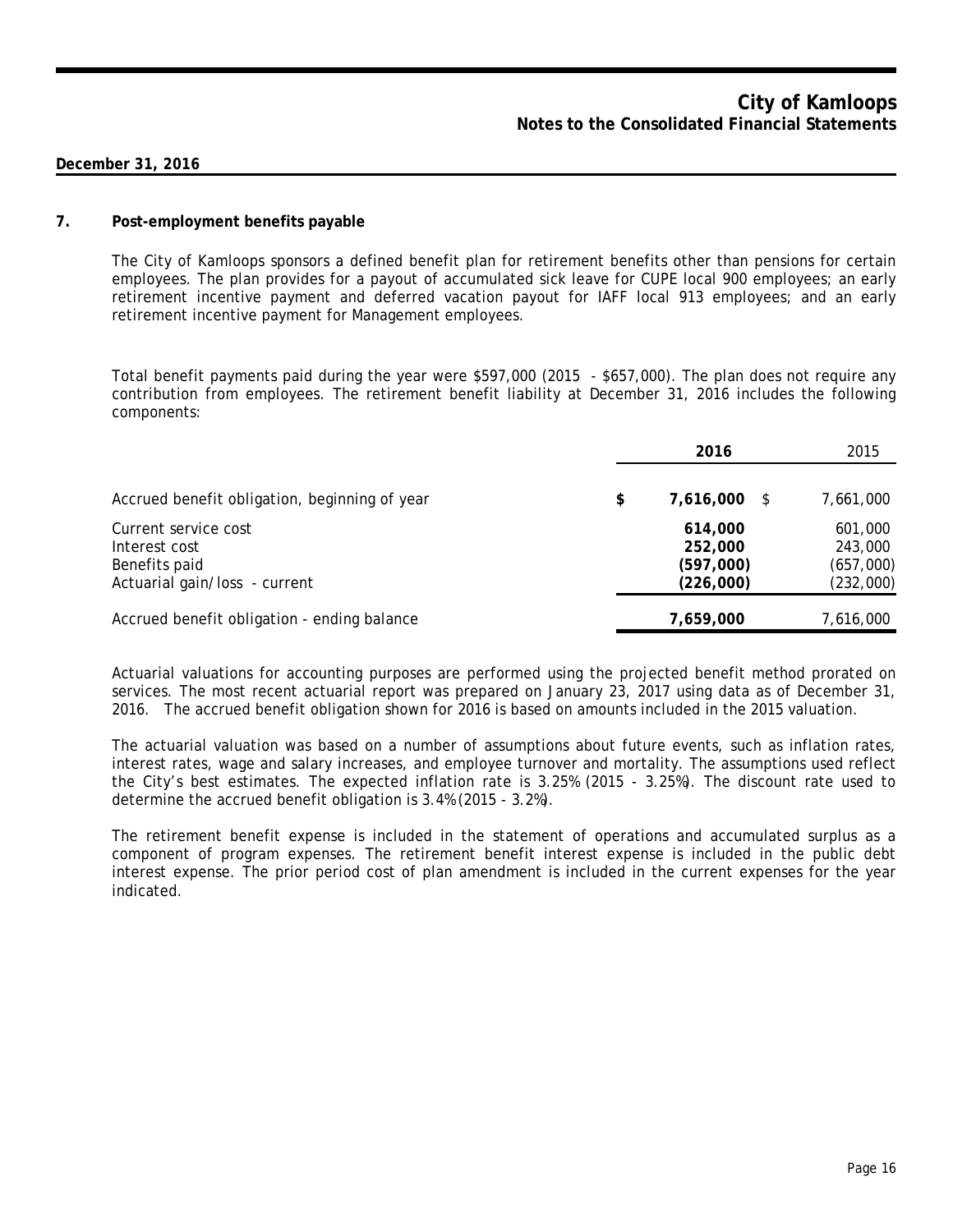# **8. Landfill post-closure costs**

The City of Kamloops operates three solid waste landfill sites in the Kamloops area and assumes certain obligations for the landfill sites including closure and post closure liabilities. The reported liabilities are based on estimates and assumptions with respect to events extending over the remaining life of each of the landfills. The estimates and assumptions are provided through an independent assessment conducted in 2014. The liability and annual expense is calculated based on the ratio of current usage to total capacity of the site and the estimated future cash flows associated with closure and post-closure activities stated in current (2016) dollars. The aggregate liability for closure and post-closure costs for the two landfills is \$2,977,203 (2015 - \$2,705,722).

The main landfill at the Mission Flats site is expected to serve until 2044 with 25 years needed for post-closure care based on the independent assessment. The remaining capacity of the landfill site is estimated at 3.40 million cubic meters, which is 79% of the site's total capacity. Approximately 60% of landfill closure will be completed while the landfill is still in operation with costs associated with the closure being charged to expenses when they are incurred. To date \$2,089,871 has been spent on progressive closure costs.

Since a final design for the Barnhartvale site has not been completed the independent assessment was not able to provide a lifespan analysis. The City anticipates that the Barnhartvale site will serve until 2021 with 25 years needed for post-closure care. The remaining capacity of the landfill site is estimated at 92,954 cubic meters, which is approximately 16% of the site's total capacity.

The purchase of the Owl Road landfill site occurred in 2016. Consultants are currently working on the design and operations plan for the site. The capacity of the landfill site is estimated at 90,000 cubic meters. The closure costs are estimated at \$3.5 million. The remaining capacity and lifespan of the Owl Road landfill has not been calculated at this time as the City has not utilized any capacity of note since acquisition.

The estimated total expenses for closure and post-closure care of two of the three landfills, in current (2016) dollars, is \$20,526,466 (2015 estimate - \$20,336,302) with \$15,459,392 (2015 - \$15,633,532) remaining to be recognized as a liability. At this time the values do not include an estimate of the future liability for the Owl Road landfill.

The City has not provided a reserve to fund future landfill capital expenses as at December 31, 2016. The funding required is provided through current operations.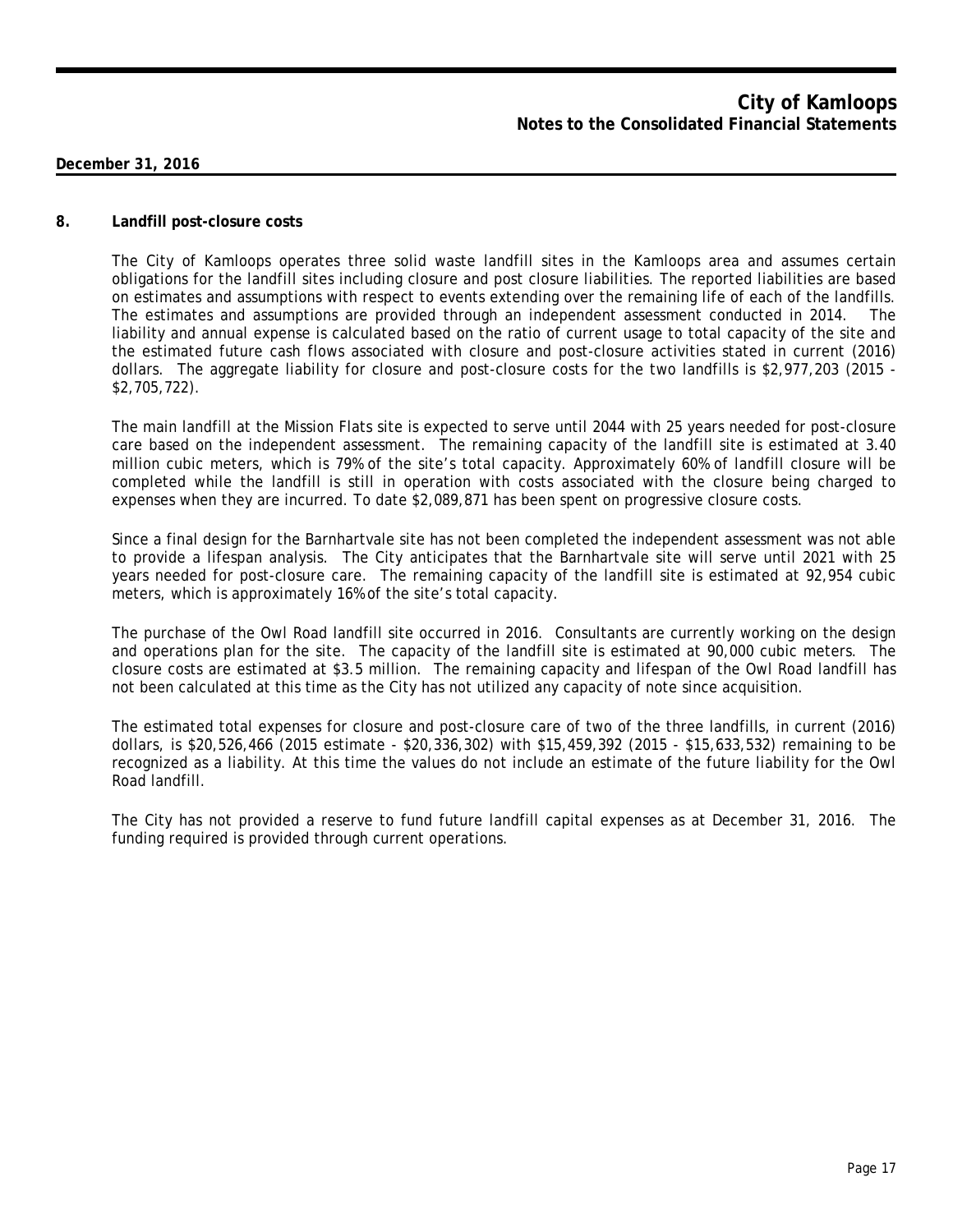# **9. Liability for remediation of contaminated sites**

The City of Kamloops has used the standards contained in Schedule 2 (Industrial and Commercial Purposes and Activities) of the Contaminated Sites Regulation of the British Columbia Environmental Management Act to determine whether a potential liability exists. None of the uses of the parcels identified under Canadian PSAS 3620.05 meet the criteria listed in Schedule 2 of the Contaminated Sites Regulation, and accordingly the City has not recognized any liabilities for remediation of contaminated sites.

# **10. Deferred Revenue**

|                                                                                                  |      | Balance at<br>December 31, |    |            |            |           |    |                     |      | Balance at<br>December 31, |
|--------------------------------------------------------------------------------------------------|------|----------------------------|----|------------|------------|-----------|----|---------------------|------|----------------------------|
|                                                                                                  | 2015 |                            |    | Collected  |            | Interest  |    | Recognized          | 2016 |                            |
| General fund:                                                                                    |      |                            |    |            |            |           |    |                     |      |                            |
| Taxes                                                                                            | \$   | 17,708,221                 | \$ | 31,092,379 | $\sqrt{5}$ |           | \$ | $(30, 848, 890)$ \$ |      | 17,951,710                 |
| Leases                                                                                           |      | 39.227                     |    | 7.790      |            |           |    | (12, 934)           |      | 34,083                     |
| <b>Business licenses</b>                                                                         |      | 1,001,490                  |    | 1,028,860  |            |           |    | (1,001,490)         |      | 1,028,860                  |
| Other                                                                                            |      | 984,855                    |    | 1,268,979  |            |           |    | (984, 855)          |      | 1,268,979                  |
|                                                                                                  |      | 19,733,793                 |    | 33,398,008 | \$         |           |    | (32, 848, 169)      | \$   | 20,283,632                 |
| Development cost charges<br>7,168,171<br>150,218<br>3,664,395<br>(3, 233, 649)<br>\$<br>\$<br>\$ |      |                            |    |            | \$         | 7,749,135 |    |                     |      |                            |
| Venture Kamloops Business Development Society                                                    |      |                            |    |            |            |           |    |                     |      |                            |
|                                                                                                  |      |                            | S  | 5,000      | \$         |           | S  |                     | \$   | 5,000                      |
|                                                                                                  | \$   | 26,901,964                 | S. | 37,067,403 | S.         | 150,218   | \$ | (36,081,818)        | - \$ | 28,037,767                 |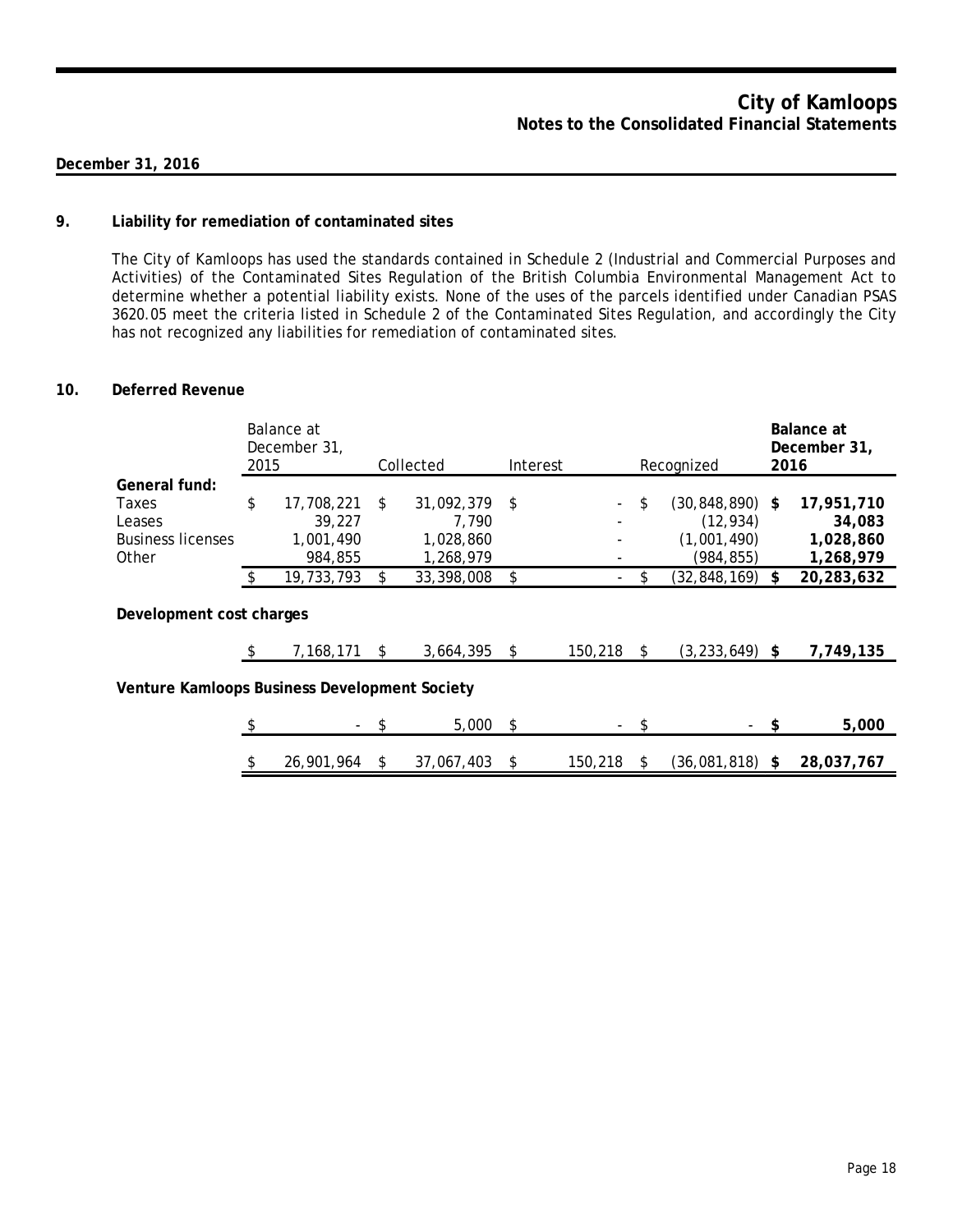# **11. Long-term debt:**

(a) Long-term debt outstanding:

|                                      |   | General fund     | Water fund       | Sewer fund       | Total       |
|--------------------------------------|---|------------------|------------------|------------------|-------------|
| Balance at<br>December 31, 2015      | S | 53,430,045<br>S  | 18,216,487<br>S  | 29,655,484<br>\$ | 101,302,016 |
| Principal<br>repayments<br>Actuarial |   | (3, 150, 424)    | (1, 879, 082)    | (1, 874, 309)    | (6,903,815) |
| adjustments                          |   | (1, 109, 637)    | (704, 809)       | (196, 757)       | (2,011,203) |
| Debt acquired                        |   | 25,360,000       | 3,214,000        | 5,378,235        | 33,952,235  |
| Balance at<br>December 31, 2016      |   | 74,529,984<br>\$ | 18,846,596<br>\$ | 32,962,653<br>\$ | 126,339,233 |

Kamloops Airport Authority Society debt included in General Fund balance. Amount outstanding on Dec 31, 2016 was \$6,486,797 (2015 - \$7,076,178).

(b) Future principal repayment and sinking fund earnings on outstanding borrowings over the next five years and thereafter are as follows:

|                          | General fund           | Water fund       | Sewer fund        | Total       |
|--------------------------|------------------------|------------------|-------------------|-------------|
| Principal<br>repayment:  |                        |                  |                   |             |
| 2017                     | \$<br>4,104,908<br>-\$ | 1,990,356<br>-\$ | 2.133.078<br>-\$  | 8,228,342   |
| 2018                     | 4,055,891              | 1,692,271        | 2,088,705         | 7,836,867   |
| 2019                     | 3.823.429              | 1.644.209        | 1.981.249         | 7,448,887   |
| 2020                     | 3.823.429              | 1,658,815        | 1,981,249         | 7,463,493   |
| 2021                     | 3,795,540              | 1,461,462        | 1,948,392         | 7,205,394   |
| Thereafter:              | 47,879,423             | 7,397,518        | 15,965,234        | 71,242,175  |
|                          | 67,482,620             | 15,844,631       | 26,097,907        | 109,425,158 |
| Sinking fund<br>earnings | 7,047,364              | 3,001,965        | 6,864,746         | 16,914,075  |
|                          | 74,529,984<br>\$.      | 18,846,596<br>\$ | 32,962,653<br>-\$ | 126,339,233 |

Kamloops Airport Authority Society debt included in General Fund - annual principal payment amount is \$484,429.

The weighted average interest rate on long-term debt in 2016 was 3.73% (2015 - 3.61%). Consolidated interest expense on long-term debt was \$5,118,708 (2015 - \$5,089,438).

Sinking fund assets, managed by the Municipal Finance Authority, are used to reduce long term debt to be repaid. In the event that the City does not default under any of its obligations, the sinking fund earnings will be used to offset future principal repayments.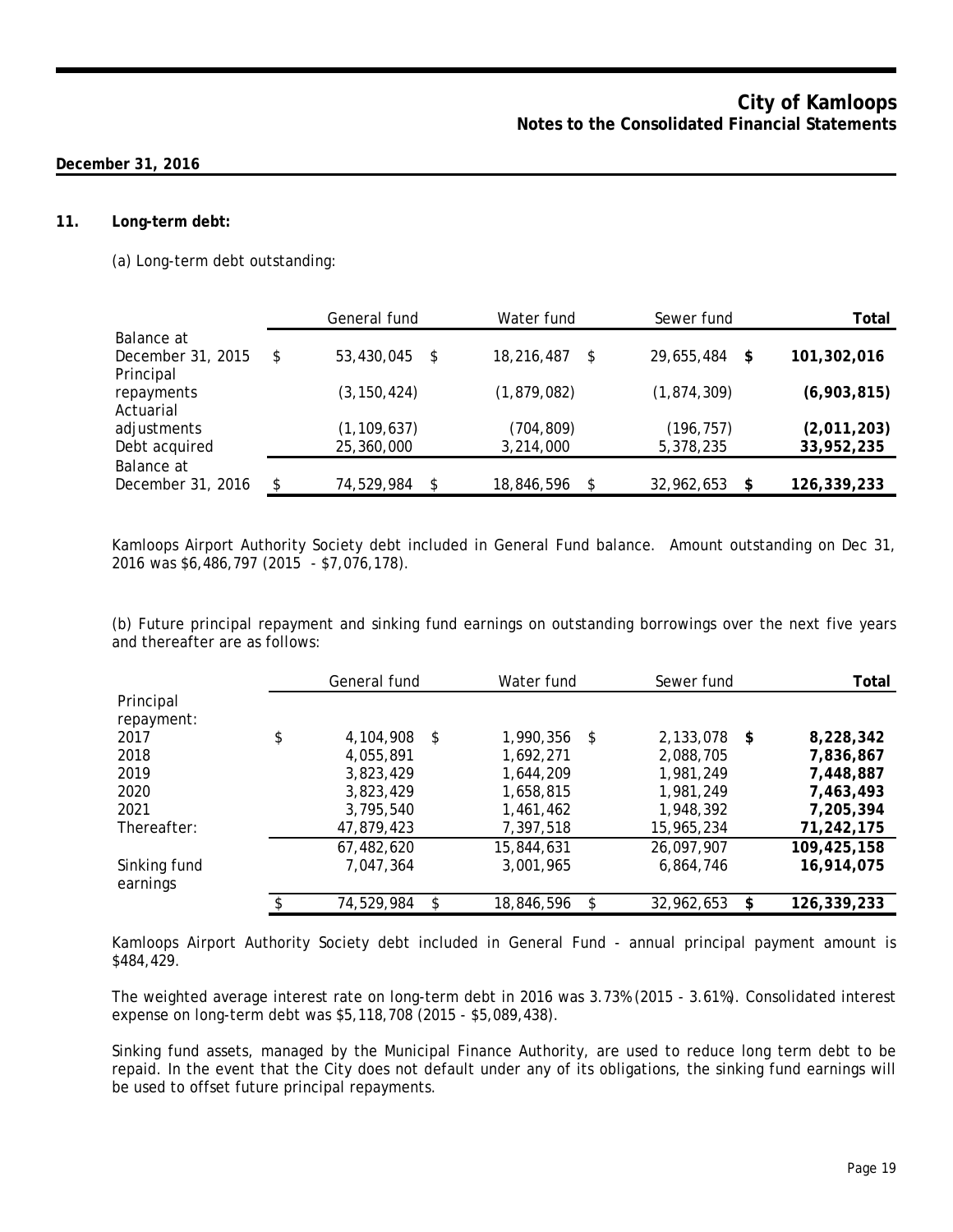# **11. Long-term debt (continued)**

(c) Un-issued debt:

The City internally finances certain capital projects pending the issue of long-term debt and/or short-term debt. For budget and financial reporting purposes, borrowed funds received in the current year are applied to advances pending from prior years. A summary of the current year's transactions and cumulative advances pending debenture issue are as follows:

|              | Balance at<br>December 31,<br>2015 |              |     | Capital assets<br>purchased<br>pending debt | Debt acquired       | Balance at<br>December 31,<br>2016 |           |  |
|--------------|------------------------------------|--------------|-----|---------------------------------------------|---------------------|------------------------------------|-----------|--|
| General fund |                                    | 21, 247, 445 | -\$ | 8,912,555                                   | $(25, 360, 000)$ \$ |                                    | 4,800,000 |  |
| Water fund   |                                    | 2,361,990    |     | 852,010                                     | (3, 214, 000)       |                                    |           |  |
| Sewer fund   |                                    | 3,055,872    |     | 3,232,976                                   | (5, 378, 235)       |                                    | 910.613   |  |
|              |                                    | 26,665,307   |     | 12,997,541                                  | $(33,952,235)$ \$   |                                    | 5,710,613 |  |

# **Unused credit facility:**

Pursuant to Bylaw No. 16-306, the City was authorized to apply for a credit facility of \$6,000,000. The City has an unused demand overdraft facility agreement with TD Commercial Banking. When drawn upon, interest rates will be equal to the bank's prime rate.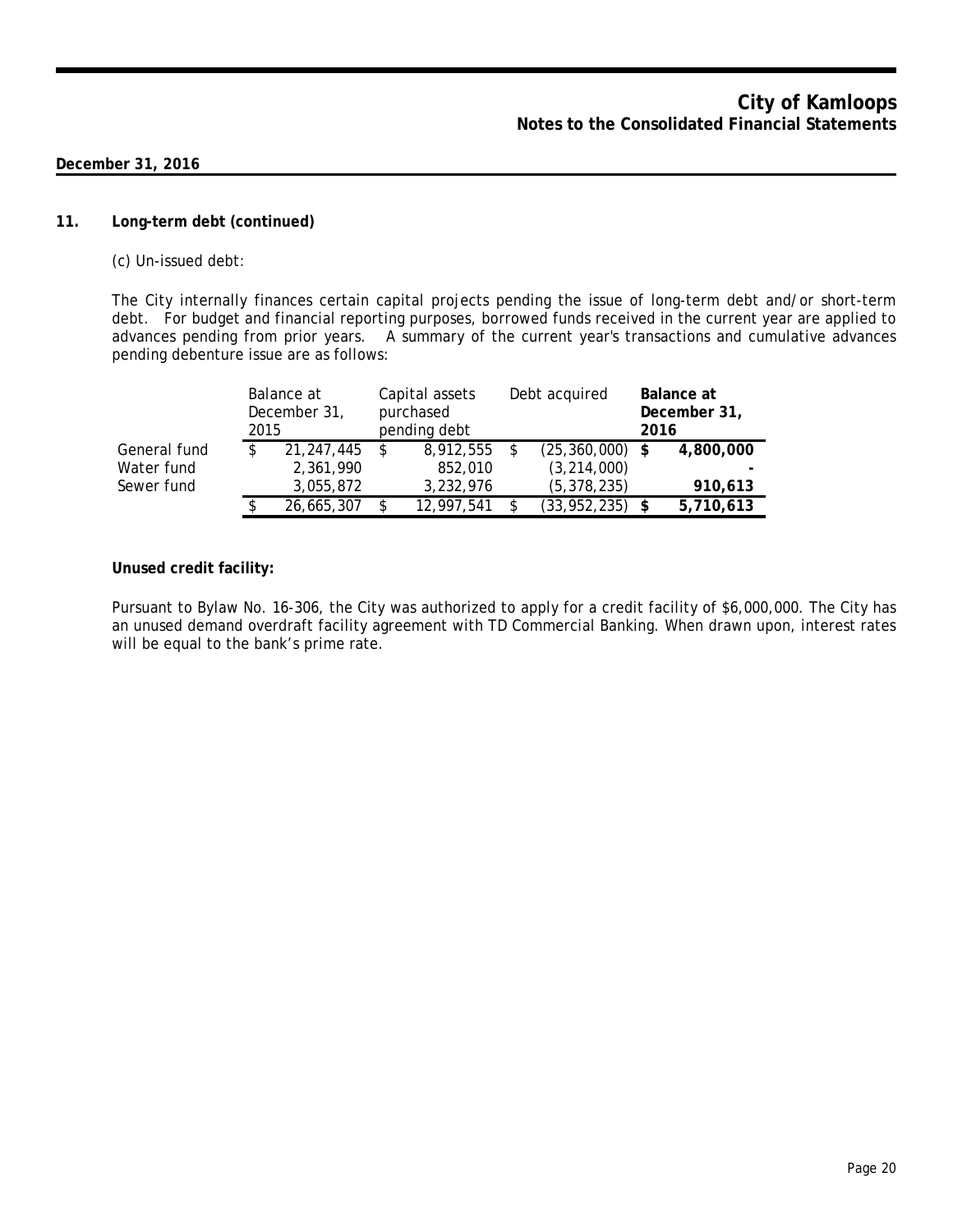# **December 31, 2016**

#### **12. Tangible Capital Assets**

|                                                |                          |                   |                                                  |          |                                         |                            |      |                         |                         |    |                                |     | 2016            |
|------------------------------------------------|--------------------------|-------------------|--------------------------------------------------|----------|-----------------------------------------|----------------------------|------|-------------------------|-------------------------|----|--------------------------------|-----|-----------------|
|                                                | Land                     | Site improvements | Buildings and<br>building<br><i>improvements</i> |          | Vehicles,<br>machinery and<br>equipment | Roads and linear<br>assets |      | Water<br>infrastructure | Sewer<br>infrastructure |    | Assets under<br>construction   |     | Total           |
| Cost, beginning of year                        | \$<br>94,373,108 \$      | 68,033,613 \$     | 203,539,891                                      | <b>S</b> | 75,270,052 \$                           | 832,001,855                | - \$ | 170,362,725 \$          | 85,219,523              | S. | 17,700,731                     | \$1 | ,546,501,498    |
| Additions                                      | 8,627,170                | 5,701,353         | 2,285,736                                        |          | 6,721,326                               | 26,218,462                 |      | 3,483,563               | 10,155,677              |    | (3,949,875)                    |     | 59,243,412      |
| Disposals                                      | (107, 139)               |                   |                                                  |          | (5, 295, 092)                           | (563, 941)                 |      | (5, 572)                |                         |    |                                |     | (5, 971, 744)   |
| Cost, end of year                              | 102,893,139              | 73,734,966        | 205,825,627                                      |          | 76,696,286                              | 857,656,376                |      | 173,840,716             | 95,375,200              |    | 13,750,856                     |     | 599,773,166     |
| Accumulated amortization,<br>beginning of year | $\overline{\phantom{a}}$ | (39, 178, 313)    | (83, 762, 429)                                   |          | (46, 924, 126)                          | (162, 888, 403)            |      | (60, 798, 675)          | (24, 754, 621)          |    | $\overline{\phantom{a}}$       |     | (418, 306, 567) |
| Amortization                                   |                          | (2,827,968)       | (6,000,572)                                      |          | (5, 430, 243)                           | (8, 452, 311)              |      | (4, 247, 496)           | (1,524,086)             |    | $\overline{\phantom{a}}$       |     | (28, 482, 676)  |
| Disposals                                      |                          |                   | $\overline{\phantom{a}}$                         |          | 5,018,835                               | 556,581                    |      | 3,865                   |                         |    | $\overline{\phantom{a}}$       |     | 5,579,281       |
| Adjustments                                    |                          |                   |                                                  |          |                                         |                            |      |                         |                         |    |                                |     |                 |
| Accumulated amortization.<br>end of year       |                          | (42,006,281)      | (89, 763, 001)                                   |          | (47, 335, 534)                          | (170, 784, 133)            |      | (65, 042, 306)          | (26, 278, 707)          |    |                                |     | (441, 209, 962) |
| Net carrying amount, end of<br>year            | 102,893,139 \$           | 31,728,685 \$     | 116,062,626 \$                                   |          | 29,360,752 \$                           | 686,872,243                | -S   | 108,798,410 \$          | 69,096,493              |    | $$13,750,856$ $$1,158,563,204$ |     |                 |

During the year the City received \$13,236,166 (2015 - \$7,821,792) in land and infrastructure from developers. These contributed tangible capital assets were recorded at fair value at the date of contribution.

No interest was capitalized during the year. There were no write-downs of capital assets during the year.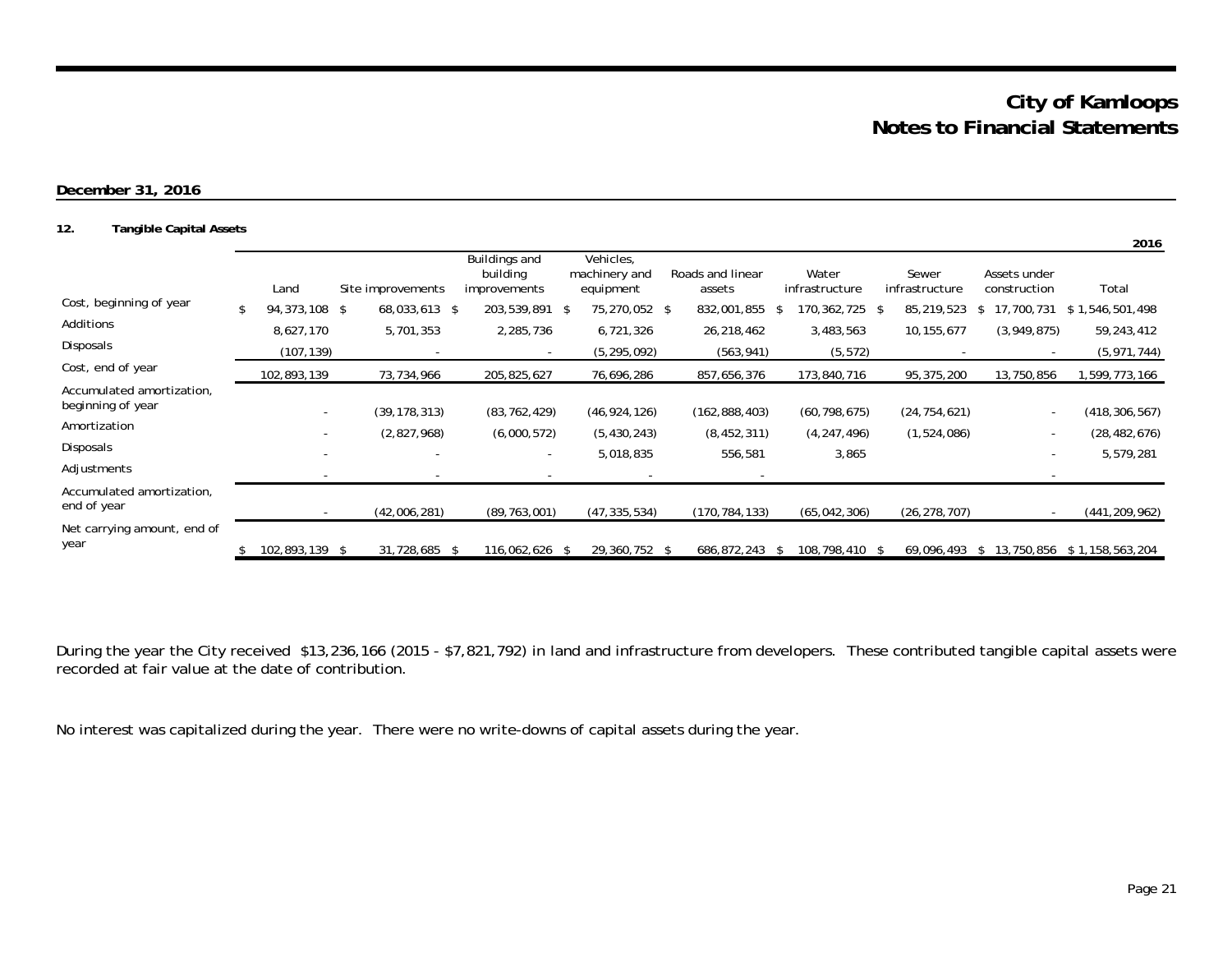# **December 31, 2016**

# **12. Tangible Capital Assets (continued)**

|                                                |                     |                   |            |                                           |                                         |                            |     |                         |      |                         |                              |     | 2015            |
|------------------------------------------------|---------------------|-------------------|------------|-------------------------------------------|-----------------------------------------|----------------------------|-----|-------------------------|------|-------------------------|------------------------------|-----|-----------------|
|                                                | Land                | Site improvements |            | Buildings and<br>building<br>improvements | Vehicles,<br>machinery and<br>equipment | Roads and linear<br>assets |     | Water<br>infrastructure |      | Sewer<br>infrastructure | Assets under<br>construction |     | Total           |
| Cost, beginning of year                        | \$<br>94,135,770 \$ | 65,781,744 \$     |            | 181,135,643 \$                            | 67,973,354 \$                           | 793,198,320 \$             |     | 166,949,662 \$          |      | 65,818,484              | 62,793,316<br>S.             | SI. | ,497,786,293    |
| Additions                                      | 596,794             | 2,906,854         |            | 22,404,248                                | 8,955,999                               | 41,682,980                 |     | 3,992,317               |      | 19,490,592              | (45,092,585)                 |     | 54,937,199      |
| <b>Disposals</b>                               | (359, 456)          |                   | (654, 985) |                                           | (1,659,301)                             | (2,879,445)                |     | (579, 254)              |      | (89, 553)               |                              |     | (6, 221, 994)   |
| Cost, end of year                              | 94,373,108          | 68,033,613        |            | 203,539,891                               | 75,270,052                              | 832,001,855                |     | 170,362,725             |      | 85,219,523              | 17,700,731                   |     | ,546,501,498    |
| Accumulated amortization.<br>beginning of year |                     | (36, 812, 951)    |            | (78, 111, 434)                            | (43, 439, 040)                          | (155, 740, 305)            |     | (57, 355, 845)          |      | (23, 477, 077)          |                              |     | (394, 936, 652) |
| Amortization                                   |                     | (2,727,730)       |            | (5,645,745)                               | (5, 121, 774)                           | (8,821,793)                |     | (3, 759, 642)           |      | (1, 287, 731)           | $\overline{\phantom{a}}$     |     | (27, 364, 415)  |
| Disposals                                      |                     |                   | 362,368    | (5, 250)                                  | 1,636,688                               | 1,673,695                  |     | 316,812                 |      | 10,187                  |                              |     | 3,994,500       |
| Accumulated amortization.<br>end of year       |                     | (39, 178, 313)    |            | (83, 762, 429)                            | (46, 924, 126)                          | (162, 888, 403)            |     | (60, 798, 675)          |      | (24, 754, 621)          |                              |     | (418, 306, 567) |
| Net carrying amount, end of<br>year            | 94,373,108 \$       | 28,855,300 \$     |            | 119,777,462 \$                            | 28,345,926 \$                           | 669,113,452                | - S | 109,564,050             | - \$ | 60,464,902              | 17,700,731                   |     | \$1,128,194,931 |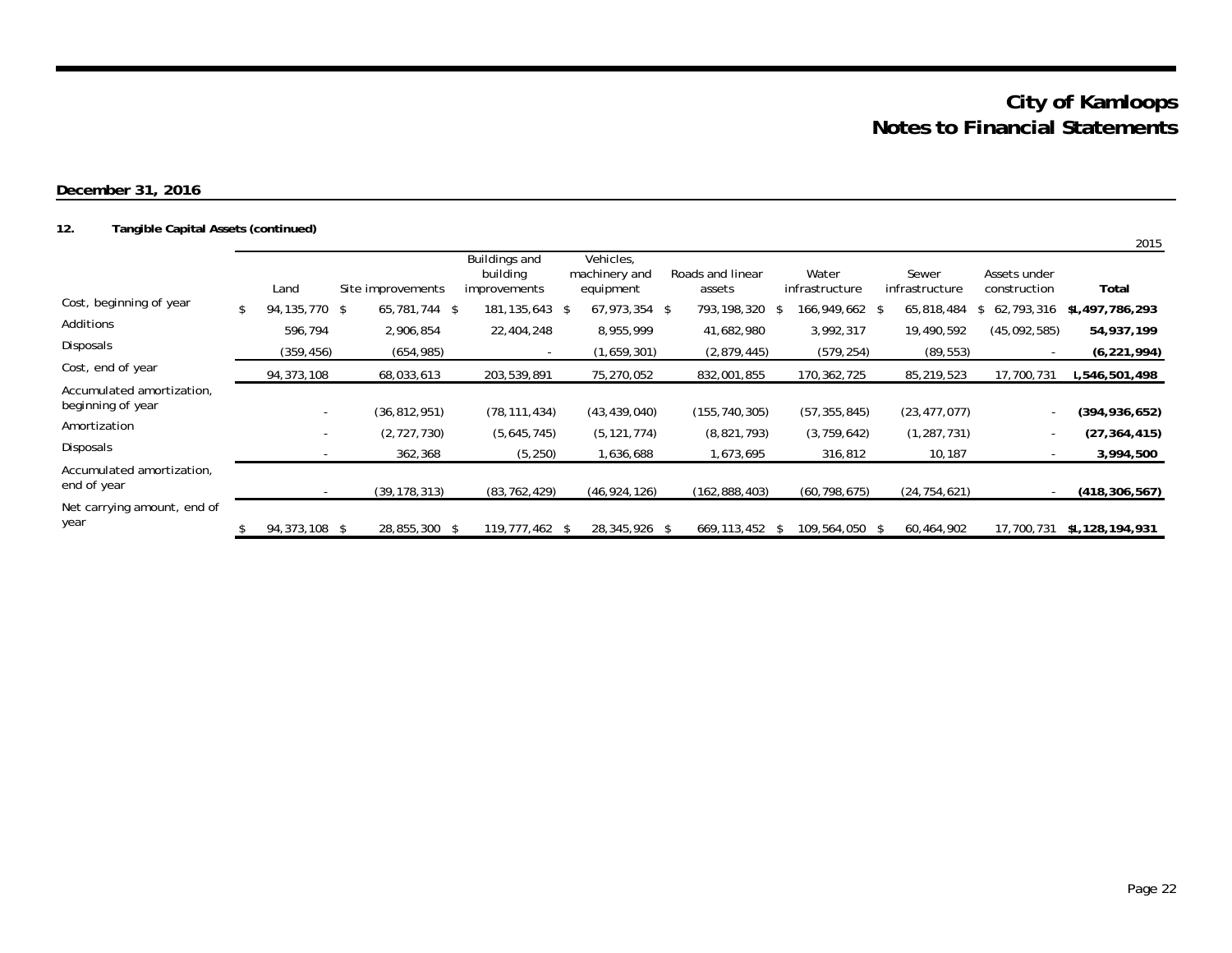# **13. Accumulated Surplus**

|                                               | 2015 | Balance at<br>December 31, | Interest income<br>and contributions operations and | Transfers to<br>capital | 2016 | <b>Balance</b> at<br>December 31, |
|-----------------------------------------------|------|----------------------------|-----------------------------------------------------|-------------------------|------|-----------------------------------|
| (a) General fund                              |      |                            |                                                     |                         |      |                                   |
| Affordable Housing<br><b>Arts Gallery</b>     | \$   | 1,112,295<br>464,069       | 151,931                                             | $(15,000)$ \$           |      | 1,249,226<br>464,069              |
| Arts Legacy                                   |      | 231,115                    | 2,159                                               |                         |      | 233,274                           |
| <b>Bi-centennial Legacy</b>                   |      | 374,408                    | 12,685                                              |                         |      | 387,093                           |
| Canada Games Legacy                           |      | 568,300                    |                                                     |                         |      | 568,300                           |
| <b>Climate Action</b>                         |      | 1,012,182                  | 213,081                                             | (280, 418)              |      | 944,845                           |
| <b>Community Arts</b>                         |      | 7,999                      |                                                     |                         |      | 7,999                             |
| Downtown Parking                              |      | 141,166                    |                                                     | 135,420                 |      | 276,586                           |
| Deferred Operating                            |      | 2,686,329                  | 917,271                                             | (377, 262)              |      | 3,226,338                         |
| <b>Environmental Grant</b>                    |      | 30,000                     |                                                     |                         |      | 30,000                            |
| <b>General Building</b>                       |      | 112,626                    | 12,934                                              |                         |      | 125,560                           |
| Heritage Foundation                           |      | 250,000                    | 20,000                                              |                         |      | 270,000                           |
| Insurance                                     |      | 672,070                    |                                                     | (7, 743)                |      | 664,327                           |
| Oak Hills Dyke                                |      | 12,932                     |                                                     |                         |      | 12,932                            |
| Police Contract                               |      | 5,660,562                  |                                                     | (672, 400)              |      | 4,988,162                         |
| Return to Work                                |      | 237,146                    |                                                     |                         |      | 237,146                           |
| <b>Health Benefit Premiums</b>                |      | 517,000                    |                                                     |                         |      | 517,000                           |
| Solid Waste                                   |      | 3,609,827                  | 1,646,386                                           | (820, 069)              |      | 4,436,144                         |
| Sports Legacy                                 |      | 193,756                    | 1,809                                               |                         |      | 195,565                           |
| <b>Working Capital</b>                        |      | 1,545,174                  |                                                     | (13, 684)               |      | 1,531,490                         |
| Youth Legacy                                  |      | 4,331                      |                                                     |                         |      | 4,331                             |
| 2006 BC Summer Games                          |      | 98,355                     | 918                                                 |                         |      | 99,273                            |
|                                               | \$   | 19,541,642                 | 2,979,174                                           | (2,051,156)             | \$   | 20,469,660                        |
| Water fund                                    |      |                            |                                                     |                         |      |                                   |
| Deferred Operating                            |      | 170,162                    |                                                     | (3,636)                 |      | 166,526                           |
| Sewer fund                                    |      |                            |                                                     |                         |      |                                   |
| Deferred Operating                            |      | 50,000                     |                                                     | 6,500                   |      | 56,500                            |
| Venture Kamloops Business Development Society |      |                            |                                                     |                         |      |                                   |
| Reserve fund                                  |      | 30,000                     | 30,000                                              |                         |      | 60,000                            |
|                                               | \$   | 19,791,804                 | 3,009,174                                           | $(2,048,292)$ \$        |      | 20,752,686                        |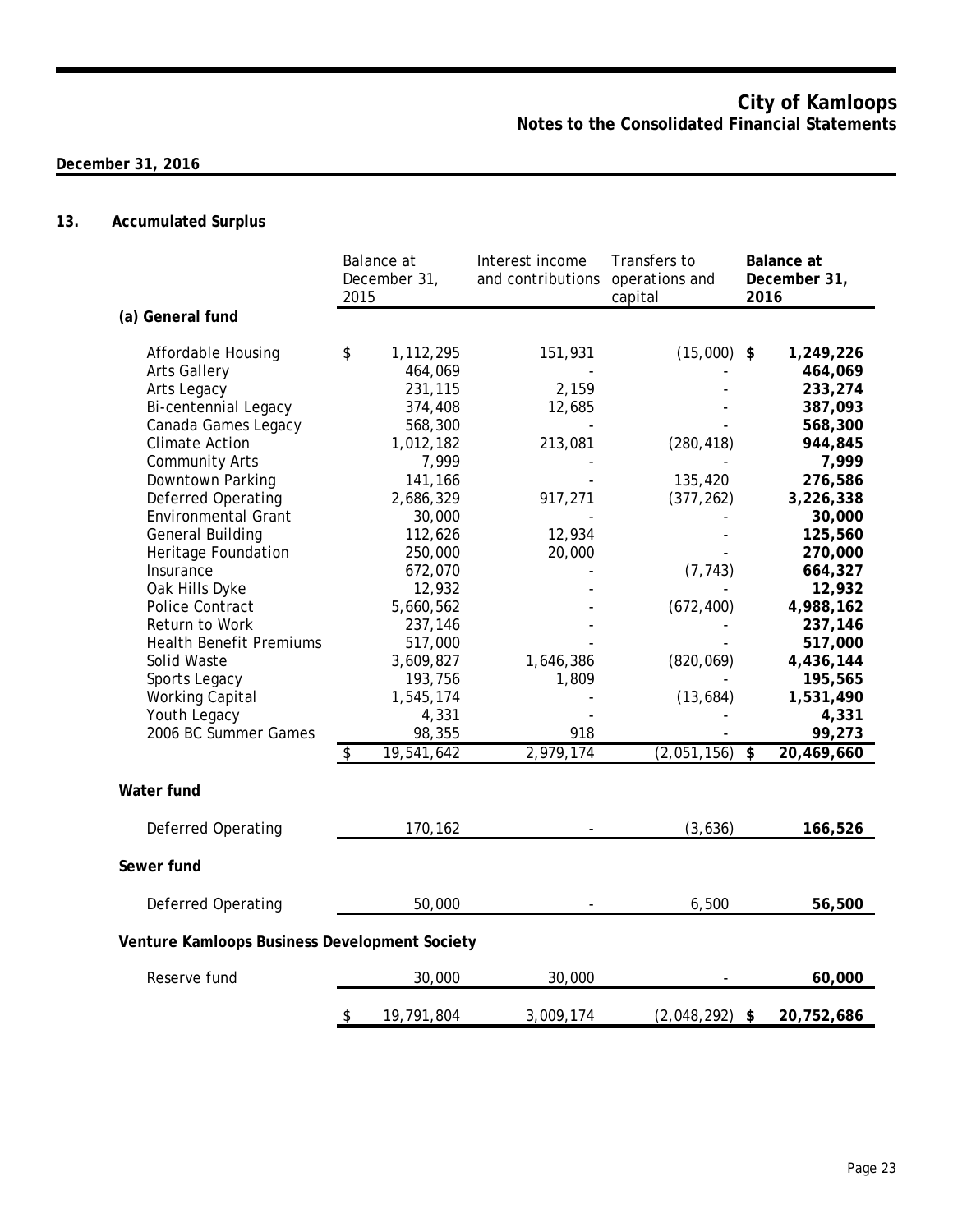# **13. Accumulated Surplus (continued)**

**(b) Reserves for capital purposes**

|                            | Balance at<br>2015 | December 31, | Interest income<br>and contributions | capital | Transfers to<br>operations and | Balance at<br>December 31,<br>2016 |              |
|----------------------------|--------------------|--------------|--------------------------------------|---------|--------------------------------|------------------------------------|--------------|
| <b>Statutory reserves:</b> |                    |              |                                      |         |                                |                                    |              |
| Tax sale property fund     | \$                 | 9,474,985    | \$<br>166,445                        | \$      | $(210, 954)$ \$                |                                    | 9,430,476    |
| Local improvement fund     |                    | 1,189,398    | 139,097                              |         |                                |                                    | 1,328,495    |
| Debt retirement fund       |                    | 461,487      | 5,108                                |         | (291, 747)                     |                                    | 174,848      |
| Parking facility reserve   |                    | 1,800,646    | 271,158                              |         | (126, 223)                     |                                    | 1,945,581    |
| Land sale reserve fund     |                    | 3,330,937    | 76,457                               |         | (105, 346)                     |                                    | 3,302,048    |
| Equipment replacement      |                    |              |                                      |         |                                |                                    |              |
| fund                       |                    | 21, 156, 358 | 5,750,629                            |         | (5, 762, 160)                  |                                    | 21, 144, 827 |
|                            |                    | 37,413,811   | 6,408,894                            |         | (6, 496, 430)                  |                                    | 37,326,275   |
| Non-statutory reserves:    |                    |              |                                      |         |                                |                                    |              |
| General fund               |                    | 7,849,813    | 2,851,613                            |         | (2, 373, 079)                  |                                    | 8,328,347    |
| Community Works fund       |                    | 6,188,323    | 3,733,025                            |         | (3, 333, 509)                  |                                    | 6,587,839    |
| Water fund                 |                    | 10,059,161   | 832,089                              |         | (1, 203, 994)                  |                                    | 9,687,256    |
| Sewer fund                 |                    | 6,941,510    | 3,126,737                            |         | (3,035,413)                    |                                    | 7,032,834    |
|                            |                    | 31,038,807   | 10,543,464                           |         | (9, 945, 995)                  |                                    | 31,636,276   |
|                            |                    |              |                                      |         |                                |                                    |              |
| Airport capital fund       |                    | 3,365,536    | 3,900,121                            |         | (3, 481, 620)                  |                                    | 3,784,037    |
|                            | \$                 | 71,818,154   | \$<br>20,852,479                     | \$      | (19, 924, 045)                 | \$                                 | 72,746,588   |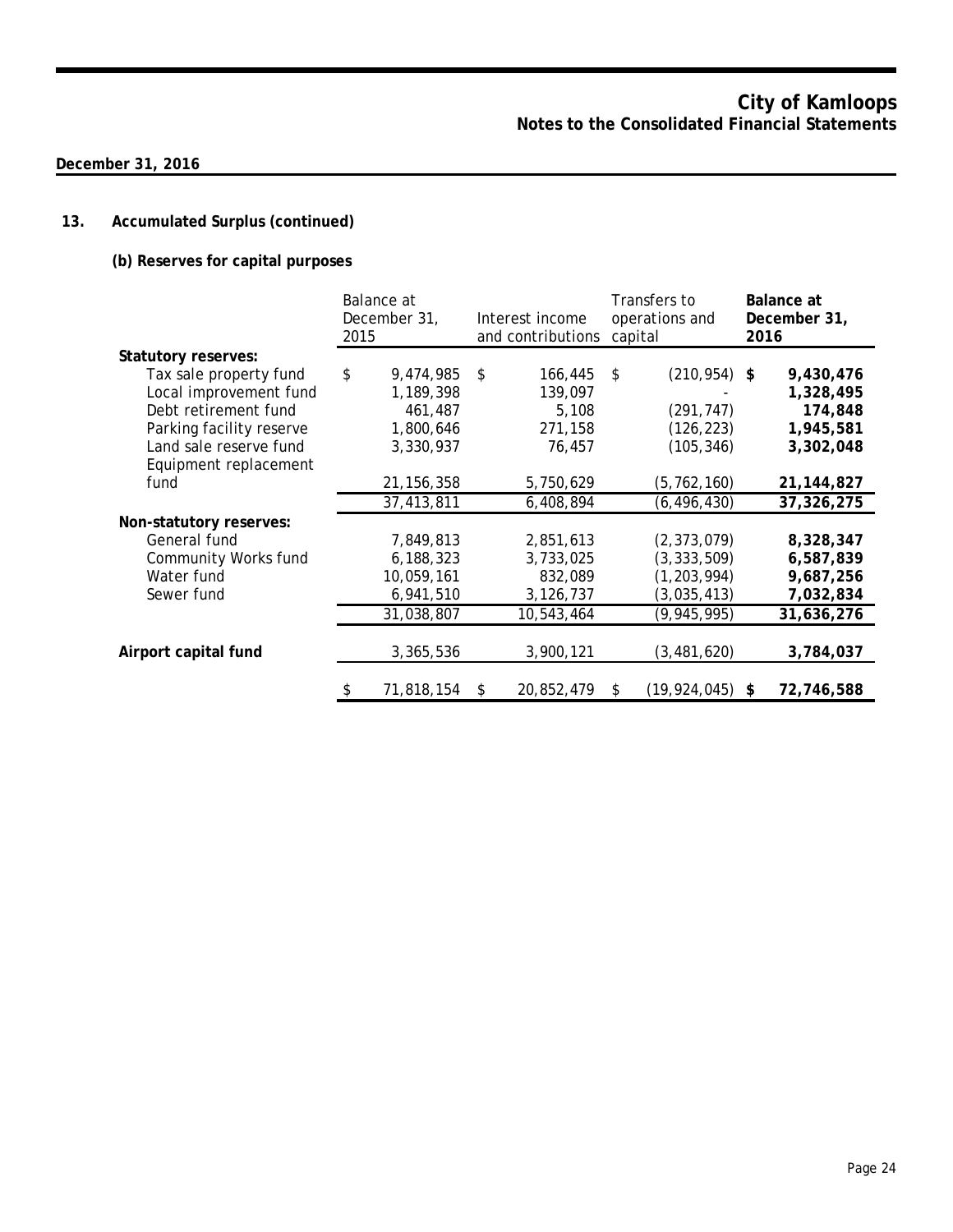# **13. Accumulated Surplus (continued)**

# **(c) Current funds**

|                                                             |                              | 2016   | 2015                    |
|-------------------------------------------------------------|------------------------------|--------|-------------------------|
| <b>General fund</b>                                         |                              |        |                         |
| Balance beginning of year<br>Operating surplus for the year | \$<br>8,293,593<br>1,357,054 | \$     | 8,634,334<br>(340, 741) |
|                                                             | 9,650,647                    |        | 8,293,593               |
| Water fund                                                  |                              |        |                         |
| Balance beginning of year<br>Operating surplus for the year | 3,155,606<br>750,659         |        | 2,521,659<br>633,947    |
| Sewer fund                                                  | 3,906,265                    |        | 3,155,606               |
|                                                             |                              |        |                         |
| Balance beginning of year                                   | 8,338,005                    |        | 7, 157, 423             |
| Operating surplus for the year                              | (2,770,073)                  |        | 1,180,582               |
|                                                             | 5,567,932                    |        | 8,338,005               |
| <b>Kamloops Airport Authority Society</b>                   |                              |        |                         |
| Balance beginning of year                                   | 100,000                      |        | 409,879                 |
| Operating surplus for the year                              |                              |        | (309,879)               |
|                                                             | 100,000                      |        | 100,000                 |
| Venture Kamloops Business Development Society               |                              |        |                         |
| Balance beginning of year                                   |                              | 32,460 |                         |
| Operating surplus for the year                              |                              | 1,675  | 32,460                  |
|                                                             |                              | 34,135 | 32,460                  |
|                                                             | 19,258,979<br>\$             | \$     | 19,919,664              |
|                                                             |                              |        |                         |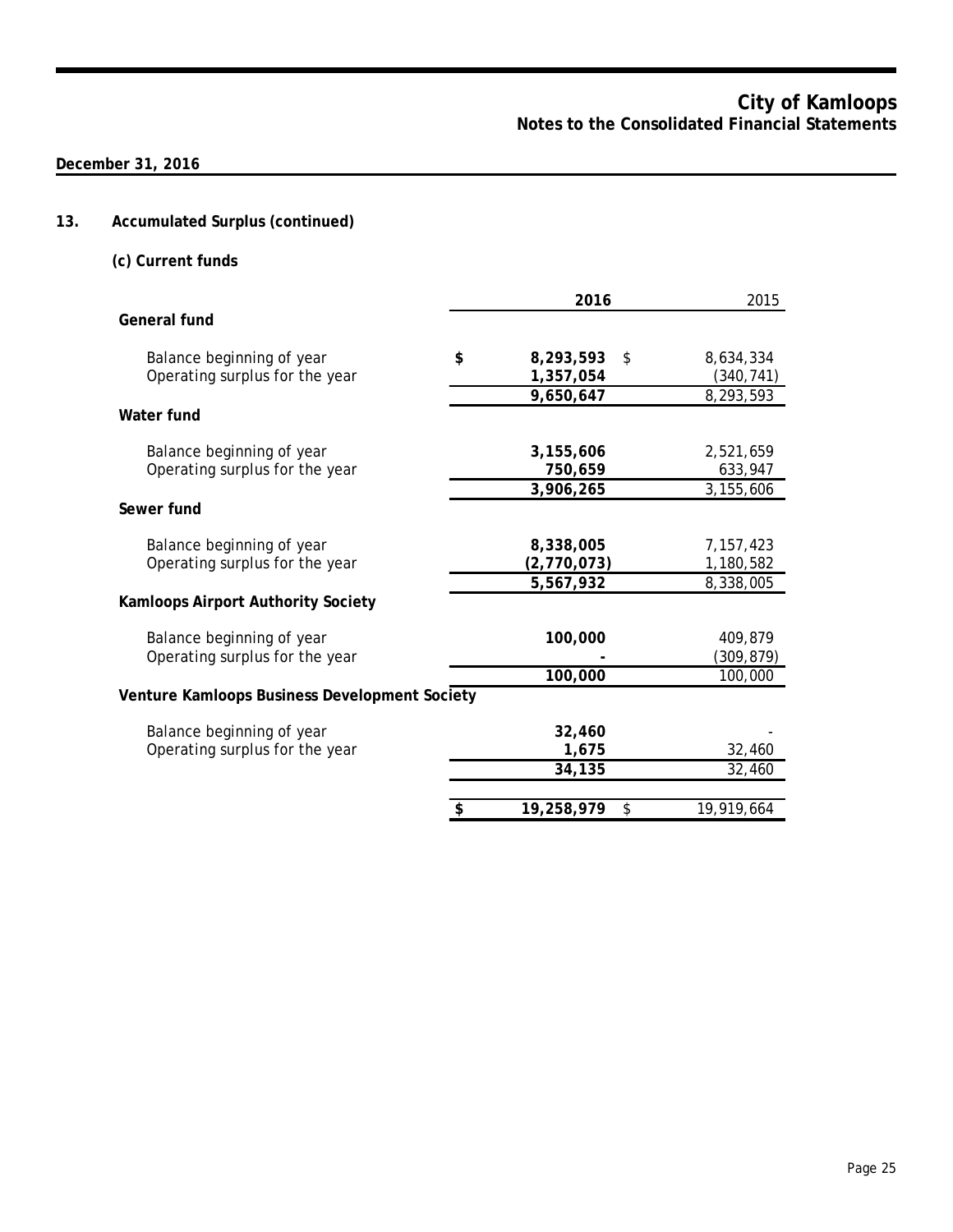# **13. Accumulated Surplus (continued)**

# **(d) Capital equity**

|                                                                       | 2016                    | 2015                  |
|-----------------------------------------------------------------------|-------------------------|-----------------------|
| General fund                                                          |                         |                       |
| Balance beginning of year                                             | \$<br>789,585,417       | \$<br>776,214,149     |
| Net capital equity addition for the year                              | 26,298,346              | 13,371,268            |
| Water fund                                                            | 815,883,763             | 789,585,417           |
|                                                                       |                         |                       |
| Balance beginning of year                                             | 89,326,542              | 86,295,807            |
| Net capital equity addition for the year                              | 872,827                 | 3,030,735             |
|                                                                       | 90,199,369              | 89,326,542            |
| Sewer fund                                                            |                         |                       |
| Balance beginning of year<br>Net capital equity addition for the year | 72,135,562              | 71,813,999            |
|                                                                       | 2,933,450<br>75,069,012 | 321,563<br>72,135,562 |
| Kamloops Airport Authority Society                                    |                         |                       |
|                                                                       |                         |                       |
| Balance beginning of year                                             | 52,943,215              | 47,876,161            |
| Net capital equity addition for the year                              | 1,287,047               | 5,067,054             |
|                                                                       | 54,230,262              | 52,943,215            |
| Venture Kamloops Business Development Society                         |                         |                       |
| Balance beginning of year                                             | 9,413                   | 15,558                |
| Net capital equity addition for the year                              | 751                     | (6, 145)              |
|                                                                       | 10,164                  | 9,413                 |
| Capital equity                                                        | \$<br>1,035,392,570     | \$<br>1,004,000,149   |
| <b>Total Accumulated Surplus</b>                                      |                         |                       |
|                                                                       | 2016                    | 2015                  |
|                                                                       |                         |                       |
| General fund                                                          | \$<br>861,067,893       | \$<br>831,458,788     |
| Water fund                                                            | 103,959,416             | 102,711,471           |
| Sewer fund                                                            | 87,726,278              | 87,465,077            |
| Statutory reserves                                                    | 37,326,275              | 37,413,811            |
| Kamloops Airport Authority Society                                    | 58,114,299              | 56,408,751            |
| Venture Kamloops Business Development<br>Society                      | 104,299                 | 71,873                |
|                                                                       | \$<br>1,148,298,460     | \$<br>1,115,529,771   |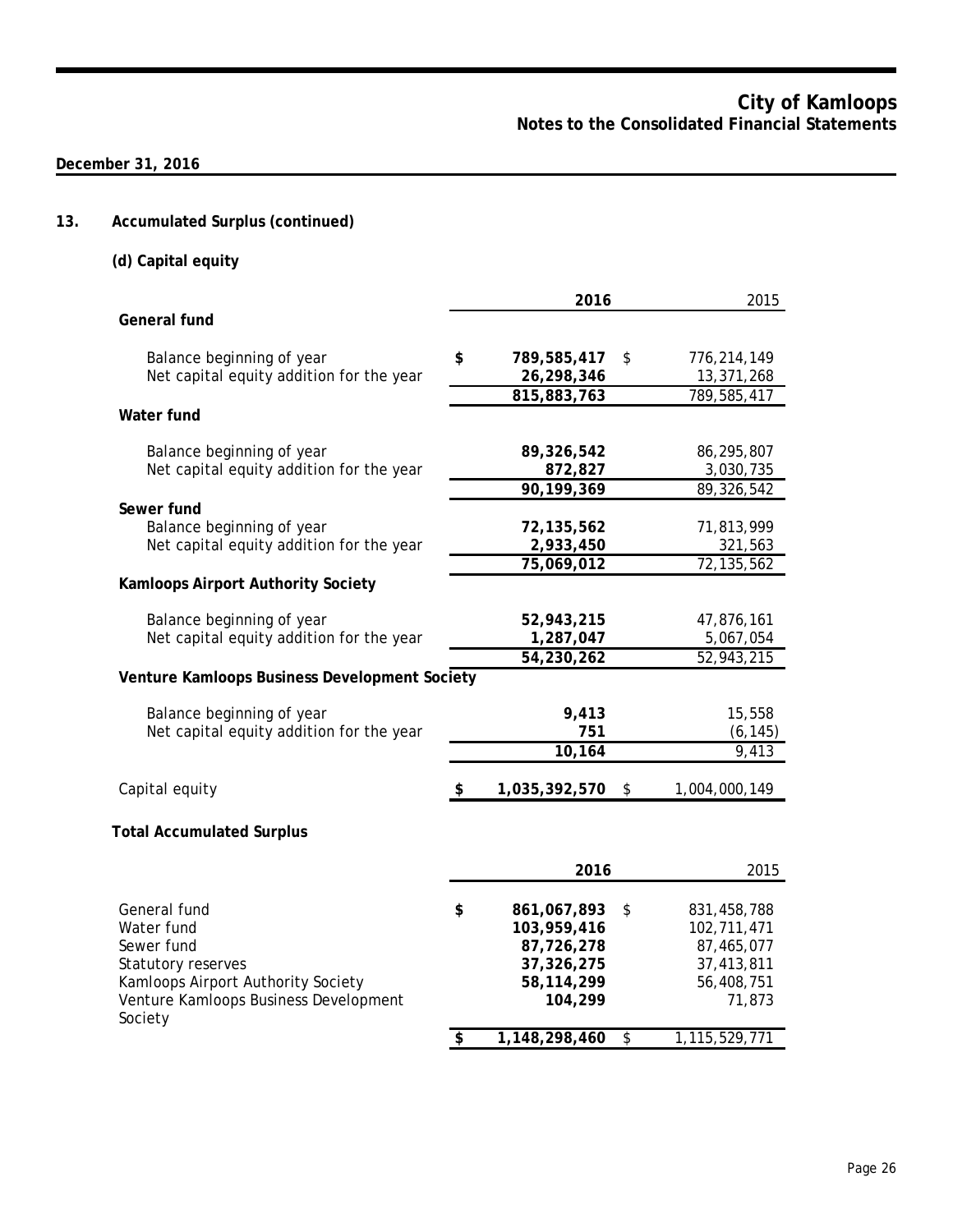# **December 31, 2016**

## **14. Operating revenues by segment**

| operating revenues by segment |                 |                                     |                            |                 |                          |                          | 2016        |
|-------------------------------|-----------------|-------------------------------------|----------------------------|-----------------|--------------------------|--------------------------|-------------|
|                               | Taxation        | Fees, rates and<br>sales of service | Develop levies<br>utilized | Gov't transfers | Investment<br>income     | Private<br>contributions |             |
| Cemetery                      |                 |                                     |                            |                 |                          |                          | Total       |
|                               | \$<br>86,112 \$ | 429,454 \$                          | $-$ \$                     | \$<br>$\sim$    | 44,411 \$                | $-$ \$                   | 559,977     |
| Community Development         | 1,717,753       | 3,120,695                           |                            | 2,500           |                          | 2,500                    | 4,843,448   |
| Corporate Administration      | 8,189,108       | 2,450,917                           |                            | 6,557,362       | 2,396,475                |                          | 19,593,862  |
| <b>Environmental Services</b> | 260,280         |                                     | $\blacksquare$             |                 | $\blacksquare$           |                          | 260,280     |
| <b>Fire Services</b>          | 16,939,966      | 1,458,804                           | $\overline{\phantom{a}}$   | 883             | $\overline{\phantom{a}}$ | 15,000                   | 18,414,653  |
| Infrastructure                | 11,535,628      | 17,854                              | $\overline{\phantom{a}}$   |                 | $\overline{\phantom{a}}$ |                          | 11,553,482  |
| Legislative & Enforcement     | 3,524,020       |                                     |                            |                 |                          |                          |             |
| Parks, Recreation & Cultural  |                 | 2,476,264                           |                            |                 |                          |                          | 6,000,284   |
| Services                      | 21,497,014      | 6,781,988                           |                            | 654,924         | 72,089                   | 65,519                   | 29,071,534  |
| Police Services               | 21,716,776      | 221,909                             |                            | 3, 181, 512     | $\overline{\phantom{a}}$ |                          | 25,120,197  |
| Public Transit                | 5,544,664       | 4,442,161                           |                            | 7,329,424       |                          |                          | 17,316,249  |
| Solid Waste Utility           | 174,100         | 10,912,937                          |                            |                 |                          |                          | 11,087,037  |
| Water Utility                 |                 | 11,447,405                          |                            |                 | 46,342                   |                          | 11,493,747  |
| Sewer Utility                 |                 | 9,850,574                           |                            |                 | 64,568                   |                          | 9,915,142   |
| Kamloops Airport              |                 | 2,393,816                           |                            | 1,421,470       | 128,928                  |                          | 3,944,214   |
| Venture Kamloops              |                 |                                     |                            |                 |                          |                          |             |
| Non-operating                 |                 | 4,870                               |                            | 50,189          | $\overline{\phantom{a}}$ |                          | 55,059      |
|                               | 13,178,015      | 5,331,301                           | 2,666,964                  | 932,442         | 1,906,252                | 22, 299, 706             | 46,314,680  |
|                               | 104,363,436 \$  | 61,340,949 \$                       | 2,666,964 \$               | 20,130,706 \$   | 4,659,065 \$             | 22,382,725 \$            | 215,543,845 |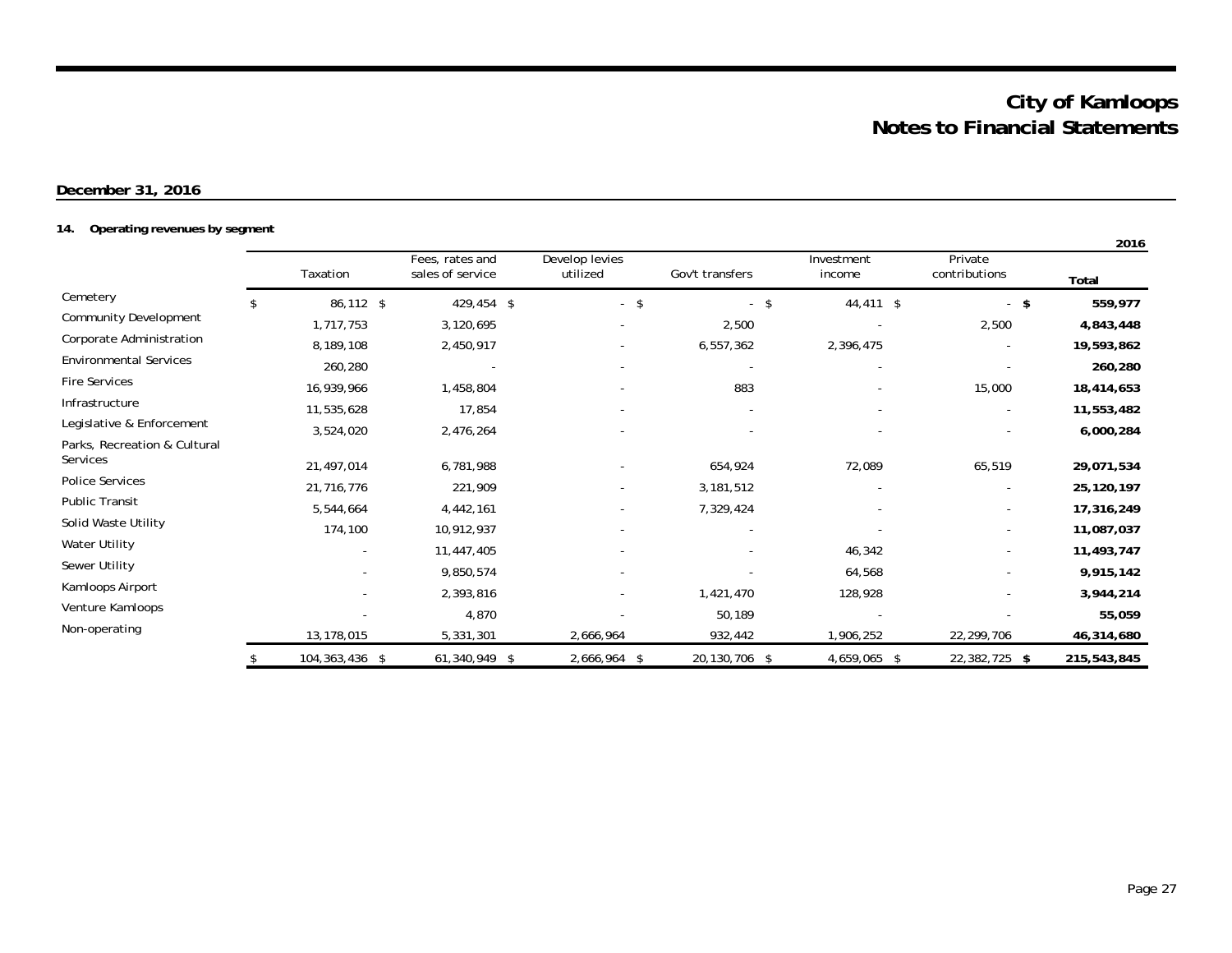# **December 31, 2016**

|                               |    | Taxation       | Fees, rates and<br>sales of service | Develop levies<br>utilized | Gov't transfers | Investment<br>income     | Private<br>contributions | Total        |
|-------------------------------|----|----------------|-------------------------------------|----------------------------|-----------------|--------------------------|--------------------------|--------------|
| Cemetery                      | \$ | $34,123$ \$    | 431,574 \$                          | $-$ \$                     | $-5$            | 43,496 \$                | $-$ \$                   | 509,193      |
| <b>Community Development</b>  |    | 1,228,354      | 3,270,051                           |                            |                 |                          | 2,548                    | 4,500,953    |
| Corporate Administration      |    | 8,738,321      | 2,470,780                           |                            | 6,336,470       | 2,328,878                |                          | 19,874,449   |
| <b>Environmental Services</b> |    | 209,550        |                                     | $\overline{\phantom{a}}$   |                 | $\overline{\phantom{a}}$ | 300,000                  | 509,550      |
| <b>Fire Services</b>          |    | 17,443,125     | 1,347,647                           |                            |                 |                          | 15,000                   | 18,805,772   |
| Infrastructure                |    | 12,231,764     | 9,960                               |                            |                 |                          |                          | 12,241,724   |
| Legislative & Enforcement     |    | 3,596,722      | 2,220,446                           |                            |                 |                          |                          | 5,817,168    |
| Parks, Recreation & Cultural  |    |                |                                     |                            |                 |                          |                          |              |
| Services                      |    | 21,084,653     | 6,660,768                           |                            | 568,248         | 70,901                   | 74,327                   | 28,458,897   |
| <b>Police Services</b>        |    | 20,858,031     | 9,093                               |                            | 3,320,551       |                          | $\blacksquare$           | 24, 187, 675 |
| <b>Public Transit</b>         |    | 5,224,849      | 4,369,126                           |                            | 6,884,887       |                          |                          | 16,478,862   |
| Solid Waste Utility           |    | 217,399        | 8,569,773                           |                            |                 |                          |                          | 8,787,172    |
| <b>Water Utility</b>          |    |                | 11,382,311                          |                            |                 | 178,129                  | ۰                        | 11,560,440   |
| Sewer Utility                 |    |                | 6,946,390                           |                            |                 | 102,440                  |                          | 7,048,830    |
| Kamloops Airport              |    |                | 2,269,931                           |                            | 3,645,360       | 118,804                  |                          | 6,034,095    |
| Venture Kamloops              |    |                | 613                                 |                            | 186,088         |                          |                          | 186,701      |
| Non-operating                 |    | 9,907,196      | 8,202,328                           | 6,781,829                  | 832,860         | 2,206,956                | 8,902,450                | 36,833,619   |
|                               | S  | 100,774,087 \$ | 58,160,791 \$                       | $6,781,829$ \$             | 21,774,464 \$   | 5,049,604 \$             | 9,294,325 \$             | 201,835,100  |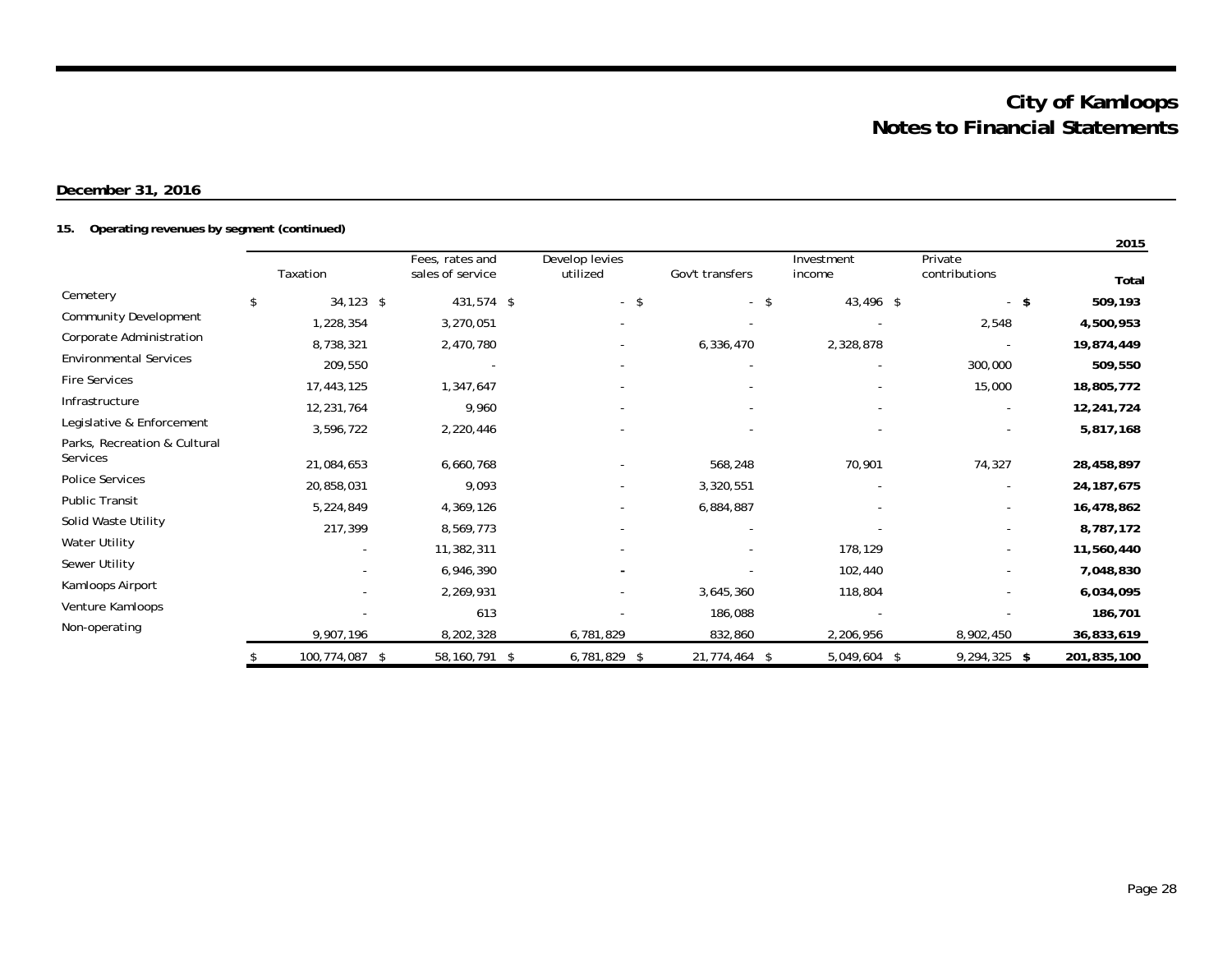# **December 31, 2016**

|                               | Taxation         | Fees, rates and<br>sales of service | Develop levies<br>utilized | Gov't transfers | Investment<br>income     | Private<br>contributions | Total        |
|-------------------------------|------------------|-------------------------------------|----------------------------|-----------------|--------------------------|--------------------------|--------------|
| Cemetery                      | \$<br>$8,291$ \$ | 482,050 \$                          | $-$ \$                     | $\sim$          | \$<br>69,000 \$          | $-$ \$                   | 559,341      |
| <b>Community Development</b>  | 2, 143, 237      | 2,942,200                           |                            |                 |                          |                          | 5,085,437    |
| Corporate Administration      | 22,777,375       | 2,364,399                           |                            | 6,996,795       | 2,001,000                |                          | 34, 139, 569 |
| <b>Environmental Services</b> | 241,585          |                                     |                            |                 |                          |                          | 241,585      |
| <b>Fire Services</b>          | 16,733,199       | 1,338,300                           |                            |                 |                          |                          | 18,071,499   |
| Infrastructure                | 10,587,364       | 13,100                              |                            | 650             |                          |                          | 10,601,114   |
| Legislative & Enforcement     | 3,576,714        | 2,304,882                           |                            |                 |                          |                          | 5,881,596    |
| Parks, Recreation & Cultural  |                  |                                     |                            |                 |                          |                          |              |
| Services                      | 20,070,788       | 6,779,209                           |                            | 586,128         | 70,630                   | 72,637                   | 27,579,392   |
| <b>Police Services</b>        | 21,988,086       | 179,000                             |                            | 3,759,961       | $\overline{\phantom{a}}$ |                          | 25,927,047   |
| Public Transit                | 5,800,533        | 4,421,398                           |                            | 7,026,428       |                          |                          | 17,248,359   |
| Solid Waste Utility           | 234,100          | 10,201,000                          |                            |                 |                          |                          | 10,435,100   |
| Water Utility                 |                  | 15,960,000                          |                            |                 | 99,000                   |                          | 16,059,000   |
| Sewer Utility                 |                  | 9,823,000                           | 730,454                    |                 | 105,000                  |                          | 10,658,454   |
| Kamloops Airport              |                  | 2,340,007                           |                            | 1,335,000       | 45,000                   |                          | 3,720,007    |
| Venture Kamloops              |                  | 850                                 |                            | 9,000           | $\overline{\phantom{a}}$ |                          | 9,850        |
| Non-operating                 |                  |                                     |                            |                 | 1,906,251                |                          | 1,906,251    |
|                               | 104, 161, 272 \$ | 59,149,395 \$                       | 730,454 \$                 | 19,713,962 \$   | 4,295,881 \$             | 72,637 \$                | 188,123,601  |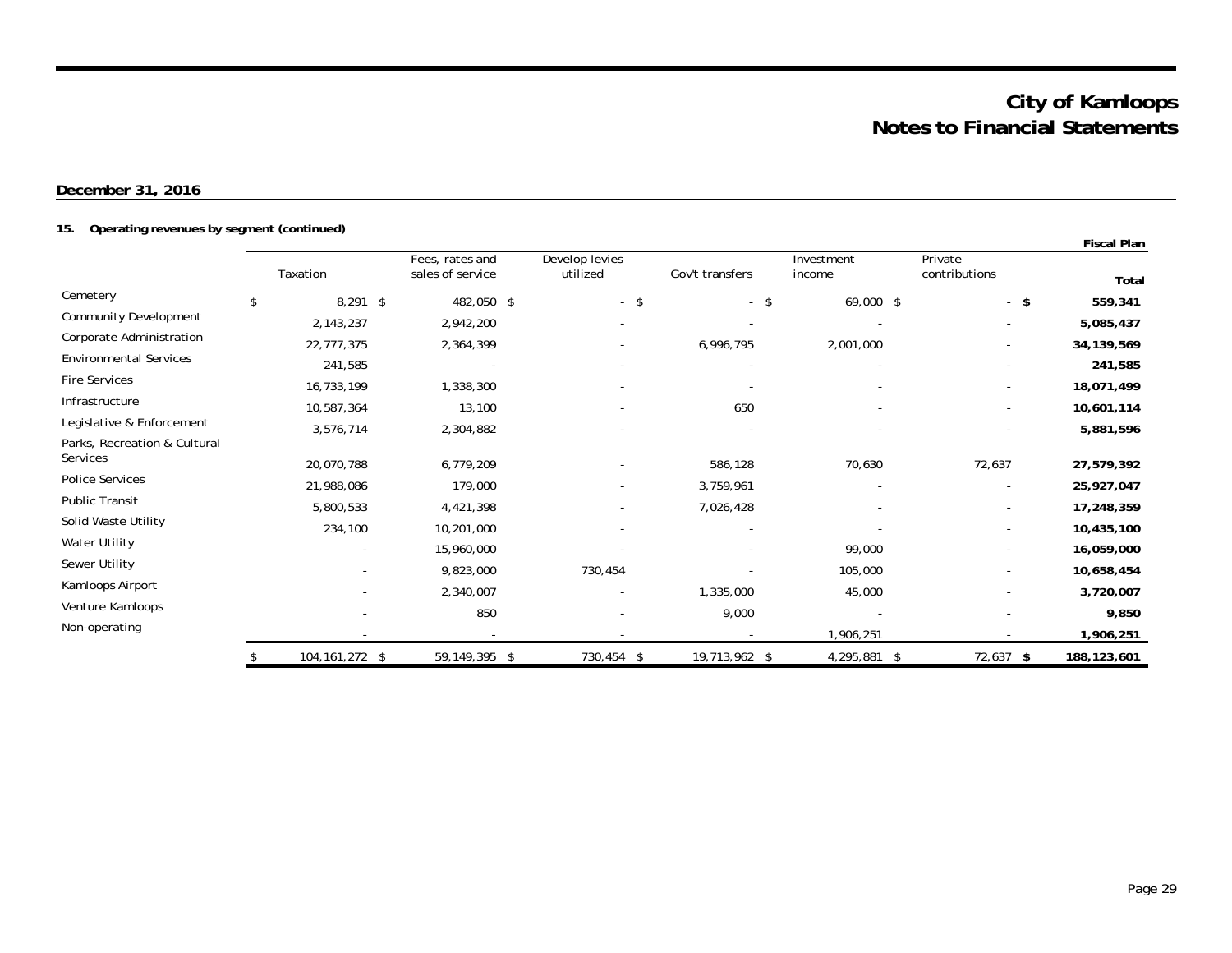# **December 31, 2016**

## **15. Operating expenses by segment**

|                                                |                    |                                    |                       |                                   |                        |                                 |                                 |                            |                       |                                             | 2016                      |
|------------------------------------------------|--------------------|------------------------------------|-----------------------|-----------------------------------|------------------------|---------------------------------|---------------------------------|----------------------------|-----------------------|---------------------------------------------|---------------------------|
|                                                |                    | Salaries,<br>wages and<br>benefits | Personnel<br>expenses | Supplies<br>and other<br>services | Contracted<br>services | Cross<br>functional<br>services | Cost<br>allocated to<br>capital | Debt<br>servicing<br>costs | Amortization          | Loss (Gain)<br>Capital<br>asset<br>disposal | Total                     |
| Cemetery                                       | $\mathbf{\hat{z}}$ | 285,116 \$                         | $-$ \$                | 182,815 \$                        | 17,883 \$              | 115,937 \$                      | $-$ \$                          | $-$ \$                     | 75,025 \$             | - \$                                        | 676,776                   |
| Community<br>Development                       |                    | 5,354,042                          | 73,855                | 690,475                           | 233,959                | (14, 199)                       | (1, 229, 026)                   |                            | 63,973                | 7,321                                       | 5,180,400                 |
| Corporate<br>Administration                    |                    | 8,520,686                          | 370.708               | 1,584,578                         | 3,252,871              | (3,345,981)                     |                                 | 17.788                     | 670,951               | $\blacksquare$                              | 11,071,601                |
| Environmental<br>Services                      |                    | 200,725                            | 4,228                 | 339,926                           | 49,943                 | (15, 630)                       |                                 |                            | 16,264                | $\blacksquare$                              | 595,456                   |
| <b>Fire Services</b>                           |                    | 15,790,382                         | 151,765               | 728,059                           | 392,648                | 257,456                         |                                 | 251,424                    | 182,047               | $\blacksquare$                              | 17,753,781                |
| Infrastructure                                 |                    | 10,386,877                         |                       |                                   |                        |                                 |                                 | 614,485                    |                       |                                             |                           |
| Legislative &<br>Enforcement                   |                    | 3,440,243                          | 120,533<br>130,151    | 8,548,639<br>1,071,804            | 3,051,603<br>545,052   | (9,048,193)<br>369,684          | (1,056,078)                     | 48,380                     | 12,425,067<br>134,273 | (274, 761)                                  | 24,768,172<br>5,739,587   |
| Parks.<br>Recreation &<br>Cultural<br>Services |                    |                                    |                       |                                   |                        |                                 |                                 |                            |                       |                                             |                           |
| <b>Police Services</b>                         |                    | 13,529,607                         | 137,670               | 7,959,340                         | 3,731,171              | 3,474,908                       | (48,000)                        | 1,879,288                  | 5,458,603             | 6,153                                       | 36,128,740                |
| Public Transit                                 |                    | 3,984,442                          | 49,867                | 99,438                            | 20,477,041             | 117,067                         |                                 |                            | 62,596                | $\blacksquare$                              | 24,790,451                |
| Solid Waste                                    |                    | 16,939                             | 394                   | 147                               | 17,070,350             | 228,419                         |                                 |                            | 15,246                | $\blacksquare$                              | 17,331,495                |
| Utility                                        |                    | 2,284,153                          | 8,438                 | 775,708                           | 4,239,819              | 2,874,484                       |                                 |                            | 122,541               | 234,305                                     | 10,539,448                |
| <b>Water Utility</b>                           |                    | 2,951,097                          | 40,412                | 3,567,495                         | 564,974                | 2,329,136                       | $\sim$                          | 1,115,111                  | 4,599,527             | 1,707                                       | 15, 169, 459              |
| Sewer Utility                                  |                    | 1,709,991                          | 36,873                | 2,581,780                         | 455,811                | 2,176,169                       | ۰                               | 816,286                    | 2,364,215             | $\blacksquare$                              | 10,141,125                |
| Kamloops<br>Airport                            |                    |                                    |                       |                                   | 66,222                 |                                 |                                 | 366,632                    | 1,807,513             | (1, 701)                                    | 2,238,666                 |
| Venture<br>Kamloops                            |                    |                                    |                       | 642,130                           |                        |                                 |                                 |                            | 7,869                 |                                             | 649,999                   |
| Non-operating                                  |                    |                                    |                       |                                   |                        |                                 |                                 |                            |                       |                                             |                           |
|                                                |                    | 68,454,300 \$                      | 1,124,894 \$          | 28,772,334 \$                     | 54, 149, 347 \$        | $(480, 743)$ \$                 | $(2, 333, 104)$ \$              | 5,109,394 \$               | 28,005,710 \$         |                                             | $(26,976)$ \$ 182,775,156 |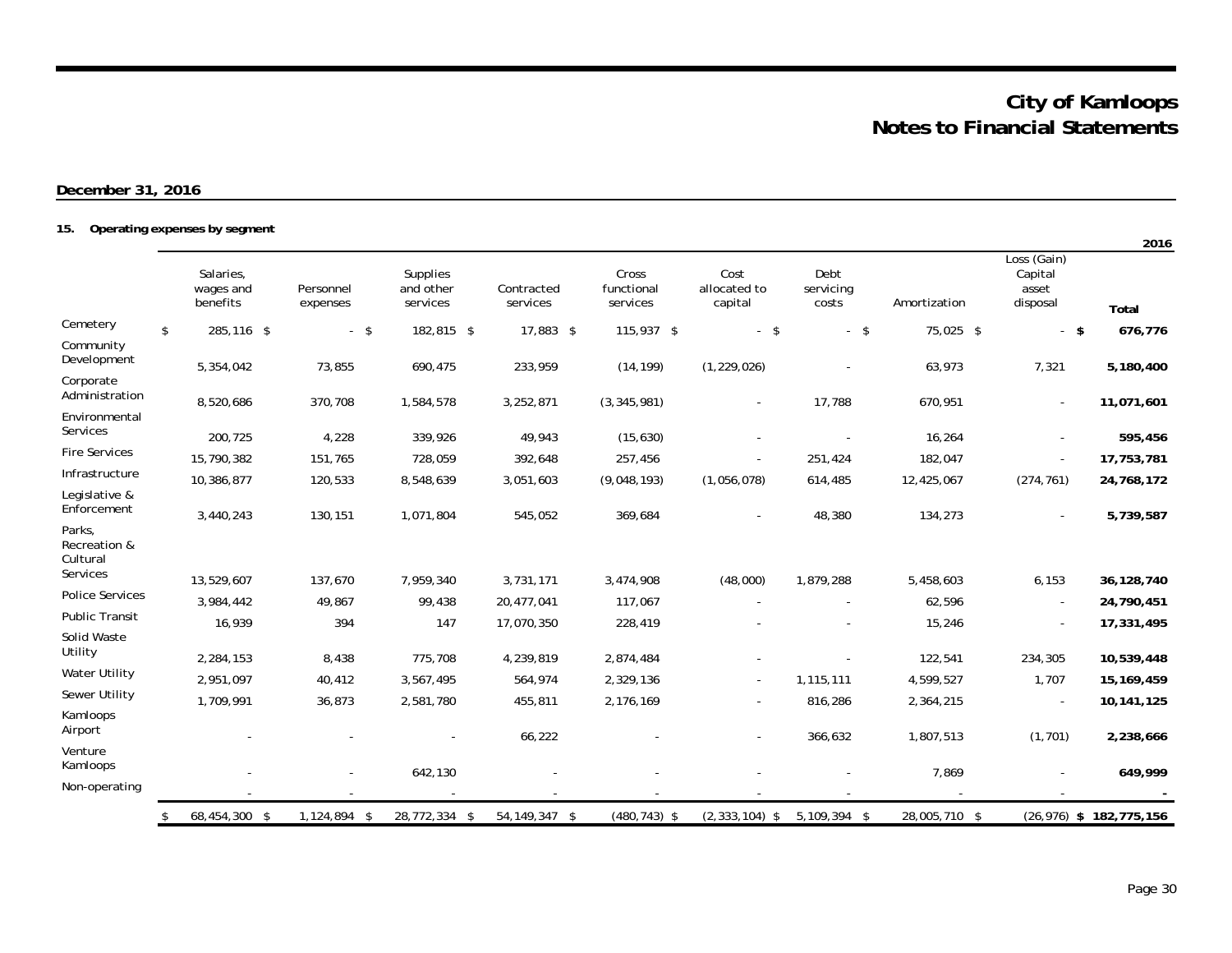# **December 31, 2016**

# **15. Operating expenses by segment (continued)**

|                                                |                    |                                    |                       |                                   |                        |                                 |                                 |                            |                       |                                             | 2015                     |
|------------------------------------------------|--------------------|------------------------------------|-----------------------|-----------------------------------|------------------------|---------------------------------|---------------------------------|----------------------------|-----------------------|---------------------------------------------|--------------------------|
|                                                |                    | Salaries,<br>wages and<br>benefits | Personnel<br>expenses | Supplies<br>and other<br>services | Contracted<br>services | Cross<br>functional<br>services | Cost<br>allocated to<br>capital | Debt<br>servicing<br>costs | Amortization          | Loss (Gain)<br>capital<br>asset<br>disposal | Total                    |
| Cemetery                                       | $\mathbf{\hat{z}}$ | 325,634 \$                         | $632$ \$              | 145,820 \$                        | $10,701$ \$            | 98,825 \$                       | $-$ \$                          | $-$ \$                     | 88,220 \$             | - \$                                        | 669,832                  |
| Community<br>Development                       |                    | 5,251,041                          | 72,686                | 500,632                           | 210,715                | (47, 992)                       | (1, 424, 421)                   |                            | 70,975                | (333, 124)                                  | 4,300,512                |
| Corporate<br>Administration                    |                    | 8,269,343                          | 378,889               | 1,804,771                         | 2,987,174              | (2,885,792)                     | (66, 744)                       | 18,354                     | 501,345               | 1,160                                       | 11,008,500               |
| Environmental<br>Services                      |                    | 169,758                            | 6,534                 | 6,611                             | 47,087                 | (14, 130)                       |                                 |                            | 16,017                | 1,263                                       | 233,140                  |
| <b>Fire Services</b>                           |                    |                                    |                       |                                   |                        |                                 |                                 |                            |                       |                                             |                          |
| Infrastructure                                 |                    | 17,817,490                         | 146,981               | 641,171                           | 359,246                | 202,954                         |                                 | 254,389                    | 149,553               | 2,102                                       | 19,573,886               |
| Legislative &<br>Enforcement                   |                    | 9,900,867<br>3,371,795             | 130,407<br>124,864    | 8,145,235<br>1,028,041            | 3,093,653<br>542,563   | (8,048,303)<br>364,494          | (1,062,957)                     | 588,101<br>48,951          | 12,593,359<br>208,542 | 1,203,176<br>(288)                          | 26,543,538<br>5,688,962  |
| Parks,<br>Recreation &<br>Cultural<br>Services |                    |                                    |                       |                                   |                        |                                 |                                 |                            |                       |                                             |                          |
|                                                |                    | 13,563,508                         | 109,769               | 8,255,921                         | 3,391,828              | 2,980,540                       | $\sim$                          | 1,908,686                  | 5,529,608             | 114,144                                     | 35,854,004               |
| <b>Police Services</b>                         |                    | 3,721,799                          | 40,815                | 71,531                            | 19,354,383             | 100,919                         |                                 | $\overline{\phantom{a}}$   | 50,892                | $\blacksquare$                              | 23,340,339               |
| Public Transit                                 |                    | 76,701                             | 2,981                 | 757                               | 16, 171, 624           | 226,799                         |                                 |                            | 15,388                | $\blacksquare$                              | 16,494,250               |
| Solid Waste<br>Utility                         |                    | 2,035,281                          | 9,928                 | 505,819                           | 3,061,911              | 2,409,839                       |                                 |                            | 36,589                | ä,                                          | 8,059,367                |
| <b>Water Utility</b>                           |                    | 2,862,655                          | 42,951                | 3,836,304                         | 700,921                | 2,212,781                       | $\overline{\phantom{a}}$        | 1,343,039                  | 4,601,540             | 262,442                                     | 15,862,633               |
| Sewer Utility                                  |                    | 1,660,508                          | 35,139                | 2,398,352                         | 423,924                | 1,769,431                       | $\overline{\phantom{m}}$        | 566,419                    | 1,774,562             | 79,366                                      | 8,707,701                |
| Kamloops<br>Airport                            |                    |                                    |                       |                                   | 40.594                 |                                 | $\overline{\phantom{a}}$        | 379.656                    | 1.721.679             | (11, 475)                                   | 2,130,454                |
| Venture<br>Kamloops                            |                    |                                    |                       | 761,466                           |                        |                                 |                                 |                            | 6,145                 |                                             | 767,611                  |
| Non-operating                                  |                    |                                    |                       |                                   |                        |                                 |                                 |                            |                       |                                             |                          |
|                                                |                    | 69,026,380 \$                      | 1,102,576 \$          | 28, 102, 431 \$                   | 50,396,324 \$          | $(629, 635)$ \$                 | $(2,554,122)$ \$                | 5,107,595 \$               | 27,364,414 \$         |                                             | 1,318,766 \$ 179,234,729 |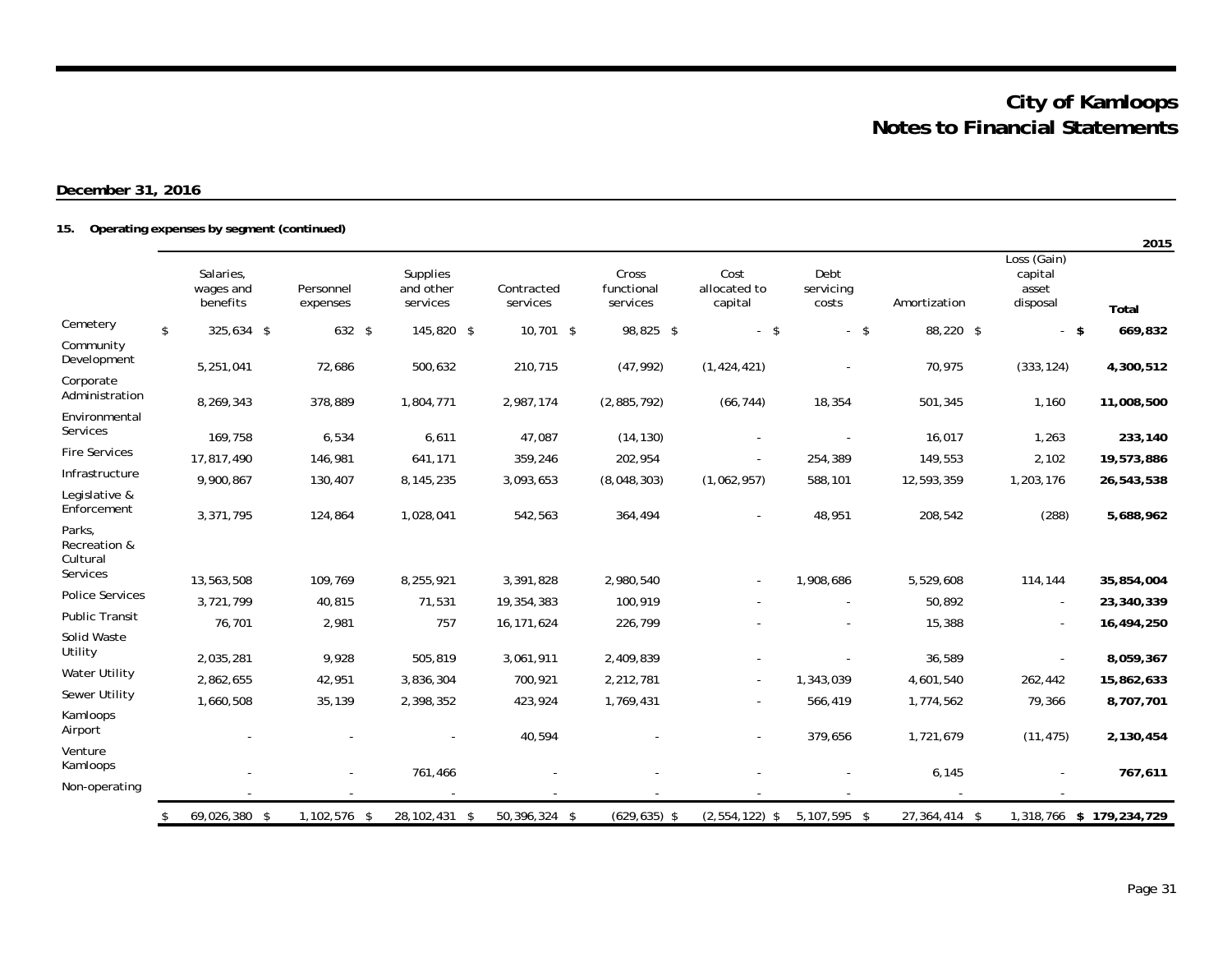# **December 31, 2016**

## **15. Operating expenses by segment (continued)**

|                                                |                    |                                    |                       |                                   |                        |                                 |                                 |                            |              |                                             | <b>Fiscal Plan</b>         |
|------------------------------------------------|--------------------|------------------------------------|-----------------------|-----------------------------------|------------------------|---------------------------------|---------------------------------|----------------------------|--------------|---------------------------------------------|----------------------------|
|                                                |                    | Salaries,<br>wages and<br>benefits | Personnel<br>expenses | Supplies<br>and other<br>services | Contracted<br>services | Cross<br>functional<br>services | Cost<br>allocated to<br>capital | Debt<br>servicing<br>costs | Amortization | Loss (Gain)<br>capital<br>asset<br>disposal | Total                      |
| Cemetery                                       | $\mathbf{\hat{z}}$ | 271,748 \$                         | $-$ \$                | 69,888 \$                         | $16,500$ \$            | 127,205 \$                      | $-5$                            | $-$ \$                     | $-$ \$       | $-$ \$                                      | 485,341                    |
| Community<br>Development                       |                    | 5,864,443                          | 99,620                | 240,326                           | 214,206                | 29,118                          | (1, 360, 000)                   |                            |              | $\blacksquare$                              | 5,087,713                  |
| Corporate<br>Administration                    |                    | 8,191,518                          | 443,032               | 3,017,528                         | 3,003,819              | (3,566,980)                     | (41, 530)                       |                            |              | $\blacksquare$                              | 11,047,387                 |
| Environmental<br>Services                      |                    | 213,021                            | 7.103                 | 337,850                           | 33,000                 | (12, 039)                       |                                 |                            |              |                                             | 578,935                    |
| <b>Fire Services</b>                           |                    |                                    |                       |                                   |                        |                                 |                                 |                            |              | $\overline{\phantom{a}}$                    |                            |
| Infrastructure                                 |                    | 15,671,420                         | 139,305               | 630,387                           | 424,568                | 273,635                         |                                 |                            |              | $\blacksquare$                              | 17,139,315                 |
| Legislative &<br>Enforcement                   |                    | 10,709,078<br>3,389,137            | 151,450<br>166,965    | 5,357,257<br>1,055,173            | 2,736,339<br>472,100   | (8,614,016)<br>376,753          | (1,992,036)                     |                            |              | (125,000)                                   | 8,223,072<br>5,460,128     |
| Parks,<br>Recreation &<br>Cultural<br>Services |                    |                                    |                       |                                   |                        |                                 |                                 |                            |              |                                             |                            |
| <b>Police Services</b>                         |                    | 14, 113, 954                       | 164,125               | 6,223,916                         | 3,627,778              | 3,420,860                       | (140, 058)                      |                            |              | $\sim$                                      | 27,410,575                 |
| Public Transit                                 |                    | 4,202,354                          | 74,850                | 58,266                            | 23,661,649             | 116,806                         |                                 |                            |              | $\blacksquare$                              | 28, 113, 925               |
| Solid Waste                                    |                    | 162,465                            | 500                   | 500                               | 16,844,502             | 240,392                         |                                 |                            |              | $\mathbf{r}$                                | 17,248,359                 |
| Utility                                        |                    | 2,327,671                          | 9,953                 | 664,798                           | 3,958,500              | 2,900,101                       |                                 |                            |              | $\blacksquare$                              | 9,861,023                  |
| Water Utility                                  |                    | 2,624,138                          | 53,100                | 2,911,860                         | 658,862                | 2,757,447                       | $\sim$                          | 1,264,477                  |              | $\blacksquare$                              | 10,269,884                 |
| Sewer Utility                                  |                    | 2,176,374                          | 40,700                | 1,788,886                         | 778,950                | 2,104,666                       | ۰                               | 731,072                    |              | $\sim$                                      | 7,620,648                  |
| Kamloops<br>Airport                            |                    |                                    |                       |                                   | 73,500                 |                                 | $\overline{\phantom{a}}$        | 361,811                    | 1,630,000    |                                             | 2,065,311                  |
| Venture<br>Kamloops                            |                    |                                    |                       | 618,321                           |                        |                                 |                                 |                            | 7,869        |                                             | 626,190                    |
| Non-operating                                  |                    |                                    |                       |                                   |                        |                                 |                                 |                            |              |                                             |                            |
|                                                |                    | 69,917,321 \$                      | 1,350,703 \$          | 22,974,956 \$                     | 56,504,273 \$          | 153,948 \$                      | $(3,533,624)$ \$                | 2,357,360 \$               | 1,637,869 \$ |                                             | $(125,000)$ \$ 151,237,806 |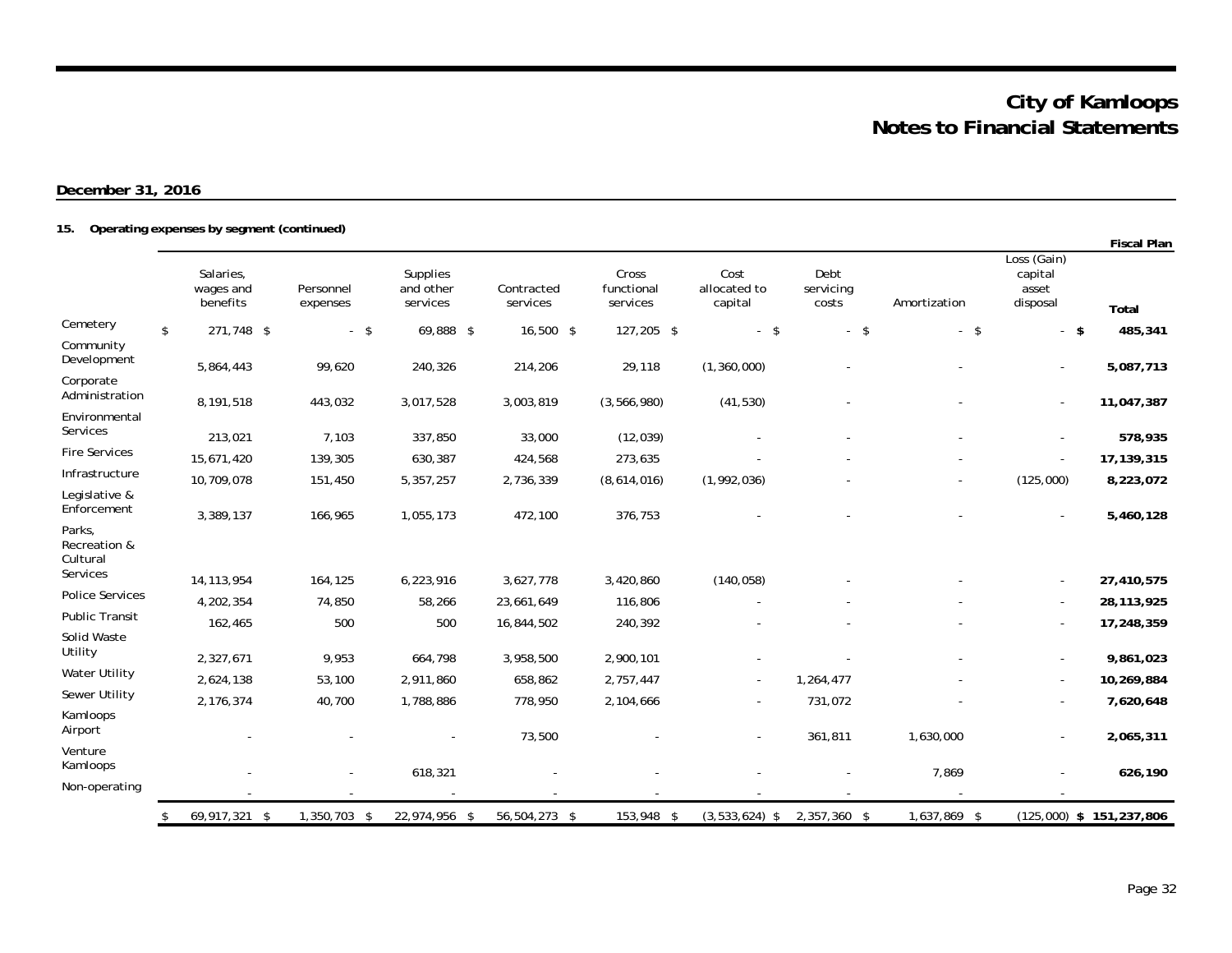# **16. Operating transfers by segment**

|                                                 |               |                                    |                                      |                                           |                                            | 2016                      |
|-------------------------------------------------|---------------|------------------------------------|--------------------------------------|-------------------------------------------|--------------------------------------------|---------------------------|
|                                                 |               | Transfers to<br>(from)<br>reserves | Transfer to<br>(from) other<br>funds | Transfer to<br>(from)<br>current<br>funds | Transfer to<br>(from)<br>capital<br>equity | Total                     |
| Cemetery                                        | \$            |                                    | \$<br>73,198 \$                      |                                           | \$<br>$(189, 997)$ \$                      | (116, 799)                |
| Community<br>Development                        |               | 423,247                            |                                      |                                           | (760, 199)                                 | (336, 952)                |
| Corporate<br>Administration                     |               | 7,419,046                          | 1,953,072                            |                                           | (849, 857)                                 | 8,522,261                 |
| Environmental<br>Services                       |               |                                    |                                      |                                           |                                            |                           |
| <b>Fire Services</b>                            |               | (318, 912)                         |                                      |                                           | (16, 264)                                  | (335, 176)                |
| Infrastructure                                  |               | 140,333                            | 792,184                              |                                           | (271, 645)                                 | 660,872                   |
| Legislative &<br>Enforcement                    |               | 135,419                            | 2,235,977<br>326,826                 |                                           | (15, 450, 667)<br>(201, 548)               | (13, 214, 690)<br>260,697 |
| Parks, Recreation &<br><b>Cultural Services</b> |               | 193,566                            | 275,000                              |                                           | (7, 525, 772)                              | (7,057,206)               |
| <b>Police Services</b>                          |               | 387,990                            | 60,000                               |                                           | (118, 244)                                 | 329,746                   |
| <b>Public Transit</b>                           |               |                                    |                                      |                                           | (15, 246)                                  | (15, 246)                 |
| Solid Waste                                     |               | 997,258                            |                                      |                                           | (449, 669)                                 | 547,589                   |
| <b>Water Utility</b>                            |               | 777,029                            | 874,659                              |                                           | (5, 327, 400)                              | (3,675,712)               |
| Sewer Utility                                   |               | 3,047,185                          | 10,242                               |                                           | (3, 283, 410)                              | (225, 983)                |
| Kamloops Airport<br><b>Authority Society</b>    |               | 418,501                            |                                      |                                           | 1,287,047                                  | 1,705,548                 |
| Venture Kamloops                                |               | 40,295                             | (627, 366)                           |                                           | (7, 869)                                   | (594, 940)                |
| Non-operating                                   |               | (11, 638, 732)                     | (1, 810, 258)                        | (6,689,334)                               | 66,453,004                                 | 46,314,680                |
|                                                 | $\frac{1}{2}$ | 2,022,225 \$                       | 4, 163, 534 \$                       | $(6,689,334)$ \$                          | 33,272,264 \$                              | 32,768,689                |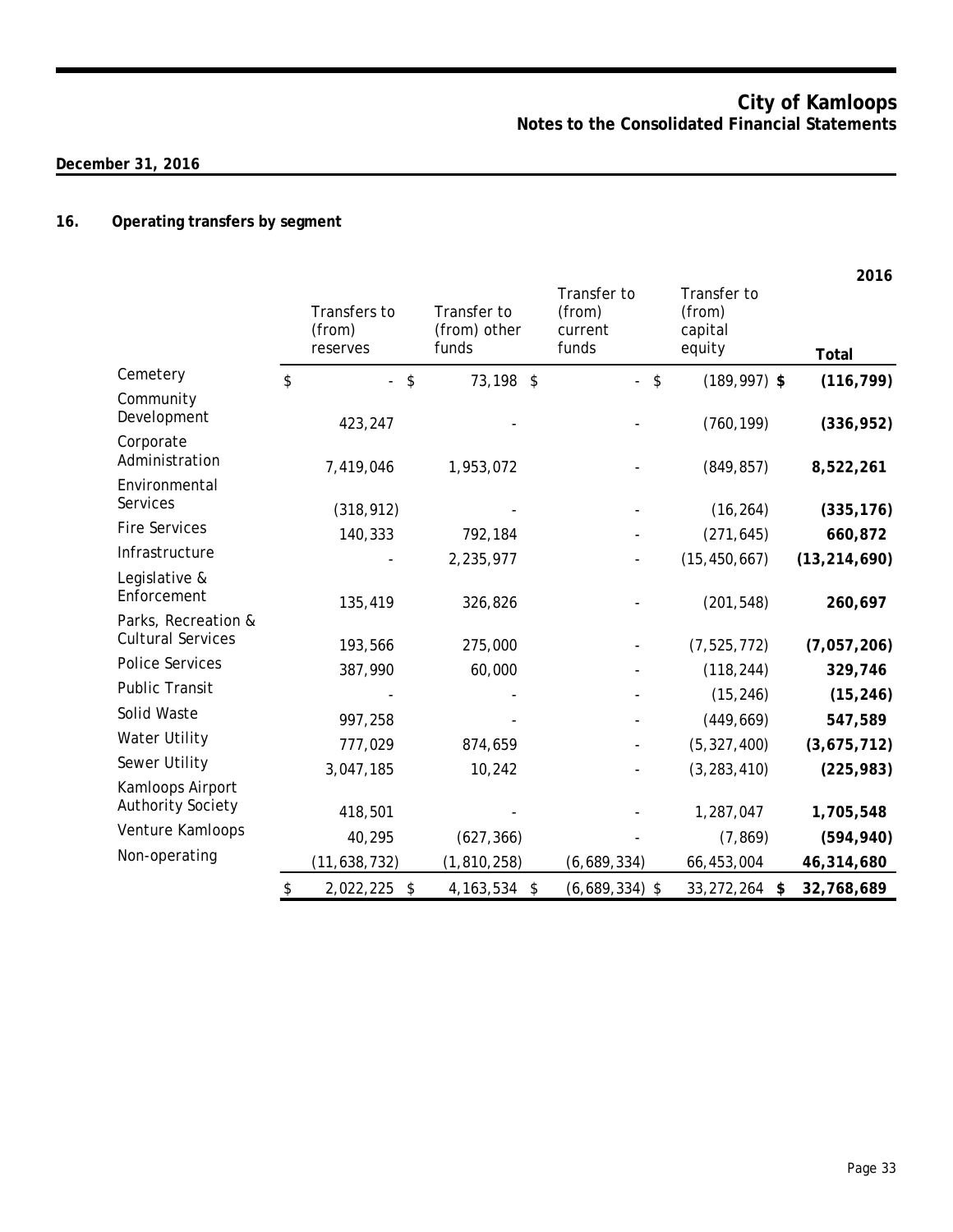# **16. Operating transfers by segment (continued)**

|                                                 |                                    |                                      |        |                                           |                                            | 2015           |
|-------------------------------------------------|------------------------------------|--------------------------------------|--------|-------------------------------------------|--------------------------------------------|----------------|
|                                                 | Transfers to<br>(from)<br>reserves | Transfer to<br>(from) other<br>funds |        | Transfer to<br>(from)<br>current<br>funds | Transfer to<br>(from)<br>capital<br>equity | Total          |
| Cemetery                                        | \$<br>$-$ \$                       |                                      | $-$ \$ |                                           | \$<br>$(160, 639)$ \$                      | (160, 639)     |
| Community<br>Development                        | 305,955                            | 286,037                              |        |                                           | (391, 551)                                 | 200,441        |
| Corporate<br>Administration                     | 7,953,828                          | 1,667,816                            |        |                                           | (755, 695)                                 | 8,865,949      |
| Environmental<br>Services                       | 290,850                            |                                      |        |                                           | (14, 440)                                  | 276,410        |
| <b>Fire Services</b>                            | (1, 451, 025)                      | 792,184                              |        |                                           | (109, 273)                                 | (768, 114)     |
| Infrastructure                                  | (162, 568)                         | 2,368,058                            |        |                                           | (16, 507, 304)                             | (14, 301, 814) |
| Legislative &<br>Enforcement                    | 52,235                             | 300,917                              |        |                                           | (224, 946)                                 | 128,206        |
| Parks, Recreation &<br><b>Cultural Services</b> | 37,190                             | 275,000                              |        |                                           | (7, 707, 297)                              | (7, 395, 107)  |
| <b>Police Services</b>                          | 855,338                            | 60,000                               |        |                                           | (68,002)                                   | 847,336        |
| <b>Public Transit</b>                           |                                    |                                      |        |                                           | (15, 388)                                  | (15, 388)      |
| Solid Waste Utility                             | 710,402                            |                                      |        |                                           | 17,403                                     | 727,805        |
| <b>Water Utility</b>                            | 533,537                            | 877,028                              |        |                                           | (5, 712, 758)                              | (4, 302, 193)  |
| Sewer Utility                                   | 793,617                            | 21,971                               |        |                                           | (2, 474, 459)                              | (1,658,871)    |
| Kamloops Airport                                | (853, 534)                         | (309, 879)                           |        |                                           | 5,067,054                                  | 3,903,641      |
| Venture Kamloops                                | 40,898                             | (615, 663)                           |        |                                           | (6, 145)                                   | (580, 910)     |
| Non-operating                                   | (10, 418, 661)                     | (4, 743, 568)                        |        | 1,344,704                                 | 50,651,144                                 | 36,833,619     |
|                                                 | \$<br>$(1,311,938)$ \$             | 979,901 \$                           |        | 1,344,704 \$                              | 21,587,704<br>\$                           | 22,600,371     |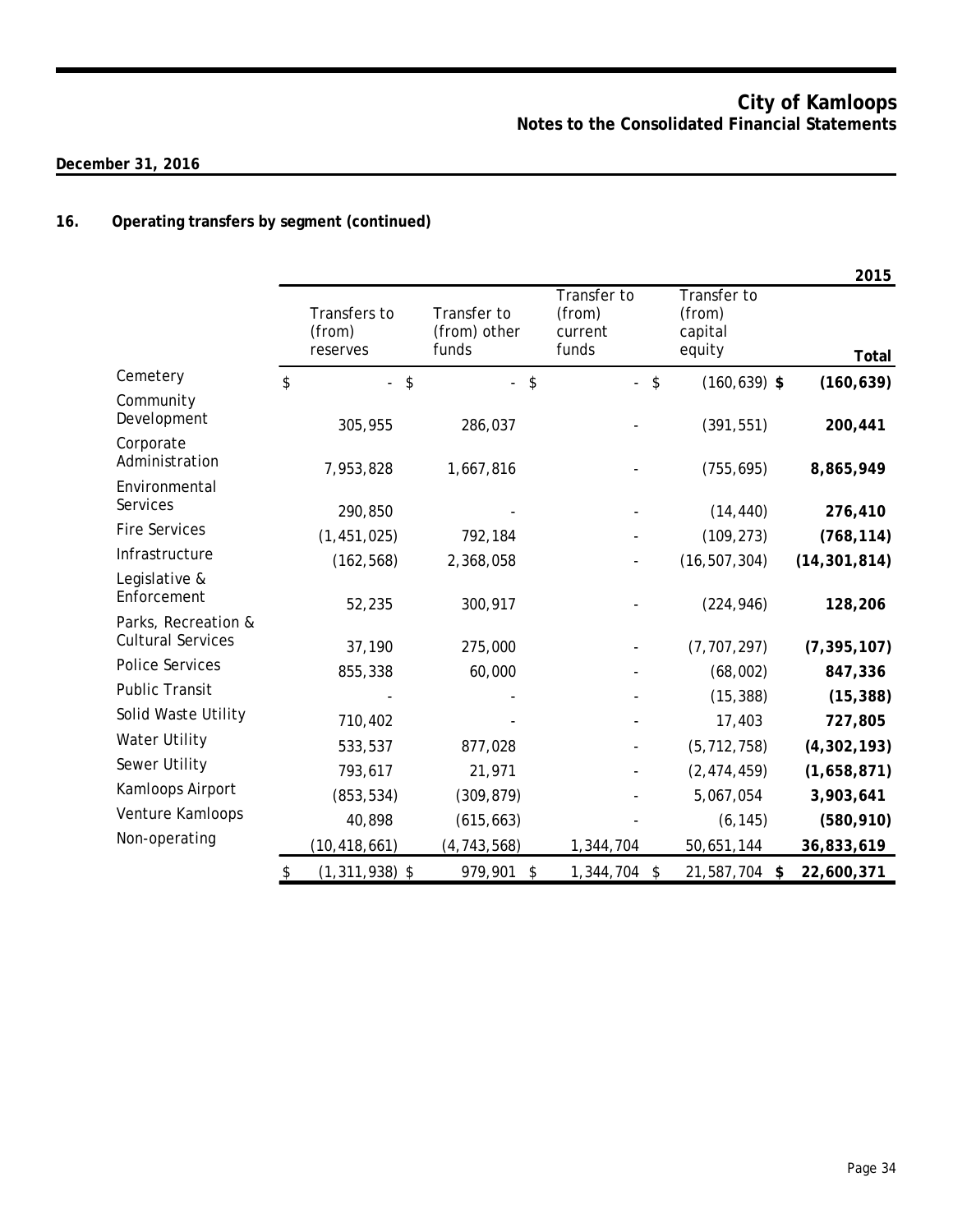# **City of Kamloops Notes to the Consolidated Financial Statements**

# **December 31, 2016**

# **17. Taxation**

|                                                                                            | 2016 Fiscal Plan |                                                                  | 2016 | 2015                                                           |                                                                      |
|--------------------------------------------------------------------------------------------|------------------|------------------------------------------------------------------|------|----------------------------------------------------------------|----------------------------------------------------------------------|
| Real property<br>Special assessments<br>Utilities<br>Government transfers in lieu of taxes | \$               | 99,566,000<br>824,681<br>1,463,177<br>2,307,414<br>104, 161, 272 | \$   | 99,734,075<br>823,470<br>1,463,176<br>2,342,715<br>104,363,436 | \$<br>96,074,257<br>785,321<br>1,413,115<br>2,501,394<br>100,774,087 |
| Collections for other taxing authorities                                                   |                  |                                                                  |      |                                                                |                                                                      |
| Province of British Columbia - school<br>taxes                                             |                  | 40,360,003                                                       |      | 39,779,106                                                     | 40,326,518                                                           |
| Thompson-Nicola Regional Hospital<br><b>District</b>                                       |                  | 7,791,859                                                        |      | 7,901,575                                                      | 7,785,208                                                            |
| Thompson-Nicola Regional District                                                          |                  | 6,107,215                                                        |      | 6,169,692                                                      | 6,102,002                                                            |
| British Columbia Assessment Authority                                                      |                  | 1,086,637                                                        |      | 1,036,238                                                      | 1,085,731                                                            |
|                                                                                            |                  | 55, 345, 714                                                     |      | 54,886,611                                                     | 55,299,459                                                           |
| Payments to other taxing authorities                                                       |                  | (55, 345, 714)                                                   |      | (54,886,611)                                                   | (55, 299, 459)                                                       |
|                                                                                            | S                | 104, 161, 272                                                    | \$   | 104,363,436                                                    | \$<br>100,774,087                                                    |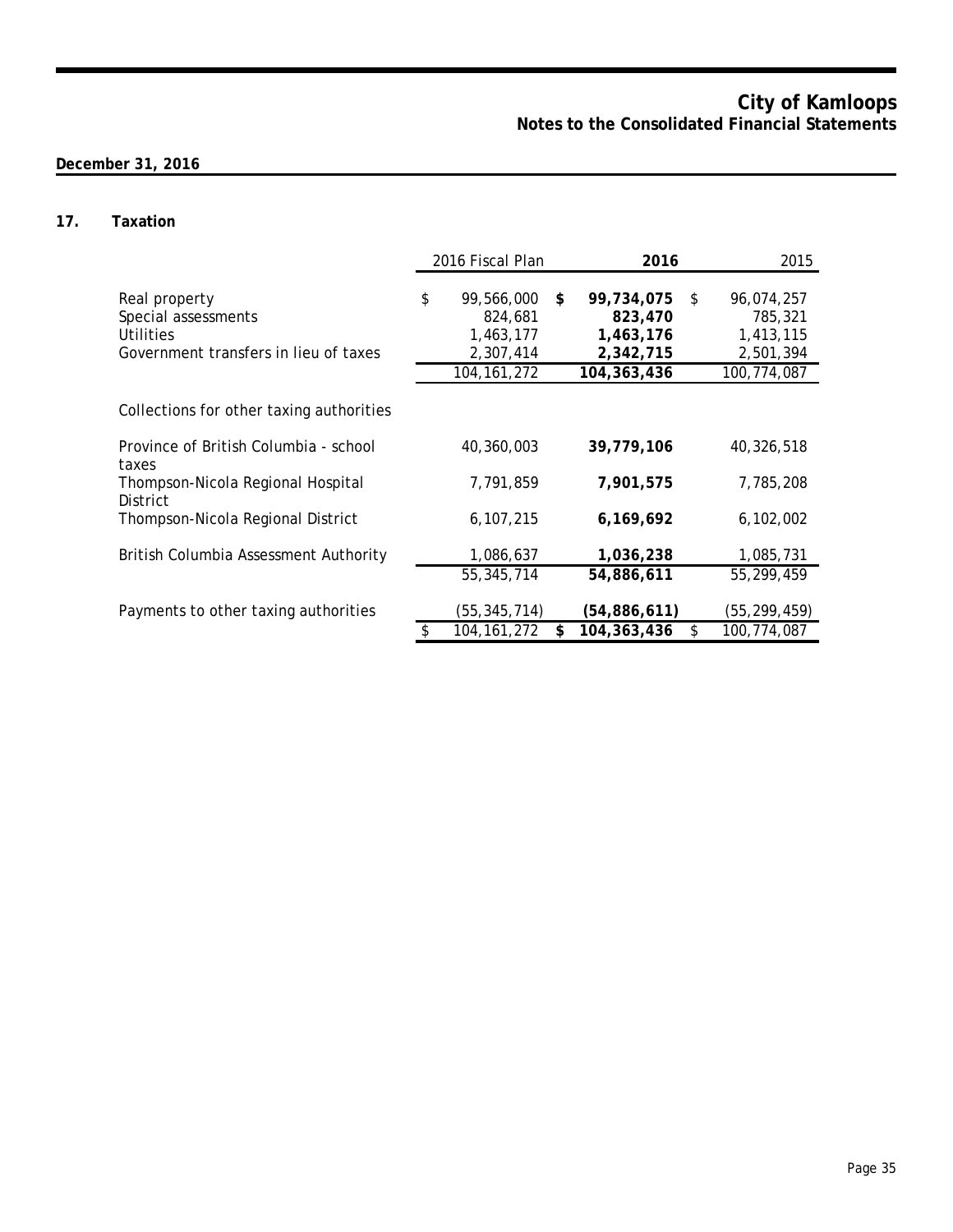# **18. Government transfers**

|                                               | 2016 Fiscal Plan | 2016             | 2015             |
|-----------------------------------------------|------------------|------------------|------------------|
| General fund                                  |                  |                  |                  |
| Federal government                            |                  |                  |                  |
| Policing                                      | \$<br>2,354,124  | \$<br>1,826,848  | \$<br>1,909,606  |
| <b>Community Works Fund</b>                   | 3,666,795        | 3,666,795        | 3,547,334        |
| Provincial government                         |                  |                  |                  |
| Transit                                       | 7,026,428        | 7,329,424        | 6,884,887        |
| Gaming revenue                                | 3,100,000        | 2,662,486        | 2,553,585        |
| Victims assistance                            | 71,280           | 72,499           | 71,850           |
| <b>Traffic fines</b>                          | 1,154,557        | 1,092,296        | 1,154,557        |
| Capital infrastructure                        |                  | 932,442          | 88,001           |
| Other                                         | 996,778          | 421,667          | 988,336          |
|                                               | 18,369,962       | 18,004,457       | 17, 198, 156     |
| Water fund                                    |                  |                  |                  |
| Federal government                            |                  |                  |                  |
| <b>Community Works Fund</b>                   |                  | 2,500            |                  |
| Sewer fund                                    |                  |                  |                  |
| Provincial government                         |                  |                  |                  |
| Capital infrastructure                        |                  | 652,090          | 744,860          |
| <b>Kamloops Airport Authority Society</b>     |                  |                  |                  |
| Federal government                            |                  |                  |                  |
| Capital infrastructure                        | 1,335,000        | 1,421,470        | 3,645,360        |
| Venture Kamloops Business Development Society |                  |                  |                  |
| Provincial government                         |                  |                  |                  |
| Other                                         | 9,000            | 50,189           | 186,088          |
|                                               | \$<br>19,713,962 | \$<br>20,130,706 | \$<br>21,774,464 |

# **19. Commitments and Contingencies**

- (a) The City of Kamloops has entered into various agreements and contracts for services and construction for periods ranging from one to five years.
- (b) The City of Kamloops, as a member of the Thompson Nicola Regional District, is liable for its proportion of any operating deficits or long-term debt related to functions in which it participates.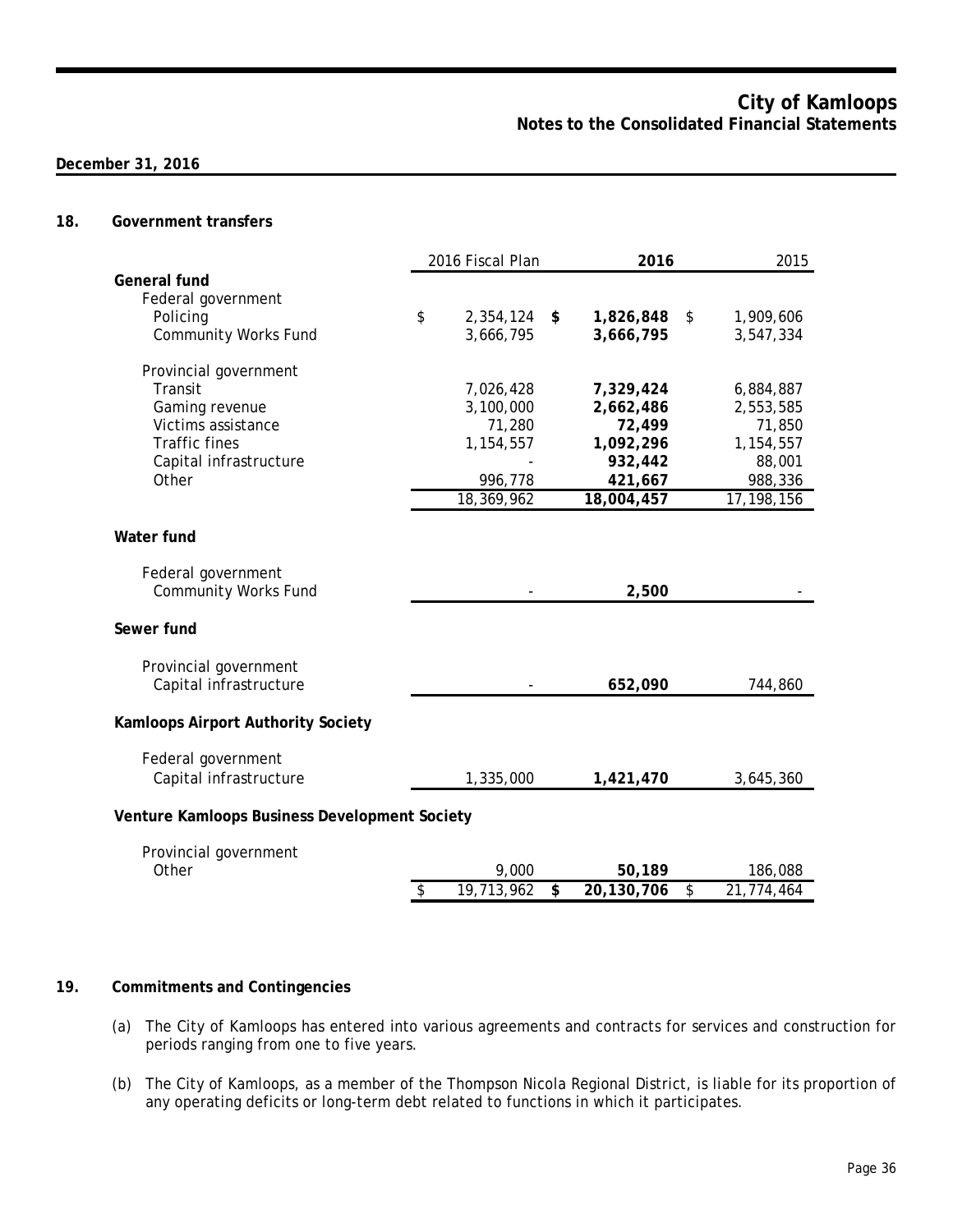# **19. Commitments and Contingencies (continued)**

- (c) The City of Kamloops is a participant in the Municipal Insurance Association of British Columbia. Should the Association pay out claims in excess of premiums received, it is possible the City, along with other participants, would be required to contribute towards the deficit.
- (d) The City of Kamloops and its employees contribute to the Municipal Pension Plan (a jointly trusteed pension plan). The board of trustees, representing plan members and employers, is administering the plan, including investment of the assets and administration of benefits. The Plan is a multi-employer defined benefit pension plan. Basic pension benefits provided are based on a formula. As of December 31, 2015, the plan has about 189,000 active members and approximately 85,000 retired members. Active members include approximately 37,000 contributors from local governments.

Every three years, an actuarial valuation is performed to assess the financial position of the plan and adequacy of the plan funding. The actuary determines an appropriate combined employer and member contribution rate to fund the plan. The actuary's calculated contribution rate is based on the entry-age normal cost method, which produces the long-term rate of member and employer contributions sufficient to provide benefits for average future entrants to the plan. This rate is then adjusted to the extent there is amortization of any funding deficit.

The most recent actuarial valuation for the Municipal Pension Plan as at December 31, 2015 indicated a \$2,224 million funding surplus for basic pension benefits on a going concern basis.

The City of Kamloops paid \$5,558,425 (2015 - \$5,870,187) for employer contributions while employees contributed \$4,814,356 (2015 - \$5,085,429) to the plan in fiscal 2016.

The next valuation will be as at December 31, 2018 with results available in 2019.

Employers participating in the plan record their pension expense as the amount of employer contributions made during the year (defined contribution pension plan accounting). This is because the Plan records accrued liabilities and accrued assets for the plan in aggregate, resulting in no consistent and reliable basis for allocating the obligation, assets and cost to the individual employers participating in the Plan.

(e) From time to time the City of Kamloops is brought forth as defendant in various lawsuits. The City reviews its exposure to any potential litigation for which it would not be covered by insurance and assesses whether a successful claim against the City would materially affect the consolidated financial statements of the City. The City reserves a portion of its operating surplus for future payment of insurance deductibles and payment of claims for which it would not be covered by insurance. The City is currently not aware of any claims brought against it that if not defended successfully would result in a material change to the consolidated financial statements of the City.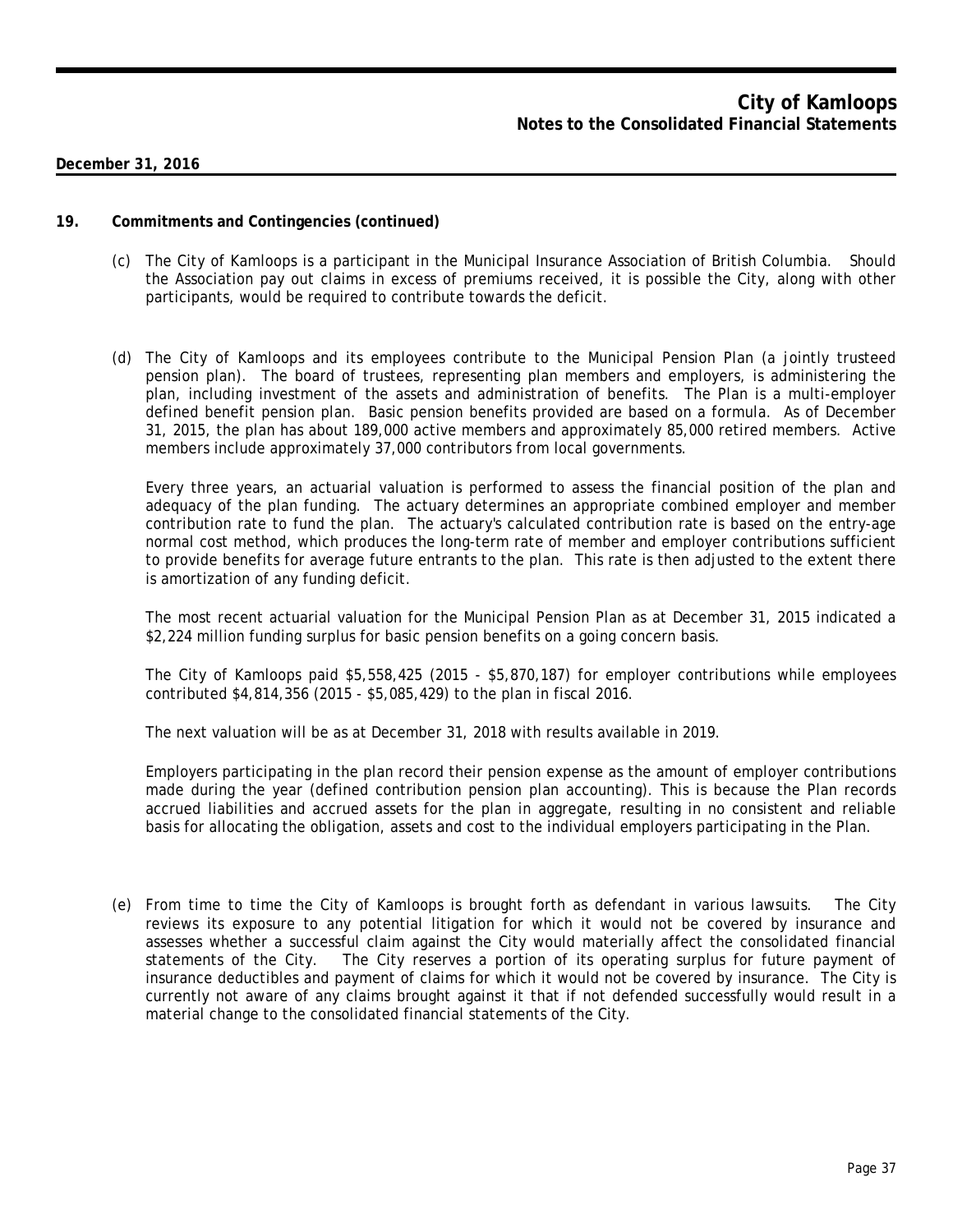# **19. Commitments and Contingencies (Continued)**

(f) The City issues certain of its debt instruments through the Municipal Finance Authority. As a condition of these borrowings and as required by legislation, a debt reserve fund is to be established in the amount of one-half the average instalment of principal and interest as set out in the agreement(s) entered into. The reserve is funded in part by cash, being the withholding of 1% of the total issue proceeds, and the remainder being funded by a demand note whereby the City may be required to loan certain amounts to the Municipal Finance Authority. These demand notes are contingent in nature and are not reflected in the accounts of the City.

|                               | Cash Deposits      | Contingent<br>Demand<br><b>Notes</b> | 2016              | 2015      |
|-------------------------------|--------------------|--------------------------------------|-------------------|-----------|
| General fund                  | \$<br>1,182,195 \$ | 3,813,056 \$                         | 4,995,251 \$      | 3,109,510 |
| Water utility fund            | 574,821            | 1,932,622                            | 2,507,443         | 1,896,726 |
| Sewer utility fund            | 361,493            | 1,512,711                            | 1,874,204         | 1,343,144 |
| Kamloops Airport<br>Authority | 118,899            | 326,119                              | 445,018           | 441,785   |
|                               | 2,237,408<br>- \$  | 7,584,508<br>-\$                     | 9,821,916<br>- \$ | 6,791,165 |

(g) The Kamloops Airport Authority Society has entered into a lease agreement with Kamloops Airport Ltd. for a forty-five year term ending August 27, 2042. The lease provides for the option to extend the term for a further 20 years.

# **20. Trust Funds**

The City operates the cemeteries and maintains a cemetery perpetual care fund in accordance with the Cremation, Interment and Funeral Services Act. In accordance with PSAB guidelines, the Cemetery Perpetual Care Trust Fund is excluded from the City's consolidated financial statements.

|                                                                            | 2016                      |     | 2015                |
|----------------------------------------------------------------------------|---------------------------|-----|---------------------|
| Financial assets<br>Cash and short-term investments<br>Accounts receivable | \$<br>1,829,454<br>10,541 | -S  | 1,755,088<br>11,711 |
|                                                                            | \$<br>1,839,995           | -\$ | 1,766,799           |
| Accumulated surplus                                                        |                           |     |                     |
| Balance, beginning of the year                                             | \$<br>1,766,799<br>- \$   |     | 1.694.353           |
| Care fund contributions                                                    | 73,196                    |     | 72,446              |
| Interest earned                                                            | 44,411                    |     | 43,496              |
| Contribution to cemetery operations                                        | (44, 411)                 |     | (43, 496)           |
| Balance, end of the year                                                   | \$<br>1,839,995           | S   | 1,766,799           |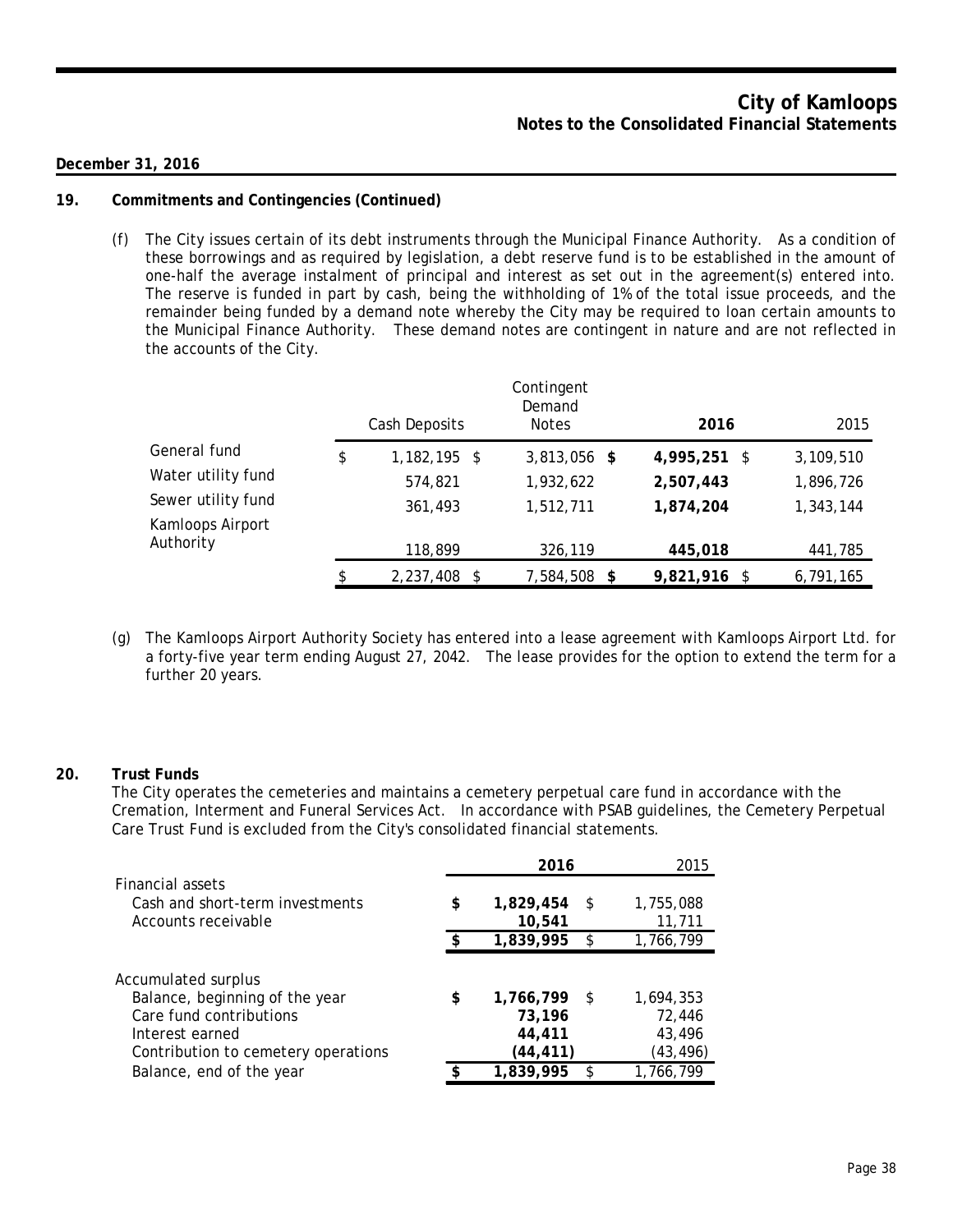# **21. Fiscal Plan**

The Financial Plan By-law adopted by Council at the time of adoption of the Annual Taxation By-law did not anticipate amortization expense. In addition, some expenses that were classified as capital expenses did not represent new assets or extend the life or service capacity or improve the quality of an existing asset and, therefore, must be added to the operating expenses. These expenses are added to the Financial Plan and presented as the fiscal plan in these Financial Statements as follows:

|                                               |            |                       | Amortization and | Venture          |                     |
|-----------------------------------------------|------------|-----------------------|------------------|------------------|---------------------|
|                                               |            | <b>Financial Plan</b> | expenses not     | Kamloops and     |                     |
|                                               |            | Bylaw                 | capitalized      | Kamloops Airport | Fiscal Plan         |
| Revenue                                       |            |                       |                  |                  |                     |
| Taxation                                      | \$         | 104, 105, 629         | \$               | \$               | \$<br>104, 105, 629 |
| Development levies utilized                   |            |                       |                  |                  |                     |
| Fees, rates and sale of                       |            | 56,488,665            |                  | 2,340,857        | 58,829,522          |
| service                                       |            |                       |                  |                  |                     |
| Government transfers                          |            | 18,369,962            |                  | 1,344,000        | 19,713,962          |
| Investment income                             |            | 4,626,754             |                  | 45,000           | 4,671,754           |
| Private contributions                         |            | 72,637                |                  |                  | 72,637              |
|                                               |            | 183,663,647           |                  | 3,729,857        | 187, 393, 504       |
| <b>Expenses</b>                               |            |                       |                  |                  |                     |
| Cemetery                                      |            | 485,341               | 189,997          |                  | 675,338             |
| Community development                         |            | 5,087,713             | 555,428          |                  | 5,643,141           |
| Corporate administration                      |            | 14,626,015            | 698,621          | 596,866          | 15,921,502          |
| <b>Environmental services</b>                 |            | 578,935               | 17,825           |                  | 596,760             |
| Fire services                                 |            | 17, 139, 315          | 271,313          |                  | 17,410,628          |
| Infrastructure maintenance<br>Legislative and |            | 8,348,072             | 15,580,380       |                  | 23,928,452          |
| enforcement                                   |            | 5,460,128             | 201,548          |                  | 5,661,676           |
| Parks, recreation and                         |            |                       |                  |                  |                     |
| culture                                       |            | 27,410,575            | 7,527,563        |                  | 34,938,138          |
| Police services                               |            | 28, 113, 925          | 118,244          |                  | 28,232,169          |
| Public transit                                |            | 17,248,359            | 15,246           |                  | 17,263,605          |
| Solid waste                                   |            | 9,861,023             | 215,364          |                  | 10,076,387          |
| Water utility                                 |            | 10,269,884            |                  |                  | 10,269,884          |
| Sewer utility                                 |            | 7,620,648             |                  |                  | 7,620,648           |
| Kamloops Airport Authority                    |            |                       |                  | 2,065,311        | 2,065,311           |
| Venture Kamloops                              |            |                       |                  | 626,190          | 626,190             |
|                                               |            | 152,249,933           | 25,391,529       | 3,288,367        | 180,929,829         |
|                                               |            |                       |                  |                  |                     |
| Annual surplus                                |            | 31,413,714            | (25, 391, 529)   | 441,490          | 6,463,675           |
|                                               |            |                       |                  |                  |                     |
| Debt principal repayment                      |            | (8, 325, 635)         |                  |                  | (8, 325, 635)       |
| Debt acquired                                 |            |                       |                  |                  |                     |
| Transfer (to)/from reserves                   |            | (4, 155, 330)         |                  |                  | (4, 155, 330)       |
| Transfer (to)/from current                    |            |                       |                  |                  |                     |
| funds                                         |            | (4, 701, 115)         |                  | 449,359          | (4, 251, 756)       |
| Transfer (to)/from capital                    |            |                       |                  |                  |                     |
| equity                                        |            | (17, 182, 720)        | 25,391,529       | (7, 869)         | 8,200,940           |
|                                               | $\sqrt{2}$ | (2, 951, 086)         | $\overline{a}$   |                  | \$<br>14,995,456    |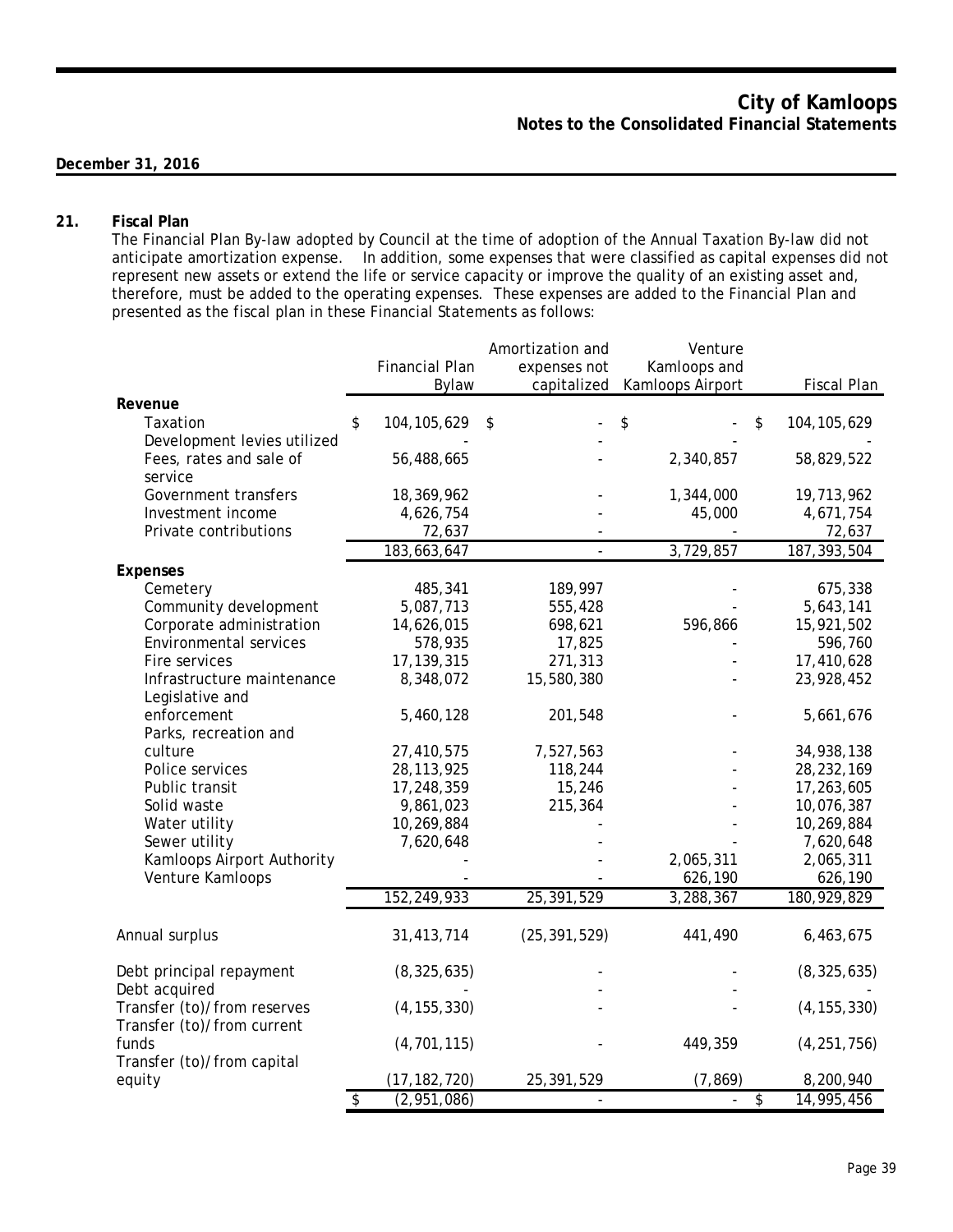# **22. Comparative Figures**

The comparative figures have been reclassified to conform with the financial statement format adopted in the current year.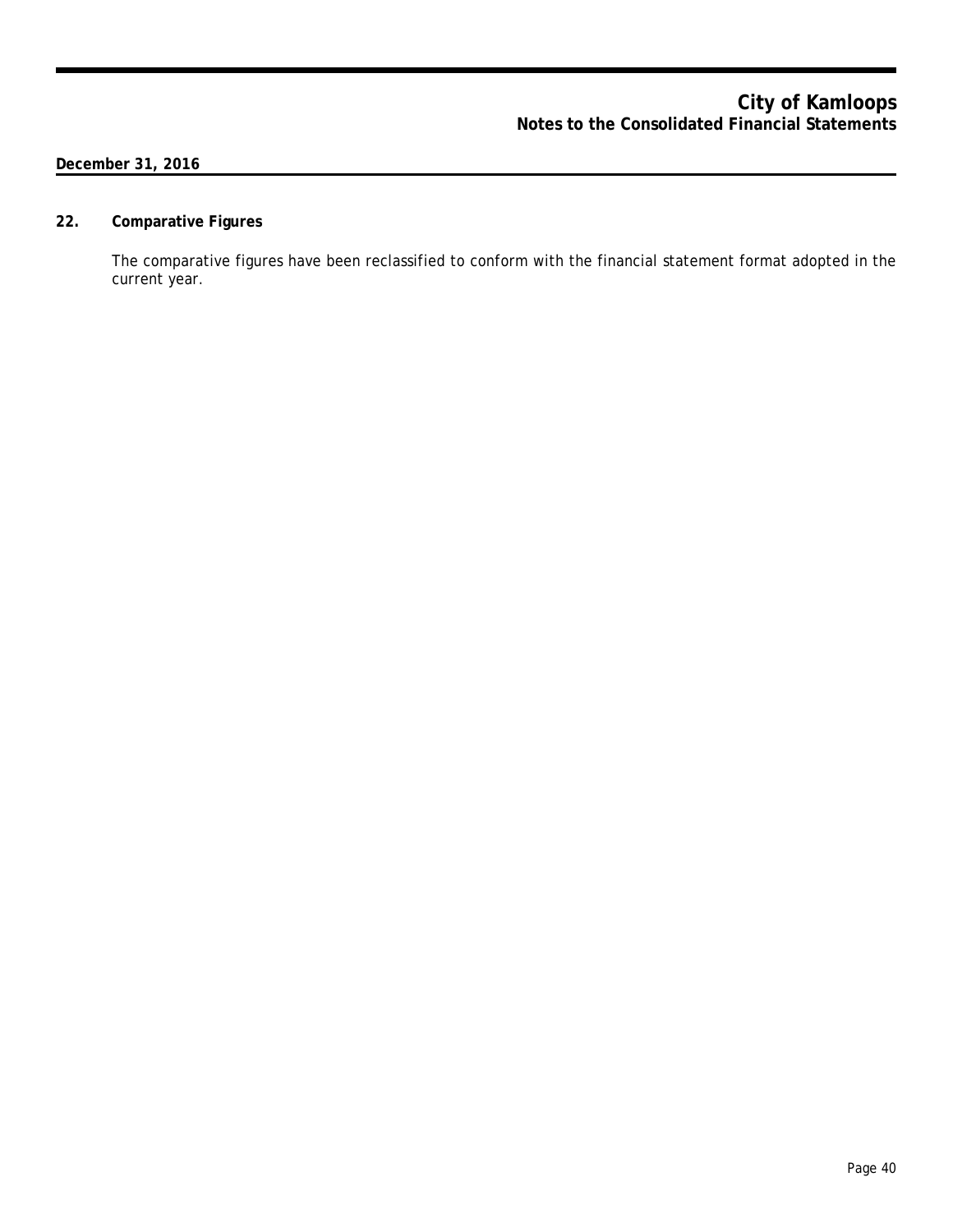# **City of Kamloops Schedule 1: Kamloops Airport Authority Society Statement of Financial Position**

| As at December 31                                                          | 2016                             | 2015                   |
|----------------------------------------------------------------------------|----------------------------------|------------------------|
|                                                                            |                                  |                        |
| <b>Financial Assets</b><br>Cash<br>Accounts receivable                     | \$<br>3,539,158<br>\$<br>770,101 | 2,996,728<br>1,494,291 |
|                                                                            | 4,309,259                        | 4,491,019              |
| Liabilities<br>Accounts payable<br>Long-term debt                          | 678,955<br>6,486,797             | 1,726,656<br>7,076,178 |
|                                                                            | 7,165,752                        | 8,802,834              |
| Net debt                                                                   | (2,856,493)                      | (4, 311, 815)          |
| <b>Non-Financial Assets</b><br>Prepaid expenses<br>Tangible capital assets | 97,000<br>60,873,792             | 97,000<br>60,623,566   |
|                                                                            | 60,970,792                       | 60,720,566             |
| <b>Accumulated Surplus</b>                                                 | 58,114,299<br>\$<br>\$           | 56,408,751             |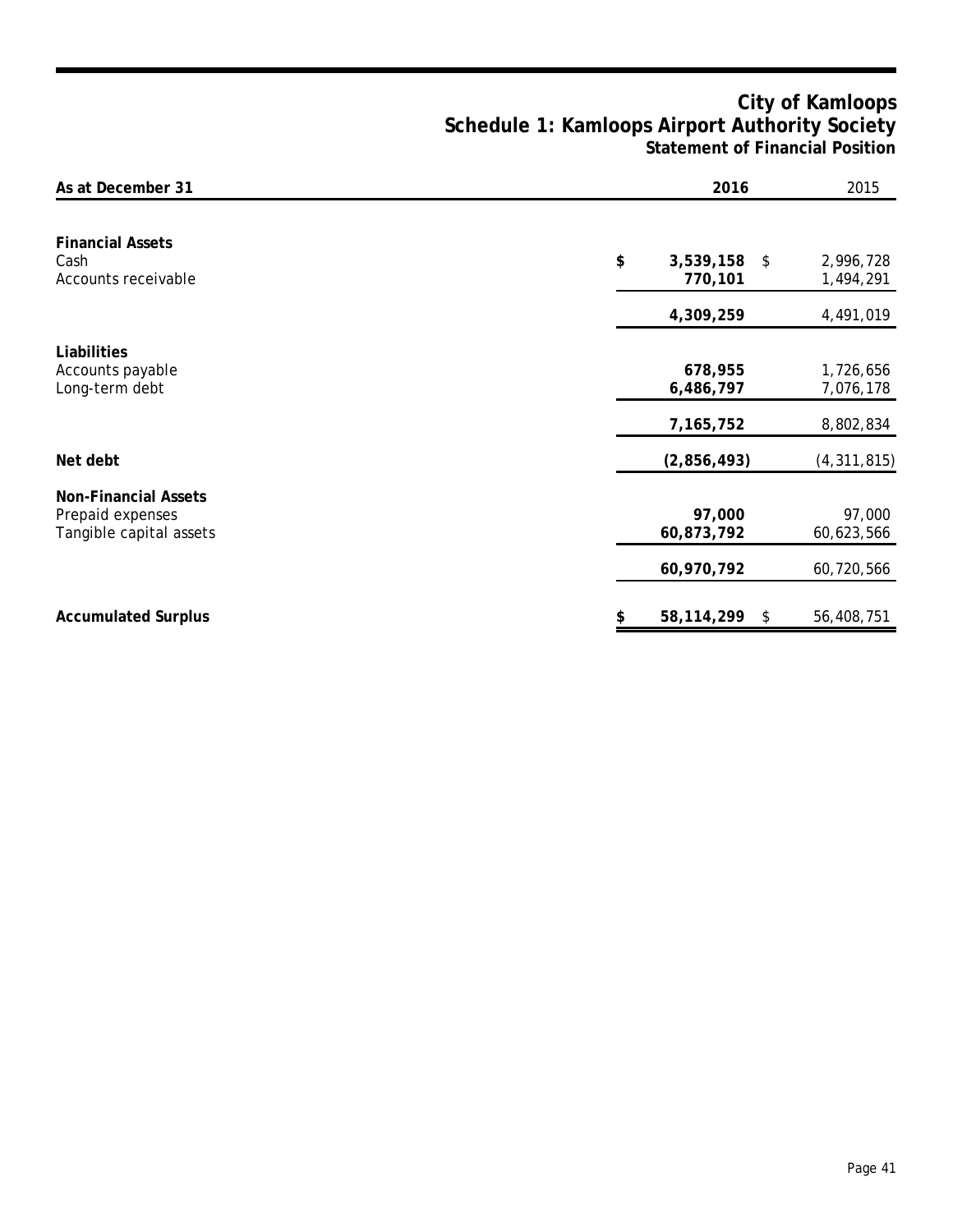# **City of Kamloops Schedule 2: Kamloops Airport Authority Society Statement of Operations**

|                                    | <b>Financial Plan</b> |                 |           |
|------------------------------------|-----------------------|-----------------|-----------|
| For the year ended December 31     | 2016                  | 2016            | 2015      |
|                                    |                       |                 |           |
| Revenue                            |                       |                 |           |
| Fees, rates and sales of service   | \$<br>2,340,007<br>\$ | 2,393,816 \$    | 2,269,931 |
| Government transfers               | 1,335,000             | 1,421,470       | 3,645,360 |
| Investment income                  | 45,000                | 128,928         | 118,804   |
|                                    |                       |                 |           |
|                                    | 3,720,007             | 3,944,214       | 6,034,095 |
| <b>Expenses</b>                    |                       |                 |           |
| Kamloops Airport Authority Society | 2,065,311             | 2,240,367       | 2,141,929 |
| Gain on disposal of capital assets |                       | (1, 701)        | (11, 475) |
|                                    | 2,065,311             | 2,238,666       | 2,130,454 |
| Increase in accumulated surplus    | \$<br>1,654,696<br>\$ | 1,705,548<br>S. | 3,903,641 |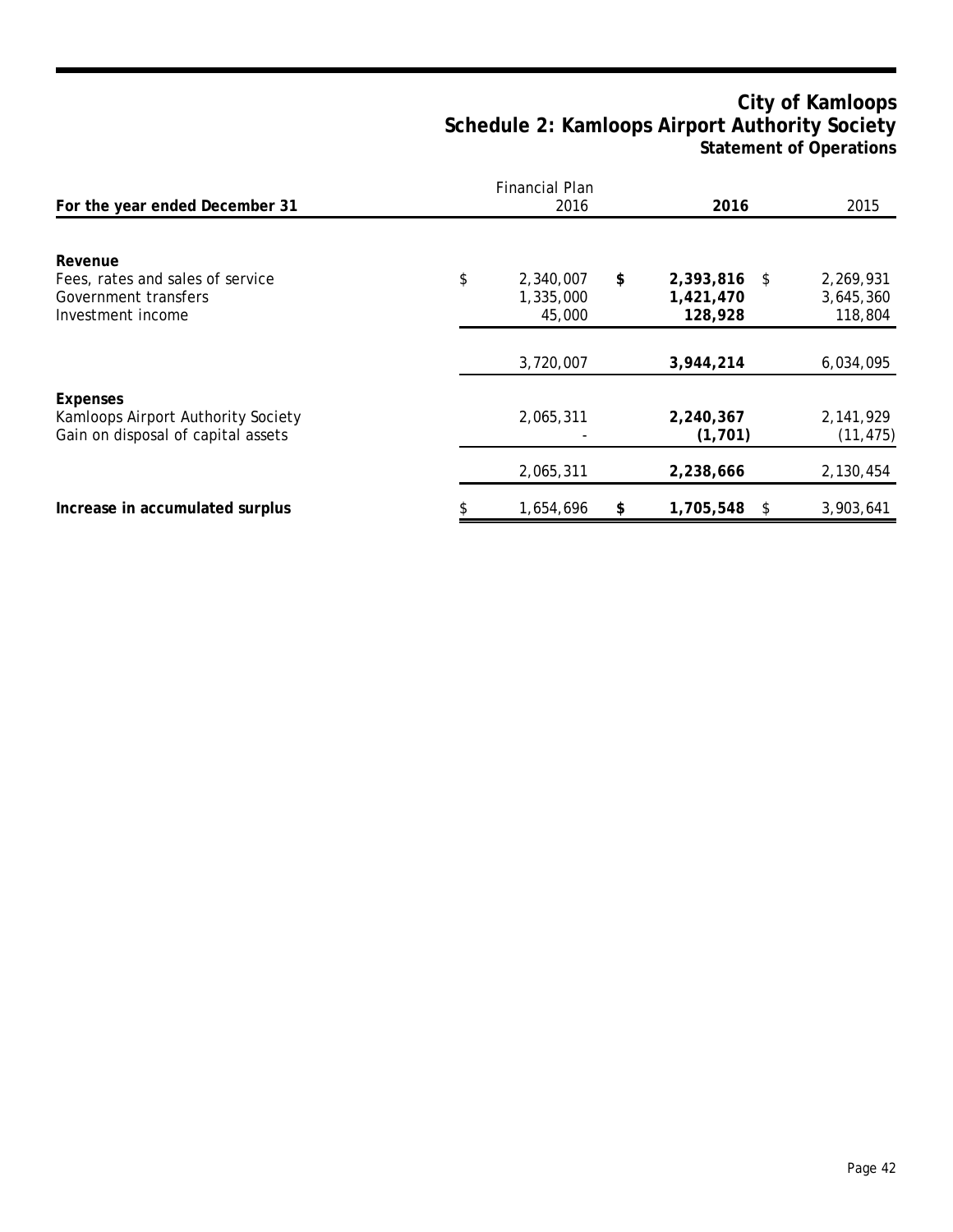# **City of Kamloops Schedule 3: Venture Kamloops Business Development Society Statement of Financial Position**

| As at December 31           | 2016                        | 2015   |
|-----------------------------|-----------------------------|--------|
|                             |                             |        |
| <b>Financial Assets</b>     |                             |        |
| Cash                        | \$<br>138,935<br>$\sqrt{2}$ | 70,353 |
| Accounts receivable         | 4,517                       | 23,664 |
|                             | 143,452                     | 94,017 |
| Liabilities                 |                             |        |
| Accounts payable            | 51,161                      | 39,322 |
| Deferred revenue            | 5,000                       |        |
|                             | 56,161                      | 39,322 |
| Net financial assets        | 87,291                      | 54,695 |
| <b>Non-Financial Assets</b> |                             |        |
| Prepaid expenses            | 6,844                       | 7,765  |
| Tangible capital assets     | 10,164                      | 9,413  |
|                             | 17,008                      | 17,178 |
| <b>Accumulated Surplus</b>  | 104,299<br>\$<br>\$         | 71,873 |